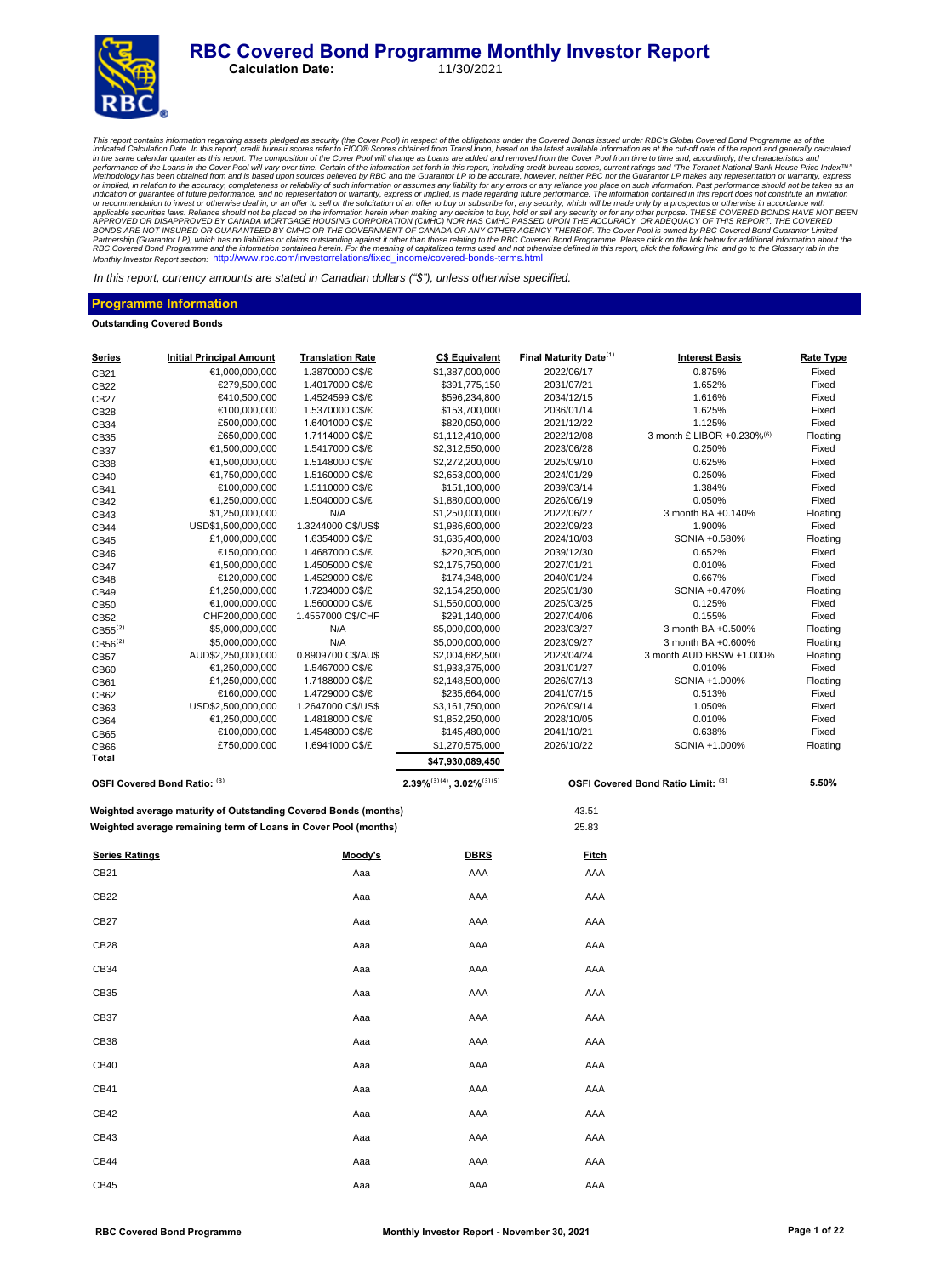#### **RBC Covered Bond Programme Monthly Investor Report**<br>Calculation Date: 11/30/2021 **Calculation Date:**



| $\sim$ $\sim$ $\sim$ $\sim$ |     |     |     |
|-----------------------------|-----|-----|-----|
| CB46                        | Aaa | AAA | AAA |
| CB47                        | Aaa | AAA | AAA |
| CB48                        | Aaa | AAA | AAA |
| CB49                        | Aaa | AAA | AAA |
| CB <sub>50</sub>            | Aaa | AAA | AAA |
| CB52                        | Aaa | AAA | AAA |
| CB55                        | Aaa | AAA | AAA |
| CB56                        | Aaa | AAA | AAA |
| CB57                        | Aaa | AAA | AAA |
| CB60                        | Aaa | AAA | AAA |
| CB61                        | Aaa | AAA | AAA |
| CB62                        | Aaa | AAA | AAA |
| CB63                        | Aaa | AAA | AAA |
| CB64                        | Aaa | AAA | AAA |
| CB65                        | Aaa | AAA | AAA |
| CB66                        | Aaa | AAA | AAA |
|                             |     |     |     |

<sup>(1)</sup> An Extended Due for Payment Date twelve-months after the Final Maturity Date has been specified in the Final Terms of each Series. The Interest Basis specified in this report in respect of each Series applies until the Final Maturity Date for the relevant Series following which the floating rate of interest specified in the Final Terms of each Series is payable<br>monthly in arrears from the Final Ma <sup>(2)</sup> Issued for purpose of accessing Bank of Canada facilities.

<sup>(3)</sup> On March 27, 2020, OSFI provided temporary relief to allow Canadian federal deposit taking institutions to pledge covered bonds as collateral to the Bank of Canada by<br>providing that assets pledged for covered bonds r

temporary increase to the covered bond limit effective immediately.<br><sup>(4)</sup> Includes only assets that relate to covered bonds issued to the market and does not include assets that relate to covered bonds issued for the purpo

<sup>(5)</sup> Includes assets that relate to covered bonds issued to the market and for the purpose of accessing Bank of Canada facilities.

<sup>(6)</sup> As announced by the Issuer on September 22, 2021, a modification to replace the interest basis for the Series CB35 Covered Bonds with Compounded Daily SONIA interest plus<br>0.333 per cent. for the period from and inclu Resolution of the Series CB35 Covered Bondholders at a meeting of the Series CB35 Covered Bondholders held on September 22, 2021. As further described in the notice of meeting with respect to the Series CB35 Covered Bonds dated August 31, 2021 and the Issuer's consent solicitation memorandum dated August 31, 2021, the date from which this change is to occur is to be December 8, 2021.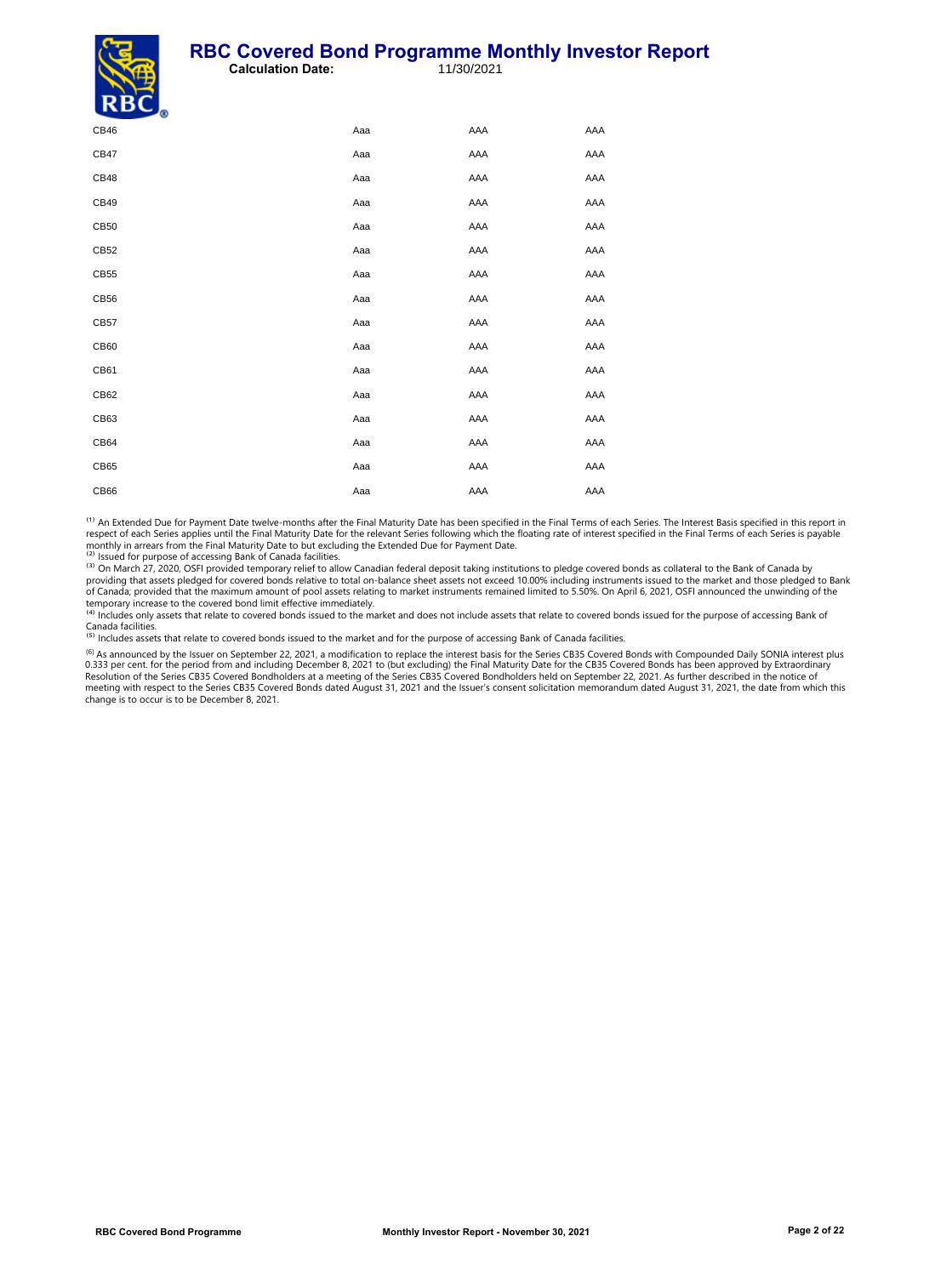**Calculation Date:** 

### **Supplementary Information**

| <b>Parties to RBC Global Covered Bond Programme</b> |                                                |
|-----------------------------------------------------|------------------------------------------------|
| <b>Issuer</b>                                       | Roval Bank of Canada                           |
| Guarantor entity                                    | RBC Covered Bond Guarantor Limited Partnership |
| Servicer & Cash Manager                             | Royal Bank of Canada                           |
| <b>Swap Providers</b>                               | Royal Bank of Canada                           |
| Covered Bond Trustee & Custodian                    | Computershare Trust Company of Canada          |
| Asset Monitor                                       | PricewaterhouseCoopers LLP                     |
| Account Bank & GDA Provider                         | Royal Bank of Canada                           |
| Standby Account Bank & GDA Provider                 | <b>Bank of Montreal</b>                        |
| Paying Agent <sup>(1)</sup>                         | The Bank of New York Mellon                    |

<sup>(1)</sup> The Paying Agent in respect of Series CB55 and CB56 is Royal Bank of Canada. The Paying Agent in respect of CB52 is UBS AG.

#### **Royal Bank of Canada's Ratings**

|                                                                              | Moody's               | <b>DBRS</b>           | Fitch      |
|------------------------------------------------------------------------------|-----------------------|-----------------------|------------|
| Senior Debt <sup>(1)</sup> / Long-Term Issuer Default Rating (Fitch)         | Aa2                   | AA (high)             | AA/AA-     |
| Short-Term Debt / Short-Term Issuer Default Rating (Fitch)                   | $P-1$                 | $R-1$ (high)          | $F1+$      |
| Deposit Rating ("dr") (Short-Term/Long-Term)                                 | P-1 (dr) / Aa2 (dr)   | $n/a / AA$ (high)(dr) | $F1+AA$    |
| Counterparty Risk Assessment (Short-Term/Long-Term)                          | $P-1$ (cr) / Aa2 (cr) | n/a                   | n/a        |
| Derivative Counterparty Rating (Short-Term/Long-Term)                        | n/a                   | n/a                   | AA(dcr)    |
| <b>Rating Outlook</b>                                                        | Under review $(7)$    | Stable                | Stable     |
| <b>Applicable Ratings of Standby Account Bank &amp; Standby GDA Provider</b> |                       |                       |            |
|                                                                              | Moody's               | <b>DBRS</b>           | Fitch      |
| Senior Debt <sup>(2)</sup> / Long-Term Issuer Default Rating (Fitch)         | Aa2                   | AA                    | AA/AA-     |
| Short-Term Debt / Short-Term Issuer Default Rating (Fitch)                   | $P-1$                 | $R-1$ (high)          | $F1+$      |
| Deposit Rating (Short-Term/Long-Term)                                        | P-1 (dr) / Aa2 (dr)   | $n/a / AA$ (dr)       | $F1+ / AA$ |

#### **Description of Ratings Triggers**<sup>(3)(4)</sup>

#### **A. Party Replacement**

If the rating(s) of the Party falls below the level stipulated below, such party is required to be replaced or in the case of the Swap Providers (i) transfer<br>credit support and (ii) replace itself or obtain a guarantee for

| Role (Current Party)                                                                                                                                                                          | Moody's            | <b>DBRS</b>         | Fitch                      |
|-----------------------------------------------------------------------------------------------------------------------------------------------------------------------------------------------|--------------------|---------------------|----------------------------|
| Account Bank/GDA Provider (RBC)                                                                                                                                                               | P-1 (dr) & A2 (dr) | R-1 (low) & A       | $F1 & A-(5)$               |
| Standby Account Bank/GDA Provider (BMO)                                                                                                                                                       | P-1 (dr) & A2 (dr) | R-1 (low) & A       | $F1 & A^{- (5)}$           |
| Cash Manager (RBC)                                                                                                                                                                            | $P-2$ (cr)         | BBB (low) (long)    | $F2$ & BBB+ <sup>(6)</sup> |
| Servicer (RBC)                                                                                                                                                                                | Baa3 (cr)          | BBB (low) (long)    | $F2$ & BBB+ $^{(6)}$       |
| Interest Rate Swap Provider (RBC)                                                                                                                                                             | P-2 (cr) & A3 (cr) | R-2 (middle) & BBB  | $F2$ & BBB+ $^{(6)}$       |
| Covered Bond Swap Provider (RBC)                                                                                                                                                              | P-2 (cr) & A3 (cr) | R-2 (middle) & BBB  | $F2$ & BBB+ $^{(6)}$       |
| <b>B. Specified Rating Related Action</b>                                                                                                                                                     |                    |                     |                            |
| i. The following actions are required if the rating of the Cash Manager (RBC) falls below the stipulated rating                                                                               |                    |                     |                            |
|                                                                                                                                                                                               | Moody's            | <b>DBRS</b>         | Fitch                      |
| (a) Asset Monitor is required to verify the Cash Manager's calculations of the Asset                                                                                                          | Baa3 (cr)          | n/a                 | BBB $(long)^{(6)}$         |
| Coverage/Amortization test on each Calculation Date<br>(b) Amounts received by the Cash Manager are required to be deposited directly into                                                    | $P-1$ (dr)         | BBB (low)           | F1 & 8A <sup>(5)</sup>     |
| the Transaction Account                                                                                                                                                                       |                    |                     |                            |
| (c) Amounts received by the Servicer are to be deposited directly to the GIC                                                                                                                  | $P-1$ (dr)         | BBB (low)           | $F1 & A-(5)$               |
| Account and not provided to the Cash Manager<br>ii. The following actions are required if the rating of the Servicer (RBC) falls below the stipulated rating                                  |                    |                     |                            |
|                                                                                                                                                                                               | Moody's            | <b>DBRS</b>         | Fitch                      |
| a) Servicer is required to hold amounts received in a separate account and transfer                                                                                                           | $P-1$ (dr)         | BBB (low)           | $F1 & A-(5)$               |
| them to the Cash Manager or GIC Account, as applicable, within 2 business days                                                                                                                |                    |                     |                            |
| iii. The following actions are required if the rating of the Issuer (RBC) falls below the stipulated rating                                                                                   |                    |                     |                            |
|                                                                                                                                                                                               | Moody's            | <b>DBRS</b>         | Fitch                      |
| (a) Establishment of the Reserve Fund                                                                                                                                                         | $P-1$ (cr)         | R-1 (mid) & A (low) | $F1 & A-(5)$               |
| iv. The following actions are required if the rating of the Issuer (RBC) falls below the stipulated rating                                                                                    |                    |                     |                            |
|                                                                                                                                                                                               | Moody's            | <b>DBRS</b>         | Fitch                      |
| (a) Cash flows will be exchanged under the Covered Bond Swap Agreement (to the                                                                                                                |                    |                     |                            |
| extent not already occurring) except as otherwise provided in the Covered Bond<br>Swap Agreement                                                                                              | Baa1 (cr)          | BBB (high) (long)   | BBB+ (dcr)                 |
| v. Each Swap Provider is required to replace itself, transfer credit support or obtain a quarantee of its obligations if the rating of such Swap Provider falls<br>below the specified rating |                    |                     |                            |

|                                                    | Moodv's              | <b>DBRS</b>   | Fitch         |
|----------------------------------------------------|----------------------|---------------|---------------|
| (a) Interest Rate Swap Provider                    | P-1 (cr) & A2 (cr)   | R-1 (low) & A | $F1 \& A-(6)$ |
| (b) Covered Bond Swap Provider                     | $P-1$ (cr) & A2 (cr) | R-1 (low) & A | $F1 \& A-(6)$ |
| <b>Events of Default &amp; Triggers</b>            |                      |               |               |
| Asset Coverage Test (C\$ Equivalent of Outstanding |                      | <b>Pass</b>   |               |
| Covered Bonds < Adjusted Aggregate Asset Amount)   |                      |               |               |
| <b>Issuer Event of Default</b>                     |                      | No            |               |
| <b>Guarantor LP Event of Default</b>               |                      | No            |               |

<sup>(1)</sup> Includes: (a) senior debt issued prior to September 23, 2018; and (b) senior debt issued on or after September 23, 2018 which is excluded from the bank recapitalization "bailin" regime. Senior debt subject to conversion under the bail-in regime is rated A2 by Moody's, AA by DBRS and AA- by Fitch.

<sup>(2)</sup> Includes: (a) senior debt issued prior to September 23, 2018; and (b) senior debt issued on or after September 23, 2018 which is excluded from the bank recapitalization "bail-in" regime. Senior debt subject to conversion under the bail-in regime is rated A2 by Moody's, AA (low) by DBRS and AA- by Fitch.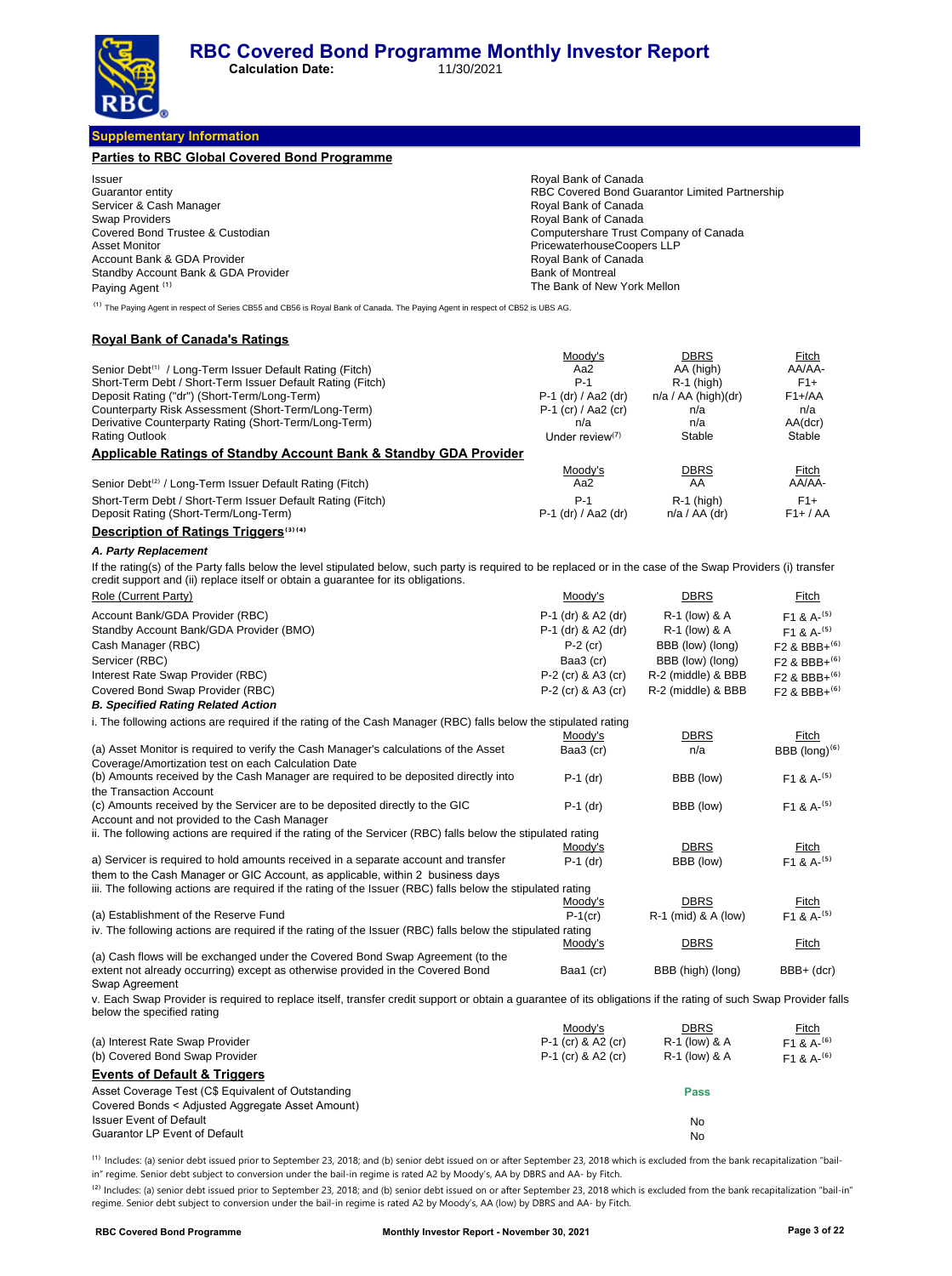#### **RBC Covered Bond Programme Monthly Investor Report**<br>Calculation Date: 11/30/2021 **Calculation Date:**

<sup>(3)</sup> Where one rating or assessment is expressed, unless otherwise specified, such rating or assessment is short-term. Where two ratings or assessments are expressed, the first is short-term and the second is long-term. Unless otherwise specified, ratings or assessments are in respect of Senior Debt (or the Long-Term Issuer Default Rating in the case of Fitch) and Short-Term Debt (or the Short-Term Issuer Default Rating in the case of Fitch). Where two ratings or assessments are listed in respect of a relevant action, the action is required to be taken where the rating or assessment of the relevant party falls below both such ratings or assessments.

<sup>(4)</sup> The discretion of the Guarantor LP to waive a required action upon a Rating Trigger may be limited by the terms of the Transaction Documents.

<sup>(5)</sup> These ratings will be in respect of deposit ratings from Fitch following Fitch having assigned deposit ratings to the relevant party.

<sup>(6)</sup> These ratings will be in respect of Derivative Counterparty Ratings from Fitch and include the (dcr) reference following Fitch having assigned Derivative Counterparty Ratings to the relevant party.

(7) On October 7, 2021, Moody's placed the Issuer's Long-Term Ratings and Counterparty Risk Assessment on review for upgrade. The Issuer's Short-Term Ratings and Short-Term Counterparty Risk Assessment were affirmed.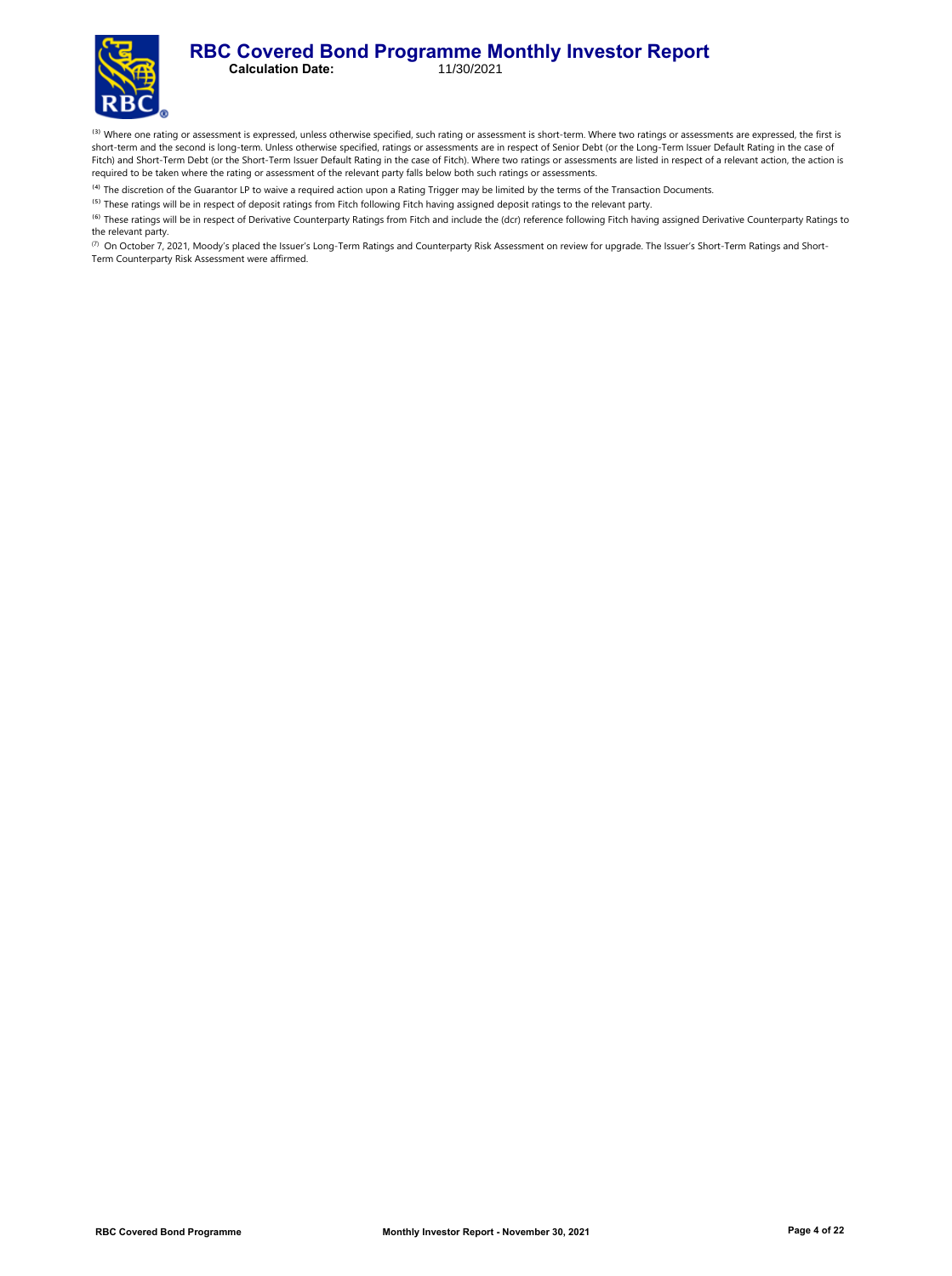

### **Asset Coverage Test**

| C\$ Equivalent of Outstanding Covered Bonds                                                                                                                                   | \$47,930,089,450 |                                                                      |                                                          |
|-------------------------------------------------------------------------------------------------------------------------------------------------------------------------------|------------------|----------------------------------------------------------------------|----------------------------------------------------------|
| $A =$ lower of (i) LTV Adjusted True Balance, and<br>(ii) Asset Percentage Adjusted True Balance, as adjusted<br>$B =$ Principal Receipts<br>$C = Cash$ Capital Contributions | \$72,868,606,387 | A (i)<br>A (ii)<br>Asset Percentage:<br>Maximum Asset<br>Percentage: | \$78,348,376,995<br>\$72,868,606,387<br>93.00%<br>93.00% |
| $D =$ Substitute Assets<br>$E =$ Reserve Fund balance<br>$F =$ Negative Carry Factor calculation                                                                              | \$868,882,490    |                                                                      |                                                          |
| <b>Adjusted Aggregate Asset Amount</b><br>$(Total: A + B + C + D + E - F)$                                                                                                    | \$71,999,723,897 |                                                                      |                                                          |

#### **Regulatory OC Minimum Calculation** A Lesser of (a) Cover Pool Collateral, and **\$51,596,908,426** A(a)  $A$ (a) \$78,320,268,122<sup>\*</sup> (b) Cover Pool Collateral required to meet the Asset Coverage Test A(b) \$51,596,908,426 B (C\$ Equivalent of Outstanding Covered Bonds)<br>
Level of Overcollateralization (A/B)<br>
107.65% Level of Overcollateralization (A/B) 107.65%<br>
Requlatory OC Minimum 103.00% Regulatory OC Minimum

\*Amount includes Voluntary Overcollateralization and does not include Accrued Interest, Arrears of Interest or any other amount which is due or accrued on the Loans amount which has not been paid or capitalized.

| \$47,649,976,651 |                                                                   |       |
|------------------|-------------------------------------------------------------------|-------|
| \$78,614,834,583 | Weighted Average Effective Yield<br>of Performing Eligible Loans: | 2.25% |
|                  |                                                                   |       |
|                  |                                                                   |       |
|                  |                                                                   |       |
| -                |                                                                   |       |
|                  |                                                                   |       |
| \$78,614,834,583 |                                                                   |       |
|                  |                                                                   |       |

| <b>Intercompany Loan Balance</b> |                                      |
|----------------------------------|--------------------------------------|
| Guarantee Loan<br>Demand Loan    | \$51.929.430.571<br>\$26,689,267,424 |
| Total                            | \$78.618.697.995                     |

#### **Cover Pool Losses**

| <b>Period End</b> |  |
|-------------------|--|
| N                 |  |

November 30, 2021 \$374,353 0.01%

**Write-off Amounts Loss Percentage (Annualized)** 

#### **Cover Pool Flow of Funds**

| <b>Cash Inflows</b>                              | 30-Nov-2021            | 29-Oct-2021                       |
|--------------------------------------------------|------------------------|-----------------------------------|
| <b>Principal Receipts</b>                        | \$1,655,220,259        | \$1,719,047,318                   |
| Proceeds for sale of Loans                       |                        |                                   |
| Draw on Intercompany Loan                        |                        |                                   |
| <b>Revenue Receipts</b><br>Swap receipts         | \$188,469,630          | \$193,628,465                     |
| Swap Breakage Fee                                | \$108,127,977 (1)      | \$113.979.492 (2)                 |
| <b>Cash Outflows</b>                             |                        |                                   |
| Swap payment                                     | $($188,469,630)$ (1)   | $($193,628,465)$ <sup>(2)</sup>   |
| Intercompany Loan interest                       | $($107,911,721)$ (1)   | $($113,751,533)$ (2)              |
| Intercompany Loan principal<br>Purchase of Loans | $($1,655,220,259)$ (1) | $($1,719,047,318)$ <sup>(2)</sup> |
| Net inflows/(outflows)                           | \$216.256              | \$227,959                         |

<sup>(1)</sup> Cash settlement to occur on December 17, 2021

<sup>(2)</sup> Cash settlement occurred on November 17, 2021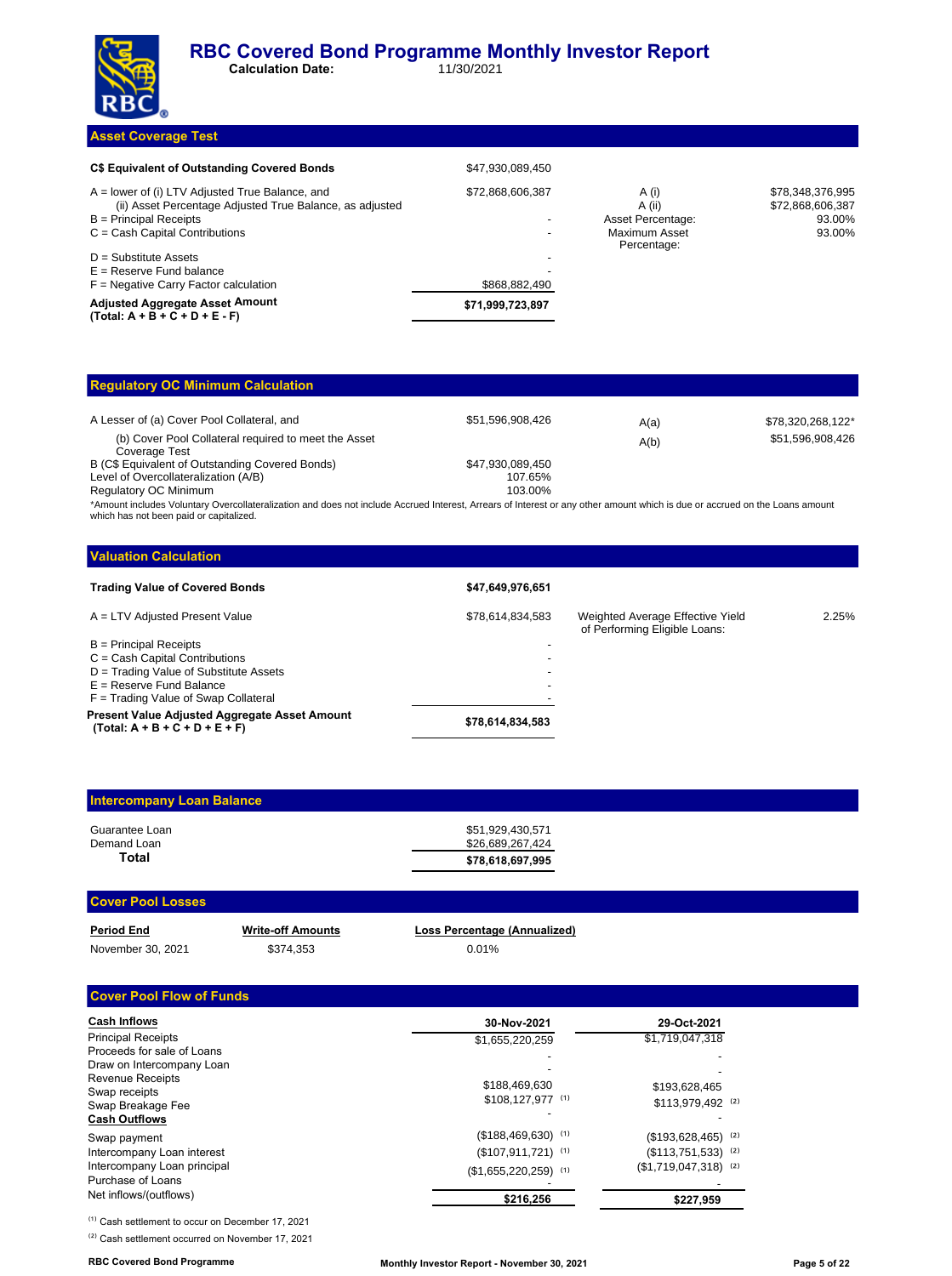**Cover Pool Summary Statistics**

| Previous Month Ending Balance                                | \$80,035,852,645        |                        |
|--------------------------------------------------------------|-------------------------|------------------------|
| <b>Current Month Ending Balance</b>                          | \$78.380.258.033        |                        |
| Number of Mortgages in Pool                                  | 375.769                 |                        |
| Average Mortgage Size                                        | \$208.586               |                        |
| Ten Largest Mortgages as a % of Current Month Ending Balance | 0.03%                   |                        |
| Number of Properties                                         | 326.161                 |                        |
| Number of Borrowers                                          | 307.984                 |                        |
|                                                              | Original <sup>(1)</sup> | Indexed <sup>(2)</sup> |
| Weighted Average LTV - Authorized                            | 68.12%                  | 48.64%                 |
| Weighted Average LTV - Drawn                                 | 59.22%                  | 42.64%                 |
| Weighted Average LTV - Original Authorized                   | 71.08%                  |                        |
| Weighted Average Mortgage Rate                               | 2.59%                   |                        |
| Weighted Average Seasoning (Months)                          | 29.36                   |                        |
| Weighted Average Original Term (Months)                      | 55.67                   |                        |
| Weighted Average Remaining Term (Months)                     | 25.83                   |                        |

<sup>(1)</sup> Value as most recently determined or assessed in accordance with the underwriting policies (whether upon origination or renewal of the Eligible Loan or subsequently thereto).

<sup>(2)</sup> Value as determined by adjusting, not less than quarterly, the Original Market Value for each Property subject to the Related Security in respect of a Loan utilizing the<br>Housing Price Index Methodology for subsequent

Disclaimer: Due to rounding, numbers presented in the following distribution tables may not add up precisely to the totals provided and percentages may not precisely reflect the absolute figures.

| <b>Cover Pool Delinguency Distribution</b> |                        |            |                          |            |
|--------------------------------------------|------------------------|------------|--------------------------|------------|
| <b>Aging Summary</b>                       | <b>Number of Loans</b> | Percentage | <b>Principal Balance</b> | Percentage |
| Current and less than 30 days past due     | 375.178                | 99.84      | \$78,257,457,665         | 99.84      |
| 30 to 59 days past due                     | 161                    | 0.04       | \$38.829.831             | 0.05       |
| 60 to 89 days past due                     | 108                    | 0.03       | \$23.980.627             | 0.03       |
| 90 or more days past due                   | 322                    | 0.09       | \$59.989.911             | 0.08       |
| Total                                      | 375.769                | 100.00     | \$78.380.258.033         | 100.00     |

| <b>Cover Pool Provincial Distribution</b> |                        |            |                          |            |
|-------------------------------------------|------------------------|------------|--------------------------|------------|
| <b>Province</b>                           | <b>Number of Loans</b> | Percentage | <b>Principal Balance</b> | Percentage |
| Alberta                                   | 43.003                 | 11.44      | \$8,245,460,074          | 10.52      |
| British Columbia                          | 67.692                 | 18.01      | \$17,102,333,370         | 21.82      |
| Manitoba                                  | 14.015                 | 3.73       | \$1.845.989.094          | 2.36       |
| New Brunswick                             | 6,895                  | 1.83       | \$632,784,603            | 0.81       |
| Newfoundland and Labrador                 | 4,922                  | 1.31       | \$673,604,962            | 0.86       |
| Northwest Territories                     | 12                     | 0.00       | \$921.979                | 0.00       |
| Nova Scotia                               | 10.296                 | 2.74       | \$1.161.374.038          | 1.48       |
| Nunavut                                   |                        | 0.00       | \$35.324                 | 0.00       |
| Ontario                                   | 162.899                | 43.35      | \$39.484.970.557         | 50.38      |
| Prince Edward Island                      | 1.317                  | 0.35       | \$145.724.309            | 0.19       |
| Quebec                                    | 53.081                 | 14.13      | \$7.461.129.308          | 9.52       |
| Saskatchewan                              | 11.567                 | 3.08       | \$1,616,035,807          | 2.06       |
| Yukon                                     | 69                     | 0.02       | \$9.894.608              | 0.01       |
| Total                                     | 375,769                | 100.00     | \$78,380,258,033         | 100.00     |

## **Cover Pool Credit Bureau Score Distribution**

| <b>Credit Bureau Score</b> | <b>Number of Loans</b> | Percentage | <b>Principal Balance</b> | Percentage |
|----------------------------|------------------------|------------|--------------------------|------------|
| Score Unavailable          | 1,026                  | 0.27       | \$153,845,358            | 0.20       |
| 499 and below              | 325                    | 0.09       | \$59,202,781             | 0.08       |
| $500 - 539$                | 717                    | 0.19       | \$140,898,758            | 0.18       |
| 540 - 559                  | 623                    | 0.17       | \$125,978,436            | 0.16       |
| $560 - 579$                | 818                    | 0.22       | \$174,549,387            | 0.22       |
| 580 - 599                  | 1,154                  | 0.31       | \$255,448,220            | 0.33       |
| $600 - 619$                | 1,928                  | 0.51       | \$426,600,817            | 0.54       |
| 620 - 639                  | 3,356                  | 0.89       | \$768,245,523            | 0.98       |
| 640 - 659                  | 5,216                  | 1.39       | \$1,241,064,938          | 1.58       |
| 660 - 679                  | 8,257                  | 2.20       | \$1,865,508,723          | 2.38       |
| 680 - 699                  | 11.947                 | 3.18       | \$2,773,982,590          | 3.54       |
| 700 - 719                  | 16,301                 | 4.34       | \$3,687,803,316          | 4.71       |
| 720 - 739                  | 19,387                 | 5.16       | \$4,376,576,429          | 5.58       |
| 740 - 759                  | 21,887                 | 5.82       | \$4,925,795,279          | 6.28       |
| 760 - 779                  | 25,096                 | 6.68       | \$5,694,745,231          | 7.27       |
| 780 - 799                  | 29,853                 | 7.94       | \$6,760,930,736          | 8.63       |
| 800 and above              | 227,878                | 60.64      | \$44,949,081,512         | 57.35      |
| Total                      | 375,769                | 100.00     | \$78,380,258,033         | 100.00     |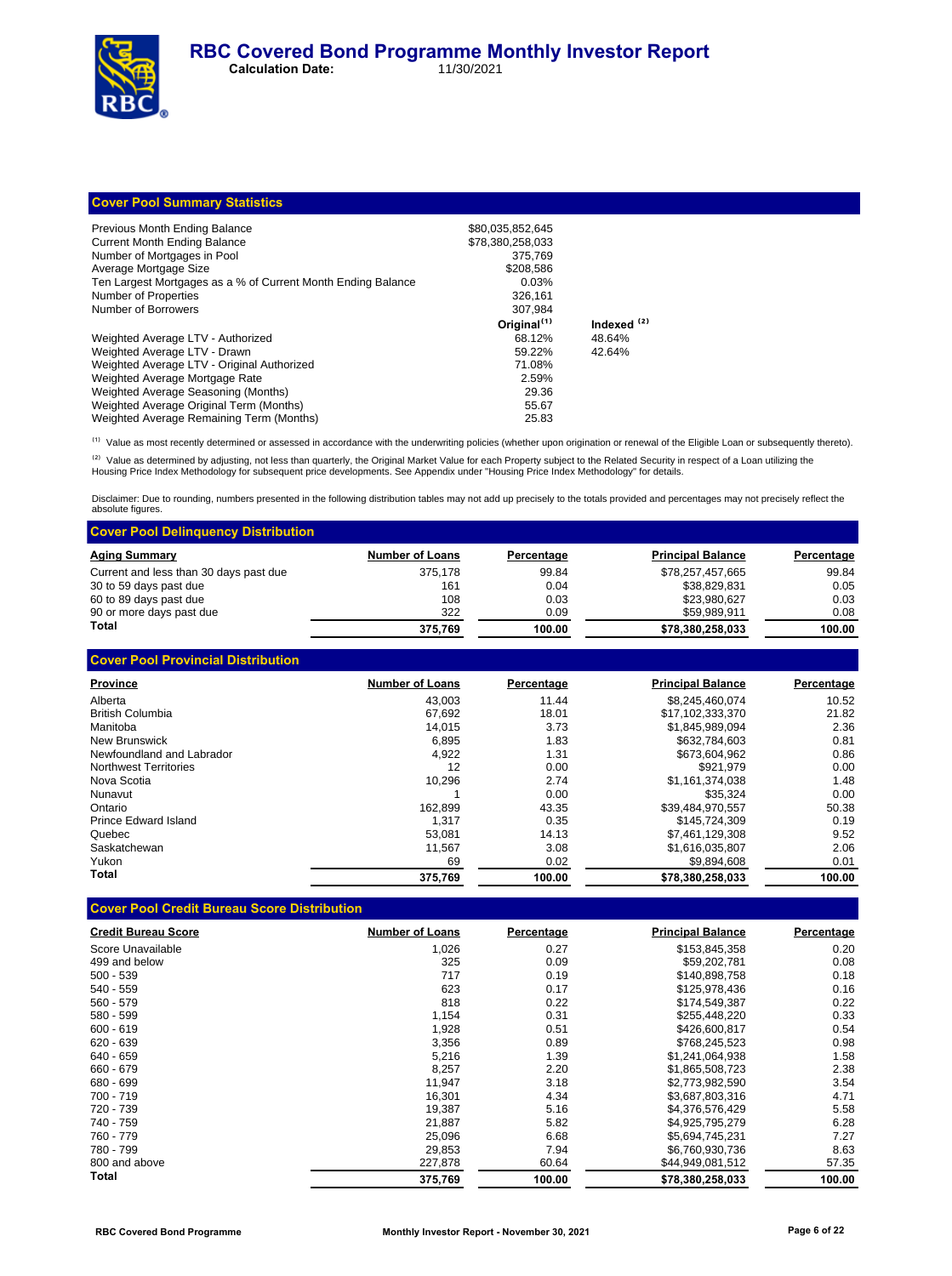

| <b>Cover Pool Rate Type Distribution</b>      |                        |                   |                                      |                   |
|-----------------------------------------------|------------------------|-------------------|--------------------------------------|-------------------|
| <b>Rate Type</b>                              | <b>Number of Loans</b> | <b>Percentage</b> | <b>Principal Balance</b>             | Percentage        |
| Fixed                                         | 304,023                | 80.91             | \$61,109,247,720                     | 77.97             |
| Variable<br>Total                             | 71,746                 | 19.09             | \$17,271,010,313                     | 22.03             |
|                                               | 375,769                | 100.00            | \$78,380,258,033                     | 100.00            |
| <b>Mortgage Asset Type Distribution</b>       |                        |                   |                                      |                   |
| <b>Asset Type</b>                             | <b>Number of Loans</b> | <b>Percentage</b> | <b>Principal Balance</b>             | Percentage        |
| <b>Conventional Mortgage</b>                  | 93,677                 | 24.93             | \$25,581,537,224                     | 32.64             |
| Homeline Mortgage Segment<br>Total            | 282,092                | 75.07             | \$52,798,720,810                     | 67.36             |
|                                               | 375,769                | 100.00            | \$78,380,258,033                     | 100.00            |
| <b>Cover Pool Occupancy Type Distribution</b> |                        |                   |                                      |                   |
| <b>Occupancy Type</b>                         | <b>Number of Loans</b> | <b>Percentage</b> | <b>Principal Balance</b>             | Percentage        |
| <b>Owner Occupied</b>                         | 330,683                | 88.00             | \$68,284,938,839                     | 87.12             |
| Non-Owner Occupied<br>Total                   | 45,086                 | 12.00             | \$10,095,319,195                     | 12.88             |
|                                               | 375,769                | 100.00            | \$78,380,258,033                     | 100.00            |
| <b>Cover Pool Mortgage Rate Distribution</b>  |                        |                   |                                      |                   |
| Mortgage Rate (%)                             | <b>Number of Loans</b> | <u>Percentage</u> | <b>Principal Balance</b>             | <b>Percentage</b> |
| 1.9999% and below                             | 96,547                 | 25.69             | \$21,455,048,109                     | 27.37             |
| 2.0000% - 2.4999%                             | 40,948                 | 10.90             | \$8,058,036,109                      | 10.28             |
| 2.5000% - 2.9999%<br>3.0000% - 3.4999%        | 132,798<br>72,281      | 35.34<br>19.24    | \$29,017,418,751<br>\$14,533,990,864 | 37.02<br>18.54    |
| 3.5000% - 3.9999%                             | 30,051                 | 8.00              | \$4,922,065,636                      | 6.28              |
| 4.0000% - 4.4999%                             | 1,047                  | 0.28              | \$105,659,664                        | 0.13              |
| 4.5000% - 4.9999%                             | 892                    | 0.24              | \$134,910,428                        | 0.17              |
| 5.0000% - 5.4999%                             | 63                     | 0.02              | \$5,401,152                          | 0.01              |
| 5.5000% - 5.9999%                             | 8                      | 0.00              | \$574,052                            | 0.00              |
| 6.0000% - 6.4999%                             | 0                      | 0.00              | \$0                                  | 0.00              |
| 6.5000% - 6.9999%                             | $\Omega$               | 0.00              | \$0                                  | 0.00              |
| 7.0000% and above<br>Total                    | 1,134                  | 0.30              | \$147,153,269                        | 0.19              |
|                                               | 375,769                | 100.00            | \$78,380,258,033                     | 100.00            |
| <b>Cover Pool Remaining Term Distribution</b> |                        |                   |                                      |                   |
| <b>Remaining Term (Months)</b>                | <b>Number of Loans</b> | Percentage        | <b>Principal Balance</b>             | Percentage        |
| Less than 12.00                               | 77,719                 | 20.68             | \$15,175,028,754                     | 19.36             |
| 12.00 - 23.99                                 | 118,651                | 31.58             | \$24,998,187,489                     | 31.89             |
| 24.00 - 35.99<br>36.00 - 47.99                | 84,676                 | 22.53<br>16.13    | \$18,136,067,162<br>\$12,647,958,539 | 23.14<br>16.14    |
| 48.00 - 59.99                                 | 60,619<br>31,882       | 8.48              | \$6,965,963,843                      | 8.89              |
| 60.00 - 71.99                                 | 1,774                  | 0.47              | \$386,774,807                        | 0.49              |
| 72.00 - 83.99                                 | 217                    | 0.06              | \$31,299,662                         | 0.04              |
| 84.00 - 119.99                                | 227                    | 0.06              | \$37,961,514                         | 0.05              |
| 120.00 and above                              | 4                      | 0.00              | \$1,016,263                          | 0.00              |
| <b>Total</b>                                  | 375.769                | 100.00            | \$78.380.258.033                     | 100.00            |
| <b>Cover Pool Loan Seasoning</b>              |                        |                   |                                      |                   |
| <b>Loan Seasoning (Months)</b>                | <b>Number of Loans</b> | <b>Percentage</b> | <b>Principal Balance</b>             | Percentage        |
| Less than 12.00                               | 50,697                 | 13.49             | \$10,150,902,432                     | 12.95             |
| 12.00 - 23.99                                 | 71,238                 | 18.96             | \$13,715,839,405                     | 17.50             |
| 24.00 - 35.99                                 | 118,965                | 31.66             | \$26,699,947,341                     | 34.06             |
| 36.00 - 59.99                                 | 133,527                | 35.53             | \$27,636,657,409                     | 35.26             |
| 60.00 and above<br>Total                      | 1,342                  | 0.36              | \$176,911,446                        | 0.23              |
|                                               | 375,769                | 100.00            | \$78,380,258,033                     | 100.00            |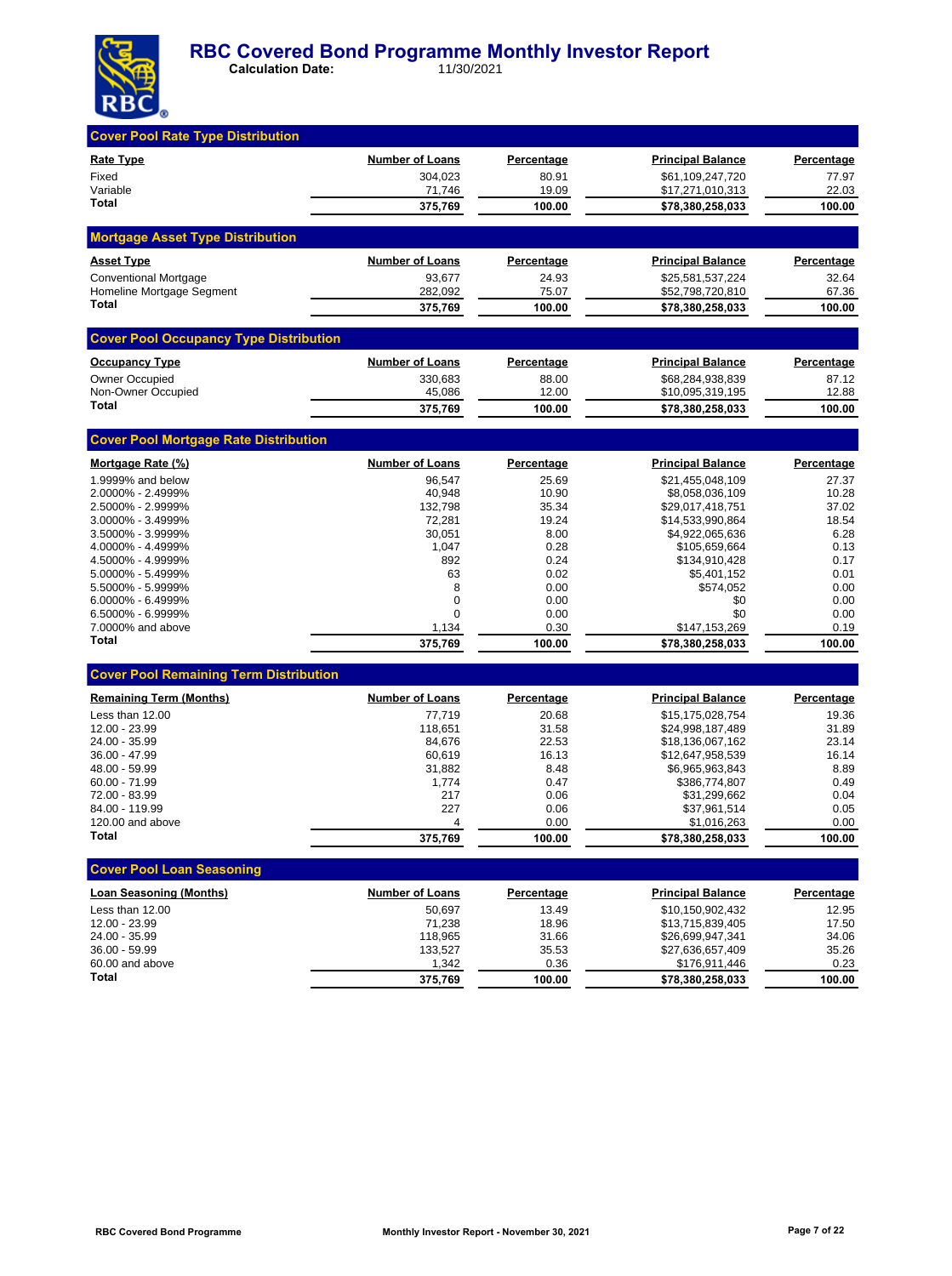

 **Calculation Date:** 11/30/2021

| <b>Range of Remaining Principal Balance</b> | <b>Number of Loans</b> | Percentage | <b>Principal Balance</b> | Percentage |
|---------------------------------------------|------------------------|------------|--------------------------|------------|
| 99,999 and below                            | 120,399                | 32.04      | \$6,299,576,914          | 8.04       |
| 100,000 - 149,999                           | 58,183                 | 15.48      | \$7,253,193,184          | 9.25       |
| 150,000 - 199,999                           | 49,039                 | 13.05      | \$8,539,687,528          | 10.90      |
| 200.000 - 249.999                           | 38,181                 | 10.16      | \$8,550,635,957          | 10.91      |
| 250.000 - 299.999                           | 28,686                 | 7.63       | \$7,846,482,691          | 10.01      |
| 300,000 - 349,999                           | 20,390                 | 5.43       | \$6,597,956,318          | 8.42       |
| 350.000 - 399.999                           | 14,913                 | 3.97       | \$5,572,165,944          | 7.11       |
| 400,000 - 449,999                           | 10,850                 | 2.89       | \$4,599,888,016          | 5.87       |
| 450,000 - 499,999                           | 8,292                  | 2.21       | \$3,927,838,022          | 5.01       |
| 500,000 - 549,999                           | 6,142                  | 1.63       | \$3,216,921,781          | 4.10       |
| 550,000 - 599,999                           | 4,678                  | 1.24       | \$2,681,544,046          | 3.42       |
| 600.000 - 649.999                           | 3,471                  | 0.92       | \$2,166,219,180          | 2.76       |
| 650,000 - 699,999                           | 2,594                  | 0.69       | \$1,747,436,877          | 2.23       |
| 700,000 - 749,999                           | 2,048                  | 0.55       | \$1,482,174,149          | 1.89       |
| 750,000 - 799,999                           | 1,578                  | 0.42       | \$1,220,121,671          | 1.56       |
| 800,000 - 849,999                           | 1,235                  | 0.33       | \$1,018,329,025          | 1.30       |
| 850,000 - 899,999                           | 1,055                  | 0.28       | \$921,883,984            | 1.18       |
| 900,000 - 949,999                           | 816                    | 0.22       | \$754,298,577            | 0.96       |
| 950,000 - 999,999                           | 562                    | 0.15       | \$546,681,673            | 0.70       |
| 1,000,000 and above                         | 2,657                  | 0.71       | \$3,437,222,498          | 4.39       |
| Total                                       | 375,769                | 100.00     | \$78,380,258,033         | 100.00     |

| <b>Property Type</b>    | <b>Number of Loans</b> | Percentage | <b>Principal Balance</b> | Percentage |
|-------------------------|------------------------|------------|--------------------------|------------|
| Apartment (Condominium) | 51.355                 | 13.67      | \$9,730,884,061          | 12.42      |
| Detached                | 270.054                | 71.87      | \$57,161,504,457         | 72.93      |
| Duplex                  | 4.157                  | 1.11       | \$584,145,078            | 0.75       |
| Fourplex                | 947                    | 0.25       | \$169,779,218            | 0.22       |
| Other                   | 402                    | 0.11       | \$51.281.639             | 0.07       |
| Row (Townhouse)         | 26.589                 | 7.08       | \$5,881,727,154          | 7.50       |
| Semi-detached           | 21.157                 | 5.63       | \$4,614,887,906          | 5.89       |
| Triplex                 | 1,108                  | 0.29       | \$186,048,520            | 0.24       |
| Total                   | 375.769                | 100.00     | \$78.380.258.033         | 100.00     |

## **Cover Pool Indexed LTV - Authorized Distribution**

| Indexed LTV (%) | <b>Number of Properties</b> | Percentage | <b>Principal Balance</b> | Percentage |
|-----------------|-----------------------------|------------|--------------------------|------------|
| 20.00 and below | 18.775                      | 5.76       | \$1,717,298,711          | 2.19       |
| $20.01 - 25.00$ | 13,135                      | 4.03       | \$2,075,372,061          | 2.65       |
| 25.01 - 30.00   | 21.223                      | 6.51       | \$3.835.392.350          | 4.89       |
| $30.01 - 35.00$ | 28,448                      | 8.72       | \$5,925,699,269          | 7.56       |
| 35.01 - 40.00   | 38,100                      | 11.68      | \$7.899.737.911          | 10.08      |
| $40.01 - 45.00$ | 38.570                      | 11.83      | \$9.031.511.989          | 11.52      |
| 45.01 - 50.00   | 37,650                      | 11.54      | \$10.265.351.195         | 13.10      |
| $50.01 - 55.00$ | 34.411                      | 10.55      | \$10.095.240.373         | 12.88      |
| $55.01 - 60.00$ | 32,583                      | 9.99       | \$10.195.592.359         | 13.01      |
| $60.01 - 65.00$ | 36,467                      | 11.18      | \$10.095.600.732         | 12.88      |
| 65.01 - 70.00   | 12,236                      | 3.75       | \$3,360,628,295          | 4.29       |
| $70.01 - 75.00$ | 6,462                       | 1.98       | \$1.697.107.773          | 2.17       |
| 75.01 - 80.00   | 7,722                       | 2.37       | \$2.080.085.441          | 2.65       |
| > 80.00         | 379                         | 0.12       | \$105,639,574            | 0.13       |
| Total           | 326,161                     | 100.00     | \$78,380,258,033         | 100.00     |

## **Cover Pool Indexed LTV - Drawn Distribution**

| Indexed LTV (%) | <b>Number of Loans</b> | Percentage | <b>Principal Balance</b> | <b>Percentage</b> |
|-----------------|------------------------|------------|--------------------------|-------------------|
| 20.00 and below | 62.311                 | 19.10      | \$6,256,598,128          | 7.98              |
| $20.01 - 25.00$ | 24.945                 | 7.65       | \$4.593.529.720          | 5.86              |
| 25.01 - 30.00   | 28,608                 | 8.77       | \$6,224,248,354          | 7.94              |
| $30.01 - 35.00$ | 31.293                 | 9.59       | \$7,532,581,521          | 9.61              |
| $35.01 - 40.00$ | 31.591                 | 9.69       | \$8.114.520.206          | 10.35             |
| $40.01 - 45.00$ | 31.548                 | 9.67       | \$8.990.814.121          | 11.47             |
| 45.01 - 50.00   | 30.812                 | 9.45       | \$9.409.141.173          | 12.00             |
| $50.01 - 55.00$ | 28,348                 | 8.69       | \$8.994.734.708          | 11.48             |
| $55.01 - 60.00$ | 28,301                 | 8.68       | \$9,312,042,600          | 11.88             |
| $60.01 - 65.00$ | 16,705                 | 5.12       | \$5,466,265,431          | 6.97              |
| 65.01 - 70.00   | 6,381                  | 1.96       | \$1.915.481.859          | 2.44              |
| 70.01 - 75.00   | 3,737                  | 1.15       | \$1,106,475,309          | 1.41              |
| 75.01 - 80.00   | 1,363                  | 0.42       | \$397,713,338            | 0.51              |
| > 80.00         | 218                    | 0.07       | \$66,111,565             | 0.08              |
| Total           | 326.161                | 100.00     | \$78,380,258,033         | 100.00            |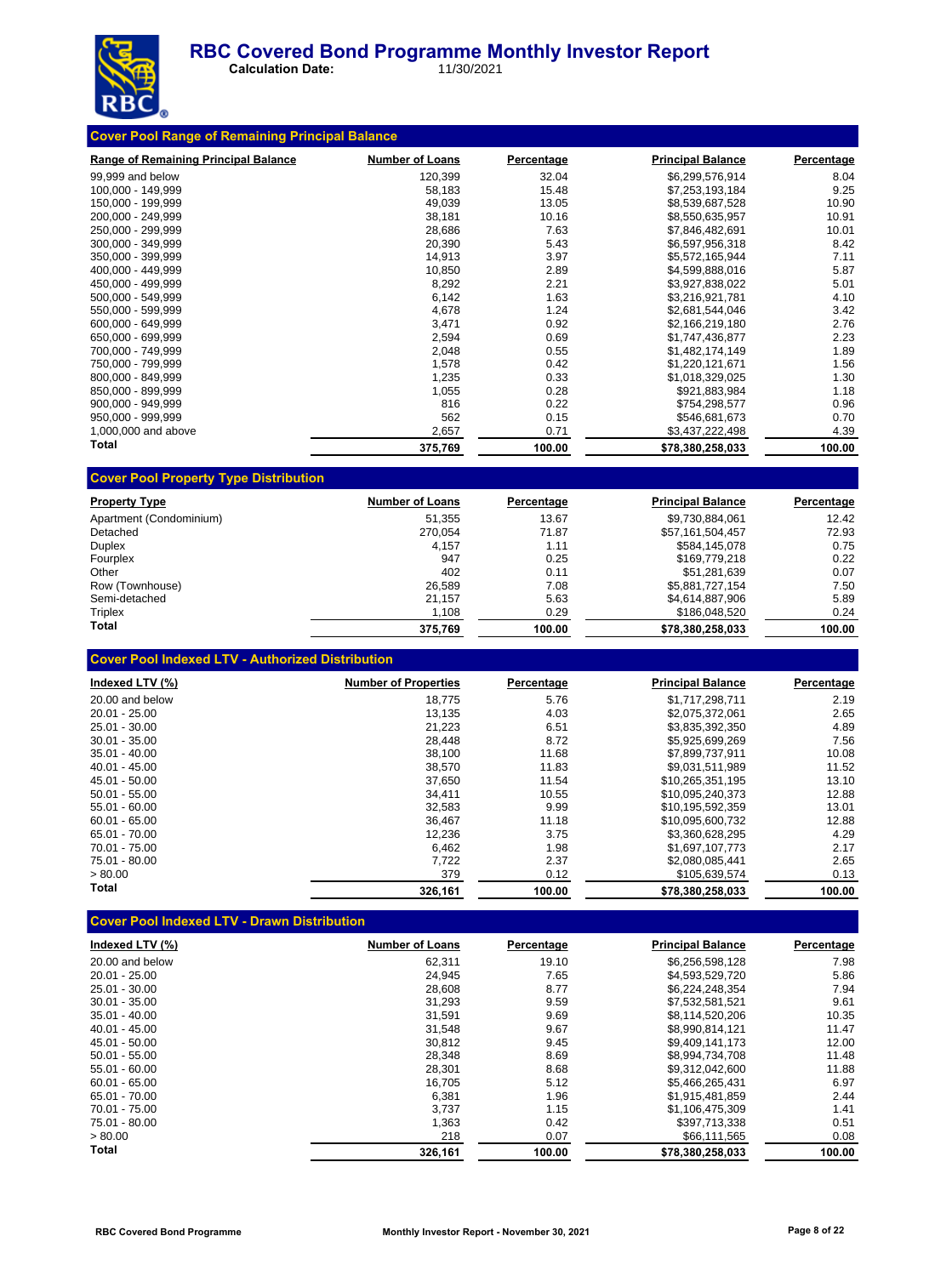

 **Calculation Date:** 11/30/2021

## **Provincial Distribution by Indexed LTV- Drawn and Aging Summary**

| <u>Province</u><br>Alberta | Indexed LTV (%)                  | <b>Current and</b><br>less than 30<br><u>days past due</u> | 30 to 59<br>days past due | 60 to 89<br>days past due | 90 or more<br><u>days past due</u> | <b>Total</b>                       |
|----------------------------|----------------------------------|------------------------------------------------------------|---------------------------|---------------------------|------------------------------------|------------------------------------|
|                            | 20.00 and below                  | \$316,300,008                                              | \$26,148                  | \$154,947                 | \$347,574                          | \$316,828,676                      |
|                            | 20.01 - 25.00                    | \$237,400,008                                              | \$202,684                 | \$64,330                  | \$259,190                          | \$237,926,213                      |
|                            | 25.01 - 30.00                    | \$334,866,161                                              | \$362,236                 | \$141,548                 | \$131,451                          | \$335,501,397                      |
|                            | $30.01 - 35.00$                  | \$435,979,751                                              | \$252,958                 | \$128,605                 | \$2,196,268                        | \$438,557,581                      |
|                            | $35.01 - 40.00$                  | \$507,683,918                                              | \$867,136                 | \$390,299                 | \$1,321,394                        | \$510,262,747                      |
|                            | 40.01 - 45.00                    | \$568,866,706                                              | \$592,065                 | \$355,612                 | \$1,628,470                        | \$571,442,852                      |
|                            | 45.01 - 50.00                    | \$636,371,513                                              | \$90,265                  | \$0<br>\$262,634          | \$2,533,307                        | \$638,995,084                      |
|                            | $50.01 - 55.00$<br>55.01 - 60.00 | \$751,878,613<br>\$945,553,858                             | \$431,521<br>\$458,561    | \$599,665                 | \$2,394,051<br>\$1,706,642         | \$754,966,819<br>\$948,318,726     |
|                            | $60.01 - 65.00$                  | \$971,762,068                                              | \$159,598                 | \$204,335                 | \$3,877,478                        | \$976,003,479                      |
|                            | 65.01 - 70.00                    | \$1,186,449,951                                            | \$412,908                 | \$1,057,937               | \$2,243,989                        | \$1,190,164,785                    |
|                            | 70.01 - 75.00                    | \$979,210,441                                              | \$801,422                 | \$828,876                 | \$1,597,099                        | \$982,437,838                      |
|                            | 75.01 - 80.00                    | \$327,659,690                                              | \$24,149                  | \$138,451                 | \$1,877,165                        | \$329,699,455                      |
|                            | > 80.00                          | \$14,354,422                                               | \$0                       | \$0                       | \$0                                | \$14,354,422                       |
| <b>Total Alberta</b>       |                                  | \$8,214,337,107                                            | \$4,681,649               | \$4,327,239               | \$22,114,079                       | \$8,245,460,074                    |
|                            |                                  | <b>Current and</b><br>less than 30                         | 30 to 59                  | 60 to 89                  | 90 or more                         |                                    |
| Province                   | Indexed LTV (%)                  | <u>days past due</u>                                       | days past due             | days past due             | <u>days past due</u>               | <u>Total</u>                       |
| <b>British Columbia</b>    |                                  |                                                            |                           |                           |                                    |                                    |
|                            | 20.00 and below                  | \$1,791,002,768                                            | \$209,312                 | \$277,143                 | \$498,209                          | \$1,791,987,431                    |
|                            | $20.01 - 25.00$                  | \$1,248,452,538                                            | \$88,435                  | \$0                       | \$258,263                          | \$1,248,799,236                    |
|                            | 25.01 - 30.00                    | \$1,645,985,957                                            | \$852,940                 | \$1,268,114               | \$3,637,725                        | \$1,651,744,735                    |
|                            | $30.01 - 35.00$                  | \$1,854,432,893                                            | \$2,071,161               | \$111,223                 | \$1,181,011                        | \$1,857,796,288                    |
|                            | $35.01 - 40.00$                  | \$1,711,406,810                                            | \$368,851                 | \$0                       | \$830,664                          | \$1,712,606,325                    |
|                            | 40.01 - 45.00                    | \$1,728,981,679                                            | \$0                       | \$720,888                 | \$851,800                          | \$1,730,554,367                    |
|                            | 45.01 - 50.00                    | \$1,673,831,886                                            | \$1,273,298               | \$0                       | \$329,809                          | \$1,675,434,993                    |
|                            | $50.01 - 55.00$                  | \$1,893,937,841                                            | \$571,782                 | \$174,782                 | \$2,313,244                        | \$1,896,997,648                    |
|                            | 55.01 - 60.00<br>$60.01 - 65.00$ | \$1,592,874,980<br>\$1,537,510,242                         | \$423,014<br>\$1,584,044  | \$269,546<br>\$840,893    | \$314,734<br>\$558,367             | \$1,593,882,273<br>\$1,540,493,546 |
|                            | 65.01 - 70.00                    | \$343,567,255                                              | \$0                       | \$1,159,839               | \$548,349                          | \$345,275,443                      |
|                            | 70.01 - 75.00                    | \$36,546,131                                               | \$0                       | \$0                       | \$0                                | \$36,546,131                       |
|                            | 75.01 - 80.00                    | \$14,127,102                                               | \$0                       | \$0                       | \$0                                | \$14,127,102                       |
|                            | > 80.00                          | \$6,087,852                                                | \$0                       | \$0                       | \$0                                | \$6,087,852                        |
| Total British Columbia     |                                  | \$17,078,745,934                                           | \$7,442,835               | \$4,822,428               | \$11,322,174                       | \$17,102,333,370                   |
|                            |                                  |                                                            |                           |                           |                                    |                                    |
|                            |                                  | <b>Current and</b><br>less than 30                         | 30 to 59                  | 60 to 89                  | 90 or more                         |                                    |
| Province                   | Indexed LTV (%)                  | <u>days past due</u>                                       | days past due             | days past due             | days past due                      | <b>Total</b>                       |
| Manitoba                   |                                  |                                                            |                           |                           |                                    |                                    |
|                            |                                  |                                                            |                           |                           |                                    |                                    |
|                            | 20.00 and below<br>20.01 - 25.00 | \$78,828,418<br>\$63,739,196                               | \$25,398<br>\$88,834      | \$58,197<br>\$0           | \$55.841<br>\$0                    | \$78,967,854<br>\$63,828,030       |
|                            | 25.01 - 30.00                    | \$84,593,594                                               | \$105,699                 | \$0                       | \$4,815                            | \$84,704,108                       |
|                            | $30.01 - 35.00$                  | \$115,287,104                                              | \$104,313                 | \$0                       | \$323,823                          | \$115,715,240                      |
|                            | $35.01 - 40.00$                  | \$143,054,513                                              | \$0                       | \$0                       | \$0                                | \$143,054,513                      |
|                            | 40.01 - 45.00                    | \$172,741,752                                              | \$0                       | \$0                       | \$353,155                          | \$173,094,907                      |
|                            | 45.01 - 50.00                    | \$206,297,865                                              | \$675,565                 | \$169,673                 | \$71,575                           | \$207,214,677                      |
|                            | $50.01 - 55.00$                  | \$240,142,762                                              | \$0                       | \$0                       | \$401,724                          | \$240,544,486                      |
|                            | $55.01 - 60.00$                  | \$321,786,526                                              | \$0                       | \$0                       | \$239,702                          | \$322,026,228                      |
|                            | $60.01 - 65.00$<br>65.01 - 70.00 | \$292,070,367<br>\$102,860,662                             | \$371,168<br>\$0          | \$0<br>\$0                | \$1,444,096<br>\$612,293           | \$293,885,631<br>\$103,472,956     |
|                            | 70.01 - 75.00                    | \$8,253,831                                                | \$0                       | \$0                       | \$0                                | \$8,253,831                        |
|                            | 75.01 - 80.00                    | \$7,185,970                                                | \$0                       | \$0                       | \$0                                | \$7,185,970                        |
|                            | > 80.00                          | \$4,040,664                                                | \$0                       | \$0                       | \$0                                | \$4,040,664                        |
| <b>Total Manitoba</b>      |                                  | \$1,840,883,224                                            | \$1,370,977               | \$227,870                 | \$3,507,023                        | \$1,845,989,094                    |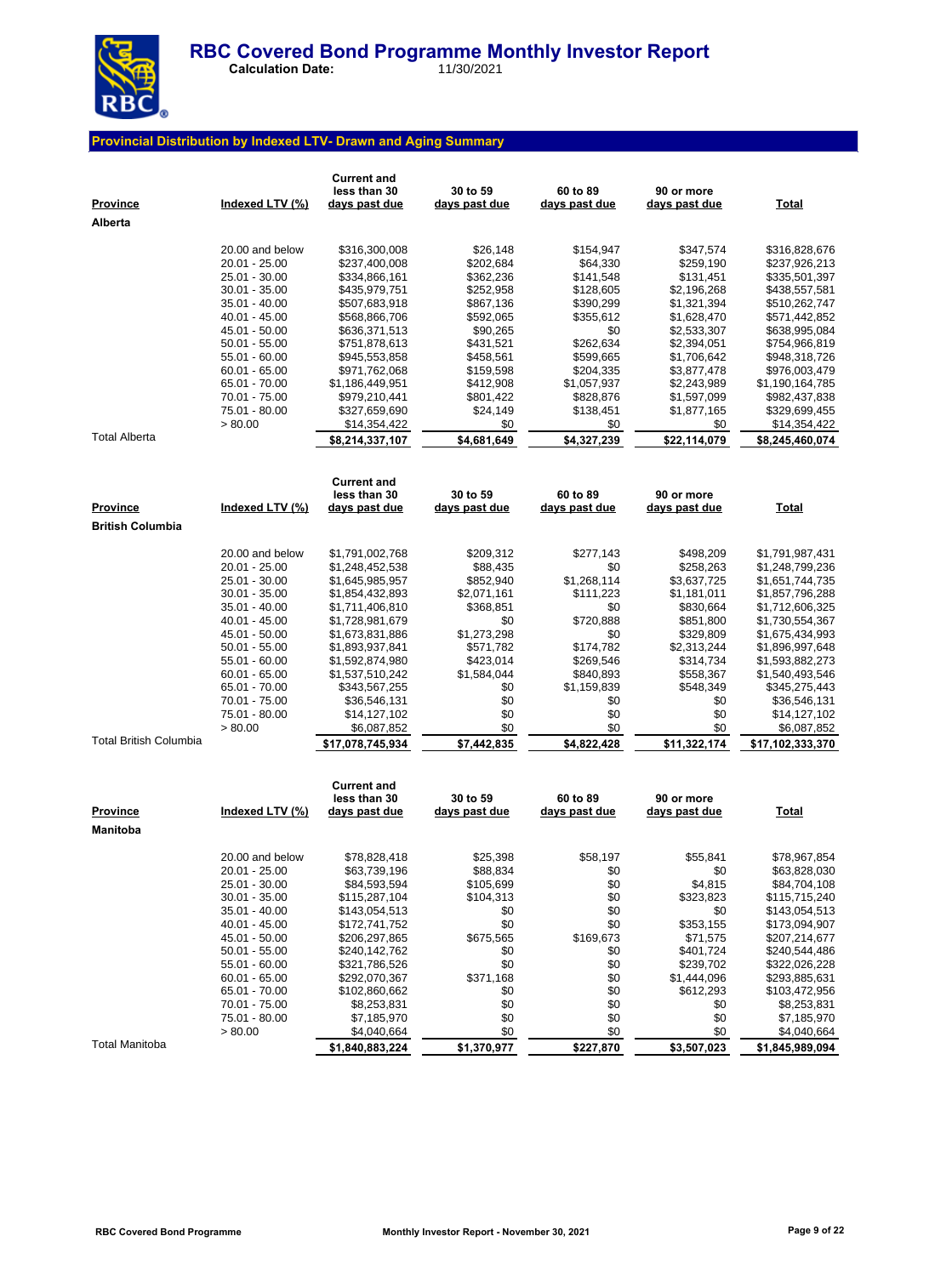

 **Calculation Date:** 11/30/2021

**Current and** 

| <u>Province</u>                 | Indexed LTV (%) | less than 30<br>days past due      | 30 to 59<br>days past due | 60 to 89<br>days past due | 90 or more<br>days past due | <b>Total</b>  |
|---------------------------------|-----------------|------------------------------------|---------------------------|---------------------------|-----------------------------|---------------|
|                                 |                 |                                    |                           |                           |                             |               |
| New Brunswick                   |                 |                                    |                           |                           |                             |               |
|                                 | 20.00 and below | \$39,995,961                       | \$32,174                  | \$0                       | \$0                         | \$40,028,135  |
|                                 | 20.01 - 25.00   | \$31,442,637                       | \$0                       | \$0                       | \$0                         | \$31,442,637  |
|                                 | 25.01 - 30.00   | \$50,570,923                       | \$0                       | \$182,340                 | \$0                         | \$50,753,263  |
|                                 | 30.01 - 35.00   | \$57,583,971                       | \$94,386                  | \$0                       | \$153,959                   | \$57,832,317  |
|                                 | 35.01 - 40.00   | \$71,455,169                       | \$136,900                 | \$141,429                 | \$0                         | \$71,733,498  |
|                                 | 40.01 - 45.00   | \$70,885,318                       | \$0                       | \$0                       | \$112,945                   | \$70,998,263  |
|                                 | 45.01 - 50.00   | \$69,082,479                       | \$0                       | \$0                       | \$35,468                    | \$69,117,947  |
|                                 | 50.01 - 55.00   | \$85,689,929                       | \$0                       | \$291,784                 | \$112,576                   | \$86,094,288  |
|                                 | 55.01 - 60.00   | \$86,568,878                       | \$0                       | \$0                       | \$125,420                   | \$86,694,298  |
|                                 | $60.01 - 65.00$ | \$49,236,575                       | \$0                       | \$100,658                 | \$196,890                   | \$49,534,124  |
|                                 | 65.01 - 70.00   | \$7,412,512                        | \$0                       | \$0                       | \$0                         | \$7,412,512   |
|                                 | 70.01 - 75.00   | \$3,259,051                        | \$0                       | \$0                       | \$0                         | \$3,259,051   |
|                                 | 75.01 - 80.00   | \$3,559,801                        | \$0                       | \$0                       | \$0                         | \$3,559,801   |
|                                 | > 80.00         | \$4,324,470                        | \$0                       | \$0                       | \$0                         | \$4,324,470   |
| <b>Total New Brunswick</b>      |                 | \$631,067,673                      | \$263,461                 | \$716,211                 | \$737,259                   | \$632,784,603 |
|                                 |                 |                                    |                           |                           |                             |               |
|                                 |                 | <b>Current and</b><br>less than 30 | 30 to 59                  | 60 to 89                  | 90 or more                  |               |
| <b>Province</b>                 | Indexed LTV (%) | days past due                      | days past due             | days past due             | days past due               | <b>Total</b>  |
| Newfoundland and<br>Labrador    |                 |                                    |                           |                           |                             |               |
|                                 | 20.00 and below | \$37,032,334                       | \$0                       | \$27,712                  | \$60,852                    | \$37,120,898  |
|                                 | $20.01 - 25.00$ | \$29,851,786                       | \$0                       | \$0                       | \$0                         | \$29,851,786  |
|                                 | 25.01 - 30.00   | \$49,130,185                       | \$0                       | \$0                       | \$19,848                    | \$49,150,033  |
|                                 | $30.01 - 35.00$ | \$69,922,292                       | \$0                       | \$0                       | \$0                         | \$69,922,292  |
|                                 | 35.01 - 40.00   | \$83,919,734                       | \$0                       | \$119,298                 | \$155,305                   | \$84,194,337  |
|                                 | $40.01 - 45.00$ | \$85,452,111                       | \$117,380                 | \$135,289                 | \$650,176                   | \$86,354,956  |
|                                 | 45.01 - 50.00   | \$82,610,778                       | \$0                       | \$247,963                 | \$0                         | \$82,858,742  |
|                                 | 50.01 - 55.00   | \$80,334,553                       | \$0                       | \$0                       | \$0                         | \$80,334,553  |
|                                 | 55.01 - 60.00   | \$99,332,586                       | \$0                       | \$0                       | \$0                         | \$99,332,586  |
|                                 | $60.01 - 65.00$ | \$48,652,555                       | \$0                       | \$0                       | \$172,206                   | \$48,824,761  |
|                                 | 65.01 - 70.00   | \$1,832,019                        | \$0                       | \$0                       | \$0                         | \$1,832,019   |
|                                 | 70.01 - 75.00   | \$733,543                          | \$0                       | \$0                       | \$0                         | \$733,543     |
|                                 | 75.01 - 80.00   | \$707,035                          | \$0                       | \$0                       | \$0                         | \$707,035     |
|                                 | > 80.00         | \$2,387,421                        | \$0                       | \$0                       | \$0                         | \$2,387,421   |
| Total Newfoundland and Labrador |                 | \$671,898,933                      | \$117,380                 | \$530,262                 | \$1,058,386                 | \$673,604,962 |
|                                 |                 |                                    |                           |                           |                             |               |
|                                 |                 | <b>Current and</b><br>less than 30 | 30 to 59                  | 60 to 89                  | 90 or more                  |               |

| <b>Province</b>                    | Indexed LTV (%) | less than 30<br>days past due | <b>30 to 59</b><br>days past due | 60 to 89<br>days past due | 90 or more<br>days past due | <b>Total</b> |
|------------------------------------|-----------------|-------------------------------|----------------------------------|---------------------------|-----------------------------|--------------|
| <b>Northwest Territories</b>       |                 |                               |                                  |                           |                             |              |
|                                    | 20.00 and below | \$343,808                     | \$0                              | \$0                       | \$0                         | \$343,808    |
|                                    | 20.01 - 25.00   | \$47,399                      | \$0                              | \$0                       | \$0                         | \$47,399     |
|                                    | 25.01 - 30.00   | \$330,165                     | \$0                              | \$0                       | \$0                         | \$330,165    |
|                                    | $30.01 - 35.00$ | \$0                           | \$0                              | \$0                       | \$0                         | \$0          |
|                                    | $35.01 - 40.00$ | \$78,302                      | \$0                              | \$0                       | \$0                         | \$78,302     |
|                                    | $40.01 - 45.00$ | \$0                           | \$0                              | \$0                       | \$0                         | \$0          |
|                                    | 45.01 - 50.00   | \$0                           | \$0                              | \$0                       | \$0                         | \$0          |
|                                    | $50.01 - 55.00$ | \$122,306                     | \$0                              | \$0                       | \$0                         | \$122,306    |
|                                    | $55.01 - 60.00$ | \$0                           | \$0                              | \$0                       | \$0                         | \$0          |
|                                    | $60.01 - 65.00$ | \$0                           | \$0                              | \$0                       | \$0                         | \$0          |
|                                    | 65.01 - 70.00   | \$0                           | \$0                              | \$0                       | \$0                         | \$0          |
|                                    | 70.01 - 75.00   | \$0                           | \$0                              | \$0                       | \$0                         | \$0          |
|                                    | 75.01 - 80.00   | \$0                           | \$0                              | \$0                       | \$0                         | \$0          |
|                                    | > 80.00         | \$0                           | \$0                              | \$0                       | \$0                         | \$0          |
| <b>Total Northwest Territories</b> |                 | \$921,979                     | \$0                              | \$0                       | \$0                         | \$921,979    |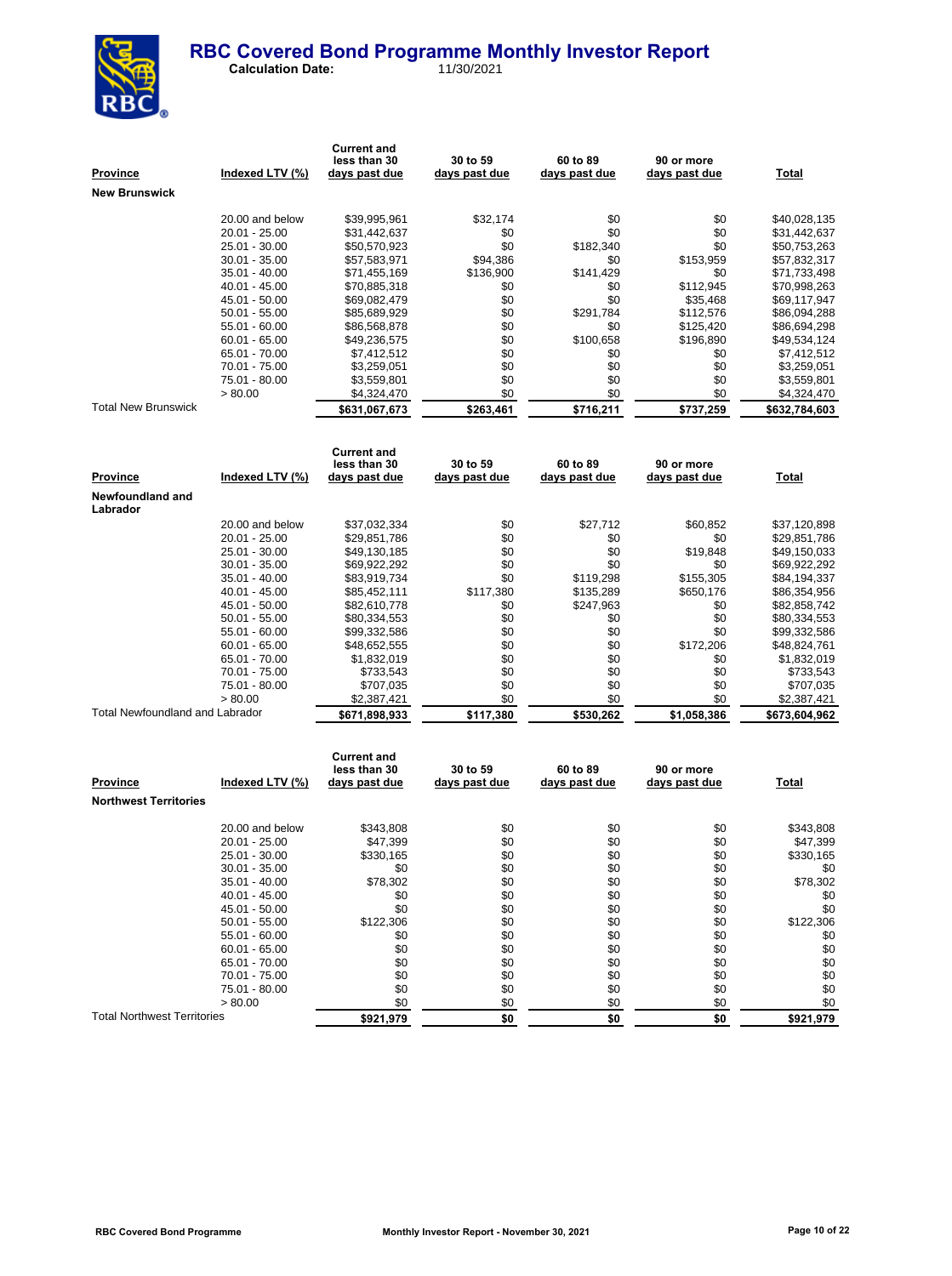

 **Calculation Date:** 11/30/2021

| Province             | Indexed LTV (%)                | <b>Current and</b><br>less than 30<br>days past due | 30 to 59<br><u>days past due</u> | 60 to 89<br>days past due | 90 or more<br>days past due | <b>Total</b>                   |
|----------------------|--------------------------------|-----------------------------------------------------|----------------------------------|---------------------------|-----------------------------|--------------------------------|
| Nova Scotia          |                                |                                                     |                                  |                           |                             |                                |
|                      |                                |                                                     |                                  |                           |                             |                                |
|                      | 20.00 and below                | \$81,582,761                                        | \$26,885                         | \$22,228                  | \$0                         | \$81,631,874                   |
|                      | 20.01 - 25.00                  | \$58,541,306                                        | \$0                              | \$0                       | \$37,501                    | \$58,578,807                   |
|                      | 25.01 - 30.00                  | \$95,061,989                                        | \$0<br>\$0                       | \$0                       | \$124,091                   | \$95,186,080                   |
|                      | 30.01 - 35.00<br>35.01 - 40.00 | \$128,023,666<br>\$161,754,493                      | \$86,194                         | \$0<br>\$0                | \$907,069<br>\$279,058      | \$128,930,735<br>\$162,119,745 |
|                      | 40.01 - 45.00                  | \$201,603,404                                       | \$152,491                        | \$0                       | \$90,761                    | \$201,846,656                  |
|                      | 45.01 - 50.00                  | \$185,161,740                                       | \$0                              | \$0                       | \$16,399                    | \$185,178,139                  |
|                      | 50.01 - 55.00                  | \$112,642,010                                       | \$0                              | \$0                       | \$105,597                   | \$112,747,606                  |
|                      | 55.01 - 60.00                  | \$79,419,911                                        | \$0                              | \$0                       | \$132,097                   | \$79,552,008                   |
|                      | 60.01 - 65.00                  | \$38,639,489                                        | \$0                              | \$0                       | \$0                         | \$38,639,489                   |
|                      | 65.01 - 70.00                  | \$7,639,442                                         | \$0                              | \$0                       | \$0                         | \$7,639,442                    |
|                      | 70.01 - 75.00                  | \$3,438,766                                         | \$0                              | \$0                       | \$0                         | \$3,438,766                    |
|                      | 75.01 - 80.00                  | \$2,790,853                                         | \$0                              | \$0                       | \$0                         | \$2,790,853                    |
|                      | > 80.00                        | \$3,093,837                                         | \$0                              | \$0                       | \$0                         | \$3,093,837                    |
| Total Nova Scotia    |                                | \$1,159,393,667                                     | \$265,570                        | \$22,228                  | \$1,692,573                 | \$1,161,374,038                |
|                      |                                |                                                     |                                  |                           |                             |                                |
|                      |                                | <b>Current and</b><br>less than 30                  | 30 to 59                         | 60 to 89                  | 90 or more                  |                                |
| Province             | Indexed LTV (%)                | <u>days past due</u>                                | <u>days past due</u>             | days past due             | <u>days past due</u>        | <b>Total</b>                   |
| Nunavut              |                                |                                                     |                                  |                           |                             |                                |
|                      |                                |                                                     |                                  |                           |                             |                                |
|                      | 20.00 and below                | \$0                                                 | \$0                              | \$0                       | \$0                         | \$0                            |
|                      | 20.01 - 25.00                  | \$35,324                                            | \$0                              | \$0                       | \$0                         | \$35,324                       |
|                      | 25.01 - 30.00                  | \$0                                                 | \$0                              | \$0                       | \$0                         | \$0                            |
|                      | 30.01 - 35.00                  | \$0                                                 | \$0                              | \$0                       | \$0                         | \$0                            |
|                      | 35.01 - 40.00                  | \$0                                                 | \$0                              | \$0                       | \$0                         | \$0                            |
|                      | 40.01 - 45.00                  | \$0                                                 | \$0                              | \$0                       | \$0                         | \$0                            |
|                      | 45.01 - 50.00                  | \$0                                                 | \$0                              | \$0                       | \$0                         | \$0                            |
|                      | 50.01 - 55.00                  | \$0                                                 | \$0                              | \$0                       | \$0                         | \$0                            |
|                      | 55.01 - 60.00                  | \$0                                                 | \$0                              | \$0                       | \$0                         | \$0                            |
|                      | 60.01 - 65.00                  | \$0                                                 | \$0                              | \$0                       | \$0                         | \$0                            |
|                      | 65.01 - 70.00                  | \$0                                                 | \$0                              | \$0                       | \$0                         | \$0                            |
|                      | 70.01 - 75.00                  | \$0                                                 | \$0                              | \$0                       | \$0                         | \$0                            |
|                      | 75.01 - 80.00                  | \$0                                                 | \$0                              | \$0                       | \$0                         | \$0                            |
| <b>Total Nunavut</b> | > 80.00                        | \$0                                                 | \$0                              | \$0                       | \$0                         | \$0                            |
|                      |                                | \$35,324                                            | \$0                              | \$0                       | \$0                         | \$35,324                       |
|                      |                                | <b>Current and</b>                                  |                                  |                           |                             |                                |
|                      |                                | less than 30                                        | 30 to 59                         | 60 to 89                  | 90 or more                  |                                |
| Province             | Indexed LTV (%)                | days past due                                       | days past due                    | days past due             | days past due               | Total                          |
| Ontario              |                                |                                                     |                                  |                           |                             |                                |
|                      |                                |                                                     |                                  |                           |                             |                                |
|                      | 20.00 and below                | \$3,304,450,622                                     | \$1,094,186                      | \$0                       | \$740,231                   | \$3,306,285,040                |
|                      | 20.01 - 25.00                  | \$2,469,396,973                                     | \$2,536,740                      | \$678,429                 | \$1,264,757                 | \$2,473,876,898                |
|                      | 25.01 - 30.00                  | \$3,309,688,951                                     | \$1,167,117                      | \$370,993                 | \$1,296,876                 | \$3,312,523,936                |
|                      | 30.01 - 35.00                  | \$3,954,843,416                                     | \$2,314,810                      | \$686,450                 | \$1,881,546                 | \$3,959,726,223                |
|                      | 35.01 - 40.00                  | \$4,234,406,043                                     | \$789,664                        | \$916,406                 | \$1,934,570                 | \$4,238,046,684                |
|                      | 40.01 - 45.00                  | \$4,735,677,406                                     | \$1,477,938                      | \$1,477,158               | \$886,487                   | \$4,739,518,989                |
|                      | 45.01 - 50.00                  | \$5,040,140,551                                     | \$4,744,767                      | \$844,869                 | \$1,130,467                 | \$5,046,860,653                |

Total Ontario **820,442,290,112 \$20,564,860 \$9,755,529 \$12,360,056 \$39,484,970,557** 

 $\frac{$19,538,115}{0}$  \$0 \$0 \$0

50.01 - 55.00 \$4,652,250,985 \$2,283,001 \$2,821,719 \$621,450 \$4,657,977,155 55.01 - 60.00 \$5,294,295,937 \$1,800,025 \$930,537 \$1,576,393 \$5,298,602,893<br>  $60.01 - 65.00$  \$2,147,272,314 \$2,356,611 \$1,028,967 \$1,027,279 \$2,151,685,171 60.01 - 65.00 \$2,147,272,314 \$2,356,611 \$1,028,967 \$1,027,279 \$2,151,685,171<br>65.01 - 57.00 \$175,370,928 \$0 \$0 \$0 \$175,370,928

70.01 - 75.00 \$68,130,233 \$0 \$0 \$0 \$68,130,233  $75.01 - 80.00$   $$36,827,639$   $$0$   $$0$   $$0$   $$0$   $$0$   $$0$   $$36,827,639$   $$0,538,115$   $$0$   $$19,538,115$ 

 $$175,370,928$ <br> $$68,130,233$ <br> $$69$   $$68,130,233$ <br> $$69$   $$68,130,233$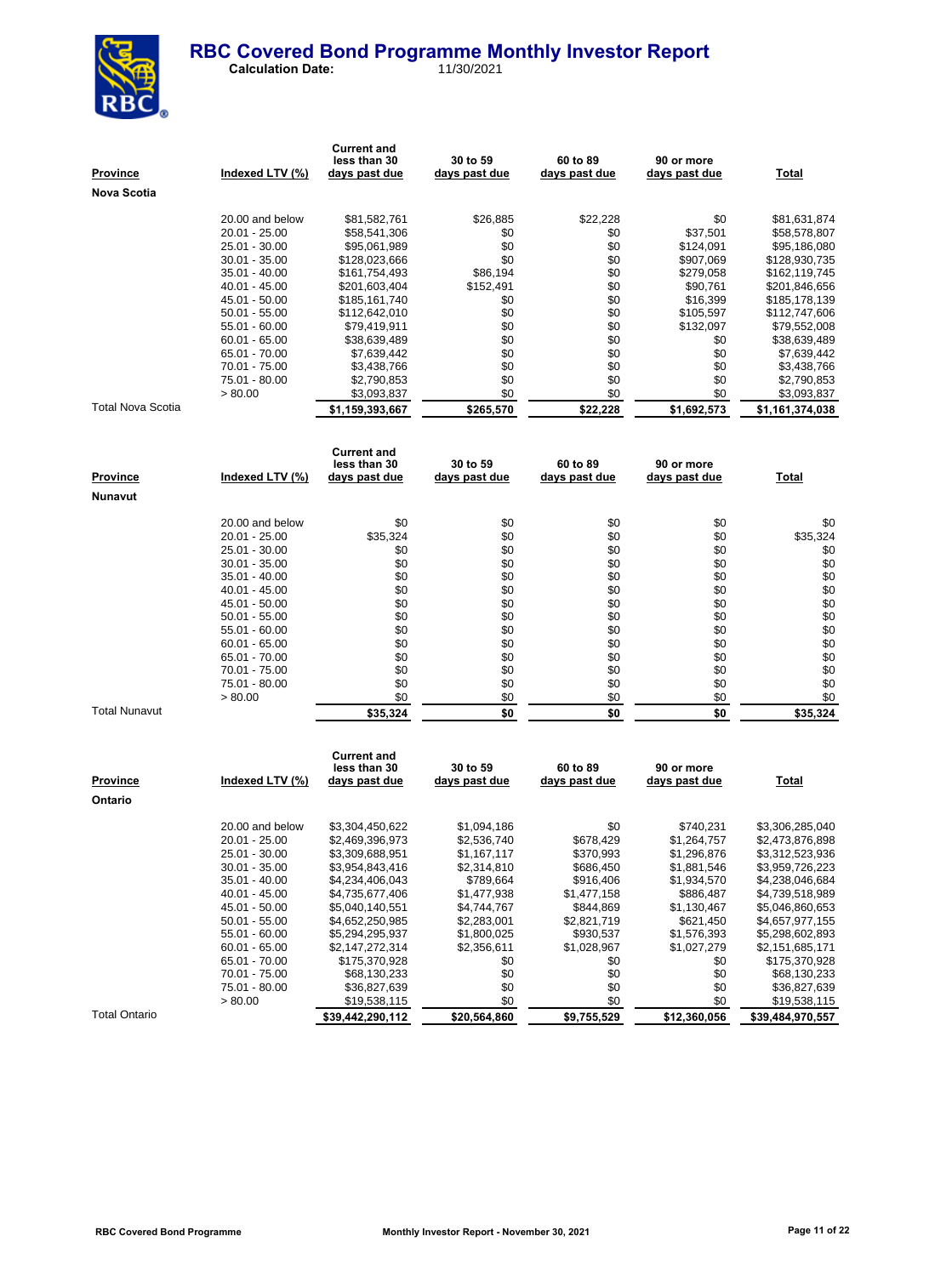

 **Calculation Date:** 11/30/2021

| Prince Edward Island<br>20.00 and below<br>\$7,951,001<br>\$0<br>\$0<br>\$0<br>\$0<br>20.01 - 25.00<br>\$7,572,876<br>\$0<br>\$0<br>\$0<br>\$0<br>\$0<br>25.01 - 30.00<br>\$7,241,954<br>\$0<br>\$0<br>\$0<br>30.01 - 35.00<br>\$14,064,973<br>\$0<br>\$0<br>\$0<br>35.01 - 40.00<br>\$14,350,469<br>\$0<br>\$0<br>\$0<br>40.01 - 45.00<br>\$19,742,122<br>\$139,273<br>\$0<br>\$0<br>45.01 - 50.00<br>\$20,005,410<br>\$0<br>\$0<br>50.01 - 55.00<br>\$16,027,349<br>\$0<br>\$0<br>\$0<br>\$0<br>55.01 - 60.00<br>\$19,927,922<br>\$0<br>\$0<br>\$0<br>60.01 - 65.00<br>\$14,474,597<br>\$0<br>\$0<br>\$0<br>65.01 - 70.00<br>\$1,932,278<br>\$0<br>\$0<br>\$0<br>70.01 - 75.00<br>\$602,971<br>\$0<br>\$0<br>\$0<br>75.01 - 80.00<br>\$642,430<br>\$0<br>> 80.00<br>\$0<br>\$0<br>\$1,048,685<br>Total Prince Edward Island<br>\$0<br>\$0<br>\$139,273<br>\$145,585,035<br><b>Current and</b><br>less than 30<br>30 to 59<br>60 to 89<br>90 or more<br><u>Province</u><br><u>Indexed LTV (%)</u><br><u>days past due</u><br><u>days past due</u><br>days past due<br>days past due<br><u>Total</u><br>Quebec<br>20.00 and below<br>\$66,350<br>\$37,997<br>\$481,751,345<br>\$45,439<br>\$481,901,131<br>20.01 - 25.00<br>\$173,293<br>\$0<br>\$126,348<br>\$347,909,799<br>25.01 - 30.00<br>\$499,821,898<br>\$11,482<br>\$52,062<br>\$228,333<br>\$0<br>30.01 - 35.00<br>\$692,515,842<br>\$254,707<br>\$56,106<br>\$0<br>35.01 - 40.00<br>\$943,482,952<br>\$246,322<br>\$836,746<br>40.01 - 45.00<br>\$1,178,607,833<br>\$933,085<br>\$743,085<br>\$267,571<br>\$776,308<br>\$542,047<br>45.01 - 50.00<br>\$1,300,285,186<br>\$263,392<br>50.01 - 55.00<br>\$752,300<br>\$882,493<br>\$829,923<br>\$989,137,577<br>55.01 - 60.00<br>\$675,138,518<br>\$467,765<br>\$57,391<br>\$268,755<br>\$170,641<br>60.01 - 65.00<br>\$254,491,460<br>\$0<br>\$628,038<br>\$72,091<br>65.01 - 70.00<br>\$78,694,593<br>\$0<br>\$178,746<br>\$185,990<br>70.01 - 75.00<br>\$1,479,314<br>\$0<br>\$0<br>75.01 - 80.00<br>\$0<br>\$0<br>\$0<br>\$317,156<br>\$0<br>\$0<br>\$0<br>>80.00<br>\$7,341,027<br><b>Total Quebec</b><br>\$3,753,703<br>\$2,671,707<br>\$3,729,398<br>\$7,461,129,308<br>\$7,450,974,500<br><b>Current and</b> | \$7,951,001<br>\$7,572,876<br>\$7,241,954<br>\$14,064,973<br>\$14,350,469<br>\$19,742,122<br>\$20,144,683<br>\$16,027,349<br>\$19,927,922<br>\$14,474,597<br>\$1,932,278<br>\$602,971<br>\$642,430<br>\$1,048,685<br>\$145,724,309 |
|-------------------------------------------------------------------------------------------------------------------------------------------------------------------------------------------------------------------------------------------------------------------------------------------------------------------------------------------------------------------------------------------------------------------------------------------------------------------------------------------------------------------------------------------------------------------------------------------------------------------------------------------------------------------------------------------------------------------------------------------------------------------------------------------------------------------------------------------------------------------------------------------------------------------------------------------------------------------------------------------------------------------------------------------------------------------------------------------------------------------------------------------------------------------------------------------------------------------------------------------------------------------------------------------------------------------------------------------------------------------------------------------------------------------------------------------------------------------------------------------------------------------------------------------------------------------------------------------------------------------------------------------------------------------------------------------------------------------------------------------------------------------------------------------------------------------------------------------------------------------------------------------------------------------------------------------------------------------------------------------------------------------------------------------------------------------------------------------------------------------------------------------------------------------------------------------------------------------------------|------------------------------------------------------------------------------------------------------------------------------------------------------------------------------------------------------------------------------------|
|                                                                                                                                                                                                                                                                                                                                                                                                                                                                                                                                                                                                                                                                                                                                                                                                                                                                                                                                                                                                                                                                                                                                                                                                                                                                                                                                                                                                                                                                                                                                                                                                                                                                                                                                                                                                                                                                                                                                                                                                                                                                                                                                                                                                                               |                                                                                                                                                                                                                                    |
|                                                                                                                                                                                                                                                                                                                                                                                                                                                                                                                                                                                                                                                                                                                                                                                                                                                                                                                                                                                                                                                                                                                                                                                                                                                                                                                                                                                                                                                                                                                                                                                                                                                                                                                                                                                                                                                                                                                                                                                                                                                                                                                                                                                                                               |                                                                                                                                                                                                                                    |
|                                                                                                                                                                                                                                                                                                                                                                                                                                                                                                                                                                                                                                                                                                                                                                                                                                                                                                                                                                                                                                                                                                                                                                                                                                                                                                                                                                                                                                                                                                                                                                                                                                                                                                                                                                                                                                                                                                                                                                                                                                                                                                                                                                                                                               |                                                                                                                                                                                                                                    |
|                                                                                                                                                                                                                                                                                                                                                                                                                                                                                                                                                                                                                                                                                                                                                                                                                                                                                                                                                                                                                                                                                                                                                                                                                                                                                                                                                                                                                                                                                                                                                                                                                                                                                                                                                                                                                                                                                                                                                                                                                                                                                                                                                                                                                               |                                                                                                                                                                                                                                    |
|                                                                                                                                                                                                                                                                                                                                                                                                                                                                                                                                                                                                                                                                                                                                                                                                                                                                                                                                                                                                                                                                                                                                                                                                                                                                                                                                                                                                                                                                                                                                                                                                                                                                                                                                                                                                                                                                                                                                                                                                                                                                                                                                                                                                                               |                                                                                                                                                                                                                                    |
|                                                                                                                                                                                                                                                                                                                                                                                                                                                                                                                                                                                                                                                                                                                                                                                                                                                                                                                                                                                                                                                                                                                                                                                                                                                                                                                                                                                                                                                                                                                                                                                                                                                                                                                                                                                                                                                                                                                                                                                                                                                                                                                                                                                                                               |                                                                                                                                                                                                                                    |
|                                                                                                                                                                                                                                                                                                                                                                                                                                                                                                                                                                                                                                                                                                                                                                                                                                                                                                                                                                                                                                                                                                                                                                                                                                                                                                                                                                                                                                                                                                                                                                                                                                                                                                                                                                                                                                                                                                                                                                                                                                                                                                                                                                                                                               |                                                                                                                                                                                                                                    |
|                                                                                                                                                                                                                                                                                                                                                                                                                                                                                                                                                                                                                                                                                                                                                                                                                                                                                                                                                                                                                                                                                                                                                                                                                                                                                                                                                                                                                                                                                                                                                                                                                                                                                                                                                                                                                                                                                                                                                                                                                                                                                                                                                                                                                               |                                                                                                                                                                                                                                    |
|                                                                                                                                                                                                                                                                                                                                                                                                                                                                                                                                                                                                                                                                                                                                                                                                                                                                                                                                                                                                                                                                                                                                                                                                                                                                                                                                                                                                                                                                                                                                                                                                                                                                                                                                                                                                                                                                                                                                                                                                                                                                                                                                                                                                                               |                                                                                                                                                                                                                                    |
|                                                                                                                                                                                                                                                                                                                                                                                                                                                                                                                                                                                                                                                                                                                                                                                                                                                                                                                                                                                                                                                                                                                                                                                                                                                                                                                                                                                                                                                                                                                                                                                                                                                                                                                                                                                                                                                                                                                                                                                                                                                                                                                                                                                                                               |                                                                                                                                                                                                                                    |
|                                                                                                                                                                                                                                                                                                                                                                                                                                                                                                                                                                                                                                                                                                                                                                                                                                                                                                                                                                                                                                                                                                                                                                                                                                                                                                                                                                                                                                                                                                                                                                                                                                                                                                                                                                                                                                                                                                                                                                                                                                                                                                                                                                                                                               |                                                                                                                                                                                                                                    |
|                                                                                                                                                                                                                                                                                                                                                                                                                                                                                                                                                                                                                                                                                                                                                                                                                                                                                                                                                                                                                                                                                                                                                                                                                                                                                                                                                                                                                                                                                                                                                                                                                                                                                                                                                                                                                                                                                                                                                                                                                                                                                                                                                                                                                               |                                                                                                                                                                                                                                    |
|                                                                                                                                                                                                                                                                                                                                                                                                                                                                                                                                                                                                                                                                                                                                                                                                                                                                                                                                                                                                                                                                                                                                                                                                                                                                                                                                                                                                                                                                                                                                                                                                                                                                                                                                                                                                                                                                                                                                                                                                                                                                                                                                                                                                                               |                                                                                                                                                                                                                                    |
|                                                                                                                                                                                                                                                                                                                                                                                                                                                                                                                                                                                                                                                                                                                                                                                                                                                                                                                                                                                                                                                                                                                                                                                                                                                                                                                                                                                                                                                                                                                                                                                                                                                                                                                                                                                                                                                                                                                                                                                                                                                                                                                                                                                                                               |                                                                                                                                                                                                                                    |
|                                                                                                                                                                                                                                                                                                                                                                                                                                                                                                                                                                                                                                                                                                                                                                                                                                                                                                                                                                                                                                                                                                                                                                                                                                                                                                                                                                                                                                                                                                                                                                                                                                                                                                                                                                                                                                                                                                                                                                                                                                                                                                                                                                                                                               |                                                                                                                                                                                                                                    |
|                                                                                                                                                                                                                                                                                                                                                                                                                                                                                                                                                                                                                                                                                                                                                                                                                                                                                                                                                                                                                                                                                                                                                                                                                                                                                                                                                                                                                                                                                                                                                                                                                                                                                                                                                                                                                                                                                                                                                                                                                                                                                                                                                                                                                               |                                                                                                                                                                                                                                    |
|                                                                                                                                                                                                                                                                                                                                                                                                                                                                                                                                                                                                                                                                                                                                                                                                                                                                                                                                                                                                                                                                                                                                                                                                                                                                                                                                                                                                                                                                                                                                                                                                                                                                                                                                                                                                                                                                                                                                                                                                                                                                                                                                                                                                                               |                                                                                                                                                                                                                                    |
|                                                                                                                                                                                                                                                                                                                                                                                                                                                                                                                                                                                                                                                                                                                                                                                                                                                                                                                                                                                                                                                                                                                                                                                                                                                                                                                                                                                                                                                                                                                                                                                                                                                                                                                                                                                                                                                                                                                                                                                                                                                                                                                                                                                                                               |                                                                                                                                                                                                                                    |
|                                                                                                                                                                                                                                                                                                                                                                                                                                                                                                                                                                                                                                                                                                                                                                                                                                                                                                                                                                                                                                                                                                                                                                                                                                                                                                                                                                                                                                                                                                                                                                                                                                                                                                                                                                                                                                                                                                                                                                                                                                                                                                                                                                                                                               |                                                                                                                                                                                                                                    |
|                                                                                                                                                                                                                                                                                                                                                                                                                                                                                                                                                                                                                                                                                                                                                                                                                                                                                                                                                                                                                                                                                                                                                                                                                                                                                                                                                                                                                                                                                                                                                                                                                                                                                                                                                                                                                                                                                                                                                                                                                                                                                                                                                                                                                               |                                                                                                                                                                                                                                    |
|                                                                                                                                                                                                                                                                                                                                                                                                                                                                                                                                                                                                                                                                                                                                                                                                                                                                                                                                                                                                                                                                                                                                                                                                                                                                                                                                                                                                                                                                                                                                                                                                                                                                                                                                                                                                                                                                                                                                                                                                                                                                                                                                                                                                                               | \$348,209,440                                                                                                                                                                                                                      |
|                                                                                                                                                                                                                                                                                                                                                                                                                                                                                                                                                                                                                                                                                                                                                                                                                                                                                                                                                                                                                                                                                                                                                                                                                                                                                                                                                                                                                                                                                                                                                                                                                                                                                                                                                                                                                                                                                                                                                                                                                                                                                                                                                                                                                               | \$500,113,776                                                                                                                                                                                                                      |
|                                                                                                                                                                                                                                                                                                                                                                                                                                                                                                                                                                                                                                                                                                                                                                                                                                                                                                                                                                                                                                                                                                                                                                                                                                                                                                                                                                                                                                                                                                                                                                                                                                                                                                                                                                                                                                                                                                                                                                                                                                                                                                                                                                                                                               | \$692,826,656                                                                                                                                                                                                                      |
|                                                                                                                                                                                                                                                                                                                                                                                                                                                                                                                                                                                                                                                                                                                                                                                                                                                                                                                                                                                                                                                                                                                                                                                                                                                                                                                                                                                                                                                                                                                                                                                                                                                                                                                                                                                                                                                                                                                                                                                                                                                                                                                                                                                                                               | \$944,566,020                                                                                                                                                                                                                      |
|                                                                                                                                                                                                                                                                                                                                                                                                                                                                                                                                                                                                                                                                                                                                                                                                                                                                                                                                                                                                                                                                                                                                                                                                                                                                                                                                                                                                                                                                                                                                                                                                                                                                                                                                                                                                                                                                                                                                                                                                                                                                                                                                                                                                                               | \$1,180,551,575                                                                                                                                                                                                                    |
|                                                                                                                                                                                                                                                                                                                                                                                                                                                                                                                                                                                                                                                                                                                                                                                                                                                                                                                                                                                                                                                                                                                                                                                                                                                                                                                                                                                                                                                                                                                                                                                                                                                                                                                                                                                                                                                                                                                                                                                                                                                                                                                                                                                                                               | \$1,301,866,933                                                                                                                                                                                                                    |
|                                                                                                                                                                                                                                                                                                                                                                                                                                                                                                                                                                                                                                                                                                                                                                                                                                                                                                                                                                                                                                                                                                                                                                                                                                                                                                                                                                                                                                                                                                                                                                                                                                                                                                                                                                                                                                                                                                                                                                                                                                                                                                                                                                                                                               | \$991,602,293                                                                                                                                                                                                                      |
|                                                                                                                                                                                                                                                                                                                                                                                                                                                                                                                                                                                                                                                                                                                                                                                                                                                                                                                                                                                                                                                                                                                                                                                                                                                                                                                                                                                                                                                                                                                                                                                                                                                                                                                                                                                                                                                                                                                                                                                                                                                                                                                                                                                                                               | \$675,932,429                                                                                                                                                                                                                      |
|                                                                                                                                                                                                                                                                                                                                                                                                                                                                                                                                                                                                                                                                                                                                                                                                                                                                                                                                                                                                                                                                                                                                                                                                                                                                                                                                                                                                                                                                                                                                                                                                                                                                                                                                                                                                                                                                                                                                                                                                                                                                                                                                                                                                                               | \$255,290,139                                                                                                                                                                                                                      |
|                                                                                                                                                                                                                                                                                                                                                                                                                                                                                                                                                                                                                                                                                                                                                                                                                                                                                                                                                                                                                                                                                                                                                                                                                                                                                                                                                                                                                                                                                                                                                                                                                                                                                                                                                                                                                                                                                                                                                                                                                                                                                                                                                                                                                               | \$78,945,430                                                                                                                                                                                                                       |
|                                                                                                                                                                                                                                                                                                                                                                                                                                                                                                                                                                                                                                                                                                                                                                                                                                                                                                                                                                                                                                                                                                                                                                                                                                                                                                                                                                                                                                                                                                                                                                                                                                                                                                                                                                                                                                                                                                                                                                                                                                                                                                                                                                                                                               | \$1,665,304                                                                                                                                                                                                                        |
|                                                                                                                                                                                                                                                                                                                                                                                                                                                                                                                                                                                                                                                                                                                                                                                                                                                                                                                                                                                                                                                                                                                                                                                                                                                                                                                                                                                                                                                                                                                                                                                                                                                                                                                                                                                                                                                                                                                                                                                                                                                                                                                                                                                                                               | \$317,156                                                                                                                                                                                                                          |
|                                                                                                                                                                                                                                                                                                                                                                                                                                                                                                                                                                                                                                                                                                                                                                                                                                                                                                                                                                                                                                                                                                                                                                                                                                                                                                                                                                                                                                                                                                                                                                                                                                                                                                                                                                                                                                                                                                                                                                                                                                                                                                                                                                                                                               | \$7,341,027                                                                                                                                                                                                                        |
|                                                                                                                                                                                                                                                                                                                                                                                                                                                                                                                                                                                                                                                                                                                                                                                                                                                                                                                                                                                                                                                                                                                                                                                                                                                                                                                                                                                                                                                                                                                                                                                                                                                                                                                                                                                                                                                                                                                                                                                                                                                                                                                                                                                                                               |                                                                                                                                                                                                                                    |
|                                                                                                                                                                                                                                                                                                                                                                                                                                                                                                                                                                                                                                                                                                                                                                                                                                                                                                                                                                                                                                                                                                                                                                                                                                                                                                                                                                                                                                                                                                                                                                                                                                                                                                                                                                                                                                                                                                                                                                                                                                                                                                                                                                                                                               |                                                                                                                                                                                                                                    |
| less than 30<br>30 to 59<br>60 to 89<br>90 or more                                                                                                                                                                                                                                                                                                                                                                                                                                                                                                                                                                                                                                                                                                                                                                                                                                                                                                                                                                                                                                                                                                                                                                                                                                                                                                                                                                                                                                                                                                                                                                                                                                                                                                                                                                                                                                                                                                                                                                                                                                                                                                                                                                            |                                                                                                                                                                                                                                    |
| Indexed LTV (%)<br>Total<br>Province<br>days past due<br><u>days past due</u><br>days past due<br>days past due                                                                                                                                                                                                                                                                                                                                                                                                                                                                                                                                                                                                                                                                                                                                                                                                                                                                                                                                                                                                                                                                                                                                                                                                                                                                                                                                                                                                                                                                                                                                                                                                                                                                                                                                                                                                                                                                                                                                                                                                                                                                                                               |                                                                                                                                                                                                                                    |
| Saskatchewan                                                                                                                                                                                                                                                                                                                                                                                                                                                                                                                                                                                                                                                                                                                                                                                                                                                                                                                                                                                                                                                                                                                                                                                                                                                                                                                                                                                                                                                                                                                                                                                                                                                                                                                                                                                                                                                                                                                                                                                                                                                                                                                                                                                                                  |                                                                                                                                                                                                                                    |
| 20.00 and below<br>\$19,670<br>\$0<br>\$112,084,771<br>\$67,551                                                                                                                                                                                                                                                                                                                                                                                                                                                                                                                                                                                                                                                                                                                                                                                                                                                                                                                                                                                                                                                                                                                                                                                                                                                                                                                                                                                                                                                                                                                                                                                                                                                                                                                                                                                                                                                                                                                                                                                                                                                                                                                                                               | \$112,171,992                                                                                                                                                                                                                      |
| 20.01 - 25.00<br>\$8,243<br>\$0<br>\$91,809,042<br>\$264,413                                                                                                                                                                                                                                                                                                                                                                                                                                                                                                                                                                                                                                                                                                                                                                                                                                                                                                                                                                                                                                                                                                                                                                                                                                                                                                                                                                                                                                                                                                                                                                                                                                                                                                                                                                                                                                                                                                                                                                                                                                                                                                                                                                  | \$92,081,698                                                                                                                                                                                                                       |
| \$0<br>25.01 - 30.00<br>\$0<br>\$133,590,589<br>\$581,119                                                                                                                                                                                                                                                                                                                                                                                                                                                                                                                                                                                                                                                                                                                                                                                                                                                                                                                                                                                                                                                                                                                                                                                                                                                                                                                                                                                                                                                                                                                                                                                                                                                                                                                                                                                                                                                                                                                                                                                                                                                                                                                                                                     | \$134,171,707                                                                                                                                                                                                                      |
| 30.01 - 35.00<br>\$195,440,702<br>\$0<br>\$141,387<br>\$632,375                                                                                                                                                                                                                                                                                                                                                                                                                                                                                                                                                                                                                                                                                                                                                                                                                                                                                                                                                                                                                                                                                                                                                                                                                                                                                                                                                                                                                                                                                                                                                                                                                                                                                                                                                                                                                                                                                                                                                                                                                                                                                                                                                               | \$196,214,463                                                                                                                                                                                                                      |
| \$0<br>35.01 - 40.00<br>\$230,885,860<br>\$363,201<br>\$594,724                                                                                                                                                                                                                                                                                                                                                                                                                                                                                                                                                                                                                                                                                                                                                                                                                                                                                                                                                                                                                                                                                                                                                                                                                                                                                                                                                                                                                                                                                                                                                                                                                                                                                                                                                                                                                                                                                                                                                                                                                                                                                                                                                               | \$231,843,785                                                                                                                                                                                                                      |
| 40.01 - 45.00<br>\$214,981,250<br>\$0<br>\$267,755<br>\$398,850                                                                                                                                                                                                                                                                                                                                                                                                                                                                                                                                                                                                                                                                                                                                                                                                                                                                                                                                                                                                                                                                                                                                                                                                                                                                                                                                                                                                                                                                                                                                                                                                                                                                                                                                                                                                                                                                                                                                                                                                                                                                                                                                                               | \$215,647,855                                                                                                                                                                                                                      |
| \$0<br>45.01 - 50.00<br>\$134,812<br>\$695,278<br>\$180,277,991<br>\$0                                                                                                                                                                                                                                                                                                                                                                                                                                                                                                                                                                                                                                                                                                                                                                                                                                                                                                                                                                                                                                                                                                                                                                                                                                                                                                                                                                                                                                                                                                                                                                                                                                                                                                                                                                                                                                                                                                                                                                                                                                                                                                                                                        | \$181,108,082                                                                                                                                                                                                                      |
| $50.01 - 55.00$<br>\$157,344,004<br>\$0<br>\$0<br>\$202,208<br>\$0<br>\$0<br>55.01 - 60.00<br>\$187,719,230                                                                                                                                                                                                                                                                                                                                                                                                                                                                                                                                                                                                                                                                                                                                                                                                                                                                                                                                                                                                                                                                                                                                                                                                                                                                                                                                                                                                                                                                                                                                                                                                                                                                                                                                                                                                                                                                                                                                                                                                                                                                                                                   | \$157,344,004<br>\$187,921,439                                                                                                                                                                                                     |
| \$0<br>\$0<br>\$234,654<br>$60.01 - 65.00$<br>\$96,890,406                                                                                                                                                                                                                                                                                                                                                                                                                                                                                                                                                                                                                                                                                                                                                                                                                                                                                                                                                                                                                                                                                                                                                                                                                                                                                                                                                                                                                                                                                                                                                                                                                                                                                                                                                                                                                                                                                                                                                                                                                                                                                                                                                                    | \$97,125,060                                                                                                                                                                                                                       |
| \$0<br>\$3,436,067<br>\$0<br>65.01 - 70.00<br>\$0                                                                                                                                                                                                                                                                                                                                                                                                                                                                                                                                                                                                                                                                                                                                                                                                                                                                                                                                                                                                                                                                                                                                                                                                                                                                                                                                                                                                                                                                                                                                                                                                                                                                                                                                                                                                                                                                                                                                                                                                                                                                                                                                                                             | \$3,436,067                                                                                                                                                                                                                        |
| \$0<br>\$0<br>\$0<br>70.01 - 75.00<br>\$1,272,538                                                                                                                                                                                                                                                                                                                                                                                                                                                                                                                                                                                                                                                                                                                                                                                                                                                                                                                                                                                                                                                                                                                                                                                                                                                                                                                                                                                                                                                                                                                                                                                                                                                                                                                                                                                                                                                                                                                                                                                                                                                                                                                                                                             | \$1,272,538                                                                                                                                                                                                                        |
| \$0<br>\$0<br>\$0<br>75.01 - 80.00<br>\$1,802,046                                                                                                                                                                                                                                                                                                                                                                                                                                                                                                                                                                                                                                                                                                                                                                                                                                                                                                                                                                                                                                                                                                                                                                                                                                                                                                                                                                                                                                                                                                                                                                                                                                                                                                                                                                                                                                                                                                                                                                                                                                                                                                                                                                             | \$1,802,046                                                                                                                                                                                                                        |
| > 80.00<br>\$3,895,072<br>\$0<br>\$0<br>\$0<br>\$3,895,072                                                                                                                                                                                                                                                                                                                                                                                                                                                                                                                                                                                                                                                                                                                                                                                                                                                                                                                                                                                                                                                                                                                                                                                                                                                                                                                                                                                                                                                                                                                                                                                                                                                                                                                                                                                                                                                                                                                                                                                                                                                                                                                                                                    |                                                                                                                                                                                                                                    |

Total Saskatchewan **81,611,429,569 \$230,121 \$907,154 \$3,468,963 \$1,616,035,807** 

 $\frac{$3,895,072}{$11,429,569}$  \$230,121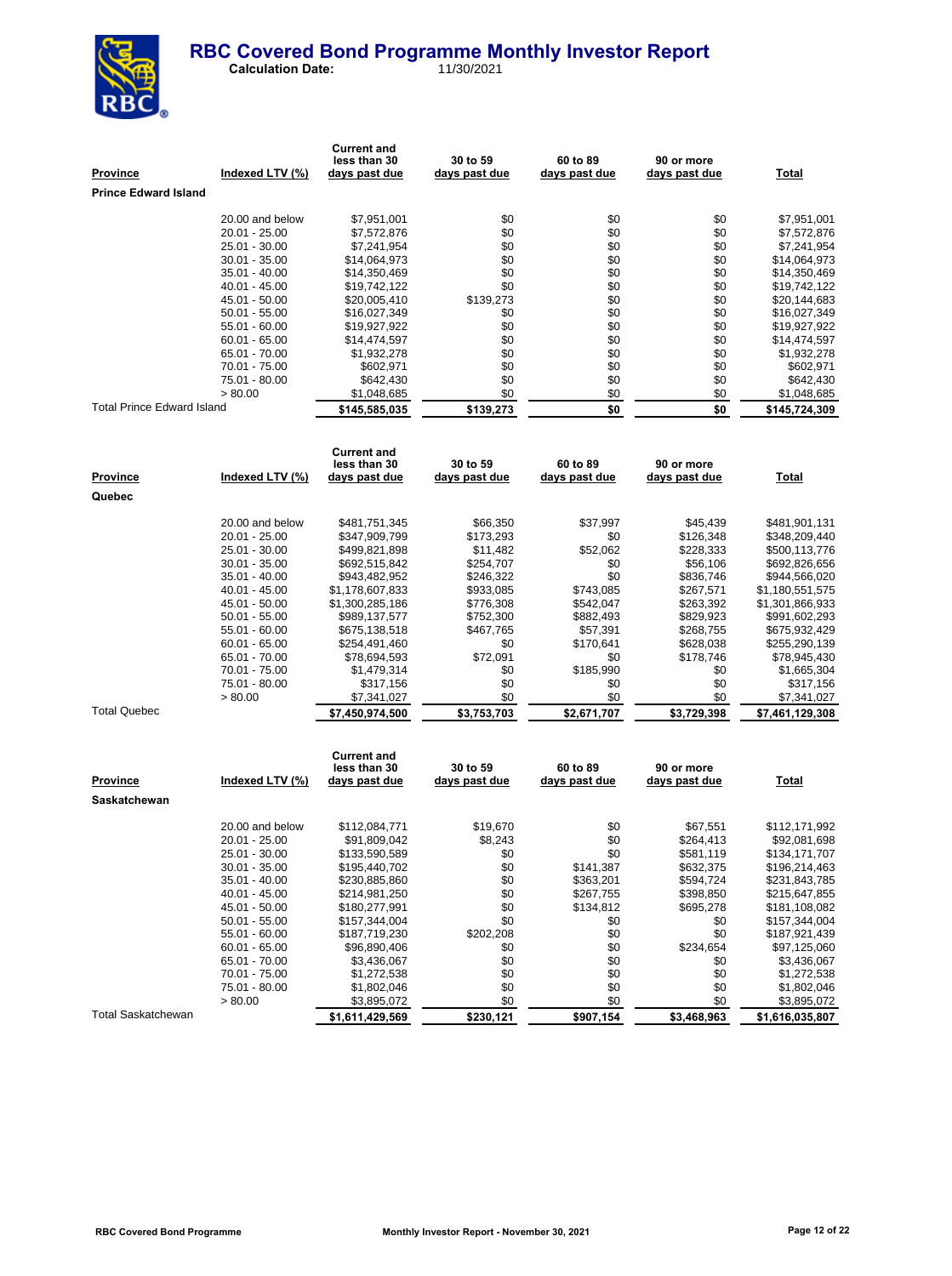

 **Calculation Date:** 11/30/2021

| Province           | Indexed LTV (%) | <b>Current and</b><br>less than 30<br>days past due | 30 to 59<br>days past due | 60 to 89<br>days past due | 90 or more<br>days past due | <u>Total</u>     |
|--------------------|-----------------|-----------------------------------------------------|---------------------------|---------------------------|-----------------------------|------------------|
| Yukon              |                 |                                                     |                           |                           |                             |                  |
|                    | 20.00 and below | \$1,888,952                                         | \$0                       | \$0                       | \$0                         | \$1,888,952      |
|                    | 20.01 - 25.00   | \$1,251,913                                         | \$0                       | \$0                       | \$0                         | \$1,251,913      |
|                    | 25.01 - 30.00   | \$2,866,216                                         | \$0                       | \$0                       | \$0                         | \$2,866,216      |
|                    | $30.01 - 35.00$ | \$1,259,983                                         | \$0                       | \$0                       | \$0                         | \$1,259,983      |
|                    | $35.01 - 40.00$ | \$1,513,053                                         | \$0                       | \$0                       | \$0                         | \$1,513,053      |
|                    | $40.01 - 45.00$ | \$840,775                                           | \$0                       | \$0                       | \$0                         | \$840,775        |
|                    | 45.01 - 50.00   | \$213,438                                           | \$0                       | \$0                       | \$0                         | \$213,438        |
|                    | $50.01 - 55.00$ | \$0                                                 | \$0                       | \$0                       | \$0                         | \$0              |
|                    | $55.01 - 60.00$ | \$0                                                 | \$0                       | \$0                       | \$0                         | \$0              |
|                    | $60.01 - 65.00$ | \$60,277                                            | \$0                       | \$0                       | \$0                         | \$60,277         |
|                    | 65.01 - 70.00   | \$0                                                 | \$0                       | \$0                       | \$0                         | \$0              |
|                    | 70.01 - 75.00   | \$0                                                 | \$0                       | \$0                       | \$0                         | \$0              |
|                    | 75.01 - 80.00   | \$0                                                 | \$0                       | \$0                       | \$0                         | \$0              |
|                    | > 80.00         | \$0                                                 | \$0                       | \$0                       | \$0                         | \$0              |
| <b>Total Yukon</b> |                 | \$9,894,608                                         | \$0                       | \$0                       | \$0                         | \$9,894,608      |
| <b>Grand Total</b> |                 | \$78,257,457,665                                    | \$38,829,831              | \$23,980,627              | \$59,989,911                | \$78,380,258,033 |

## **Provincial Distribution by Indexed LTV - Drawn and Aging Summary (%)**

| <b>Province</b> | Indexed LTV (%) | <b>Current and</b><br>less than 30<br>days past due | 30 to 59<br>days past due | 60 to 89<br>days past due | 90 or more<br>days past due | Total |
|-----------------|-----------------|-----------------------------------------------------|---------------------------|---------------------------|-----------------------------|-------|
| Alberta         |                 |                                                     |                           |                           |                             |       |
|                 | 20.00 and below | 0.40                                                | 0.00                      | 0.00                      | 0.00                        | 0.40  |
|                 | $20.01 - 25.00$ | 0.30                                                | 0.00                      | 0.00                      | 0.00                        | 0.30  |
|                 | 25.01 - 30.00   | 0.43                                                | 0.00                      | 0.00                      | 0.00                        | 0.43  |
|                 | $30.01 - 35.00$ | 0.56                                                | 0.00                      | 0.00                      | 0.00                        | 0.56  |
|                 | $35.01 - 40.00$ | 0.65                                                | 0.00                      | 0.00                      | 0.00                        | 0.65  |
|                 | $40.01 - 45.00$ | 0.73                                                | 0.00                      | 0.00                      | 0.00                        | 0.73  |
|                 | 45.01 - 50.00   | 0.81                                                | 0.00                      | 0.00                      | 0.00                        | 0.82  |
|                 | $50.01 - 55.00$ | 0.96                                                | 0.00                      | 0.00                      | 0.00                        | 0.96  |
|                 | $55.01 - 60.00$ | 1.21                                                | 0.00                      | 0.00                      | 0.00                        | 1.21  |
|                 | $60.01 - 65.00$ | 1.24                                                | 0.00                      | 0.00                      | 0.00                        | 1.25  |
|                 | 65.01 - 70.00   | 1.51                                                | 0.00                      | 0.00                      | 0.00                        | 1.52  |
|                 | 70.01 - 75.00   | 1.25                                                | 0.00                      | 0.00                      | 0.00                        | 1.25  |
|                 | 75.01 - 80.00   | 0.42                                                | 0.00                      | 0.00                      | 0.00                        | 0.42  |
|                 | > 80.00         | 0.02                                                | 0.00                      | 0.00                      | 0.00                        | 0.02  |
| Total Alberta   |                 | 10.48                                               | 0.01                      | 0.01                      | 0.03                        | 10.52 |

| <b>Province</b>         | Indexed LTV (%) | <b>Current and</b><br>less than 30<br>days past due | 30 to 59<br>days past due | 60 to 89<br>days past due | 90 or more<br>days past due | Total |
|-------------------------|-----------------|-----------------------------------------------------|---------------------------|---------------------------|-----------------------------|-------|
| <b>British Columbia</b> |                 |                                                     |                           |                           |                             |       |
|                         | 20.00 and below | 2.29                                                | 0.00                      | 0.00                      | 0.00                        | 2.29  |
|                         | $20.01 - 25.00$ | 1.59                                                | 0.00                      | 0.00                      | 0.00                        | 1.59  |
|                         | 25.01 - 30.00   | 2.10                                                | 0.00                      | 0.00                      | 0.00                        | 2.11  |
|                         | $30.01 - 35.00$ | 2.37                                                | 0.00                      | 0.00                      | 0.00                        | 2.37  |
|                         | $35.01 - 40.00$ | 2.18                                                | 0.00                      | 0.00                      | 0.00                        | 2.18  |
|                         | $40.01 - 45.00$ | 2.21                                                | 0.00                      | 0.00                      | 0.00                        | 2.21  |
|                         | 45.01 - 50.00   | 2.14                                                | 0.00                      | 0.00                      | 0.00                        | 2.14  |
|                         | $50.01 - 55.00$ | 2.42                                                | 0.00                      | 0.00                      | 0.00                        | 2.42  |
|                         | $55.01 - 60.00$ | 2.03                                                | 0.00                      | 0.00                      | 0.00                        | 2.03  |
|                         | $60.01 - 65.00$ | 1.96                                                | 0.00                      | 0.00                      | 0.00                        | 1.97  |
|                         | 65.01 - 70.00   | 0.44                                                | 0.00                      | 0.00                      | 0.00                        | 0.44  |
|                         | 70.01 - 75.00   | 0.05                                                | 0.00                      | 0.00                      | 0.00                        | 0.05  |
|                         | 75.01 - 80.00   | 0.02                                                | 0.00                      | 0.00                      | 0.00                        | 0.02  |
|                         | > 80.00         | 0.01                                                | 0.00                      | 0.00                      | 0.00                        | 0.01  |
| Total British Columbia  |                 | 21.79                                               | 0.01                      | 0.01                      | 0.01                        | 21.82 |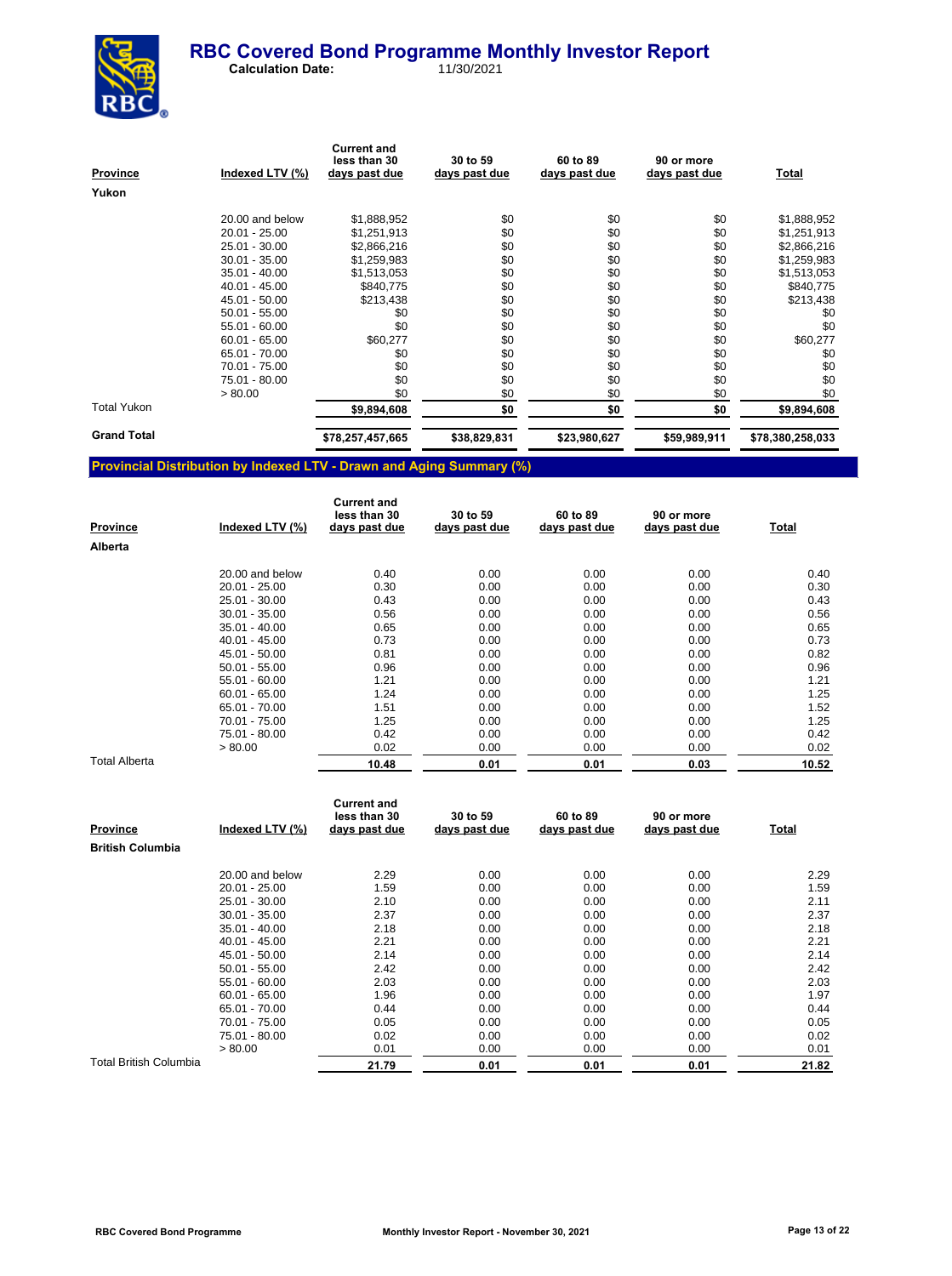

| <b>Province</b>       | Indexed LTV (%) | <b>Current and</b><br>less than 30<br>days past due | 30 to 59<br>days past due | 60 to 89<br>days past due | 90 or more<br>days past due | Total |
|-----------------------|-----------------|-----------------------------------------------------|---------------------------|---------------------------|-----------------------------|-------|
| <b>Manitoba</b>       |                 |                                                     |                           |                           |                             |       |
|                       | 20.00 and below | 0.10                                                | 0.00                      | 0.00                      | 0.00                        | 0.10  |
|                       | $20.01 - 25.00$ | 0.08                                                | 0.00                      | 0.00                      | 0.00                        | 0.08  |
|                       | 25.01 - 30.00   | 0.11                                                | 0.00                      | 0.00                      | 0.00                        | 0.11  |
|                       | $30.01 - 35.00$ | 0.15                                                | 0.00                      | 0.00                      | 0.00                        | 0.15  |
|                       | $35.01 - 40.00$ | 0.18                                                | 0.00                      | 0.00                      | 0.00                        | 0.18  |
|                       | $40.01 - 45.00$ | 0.22                                                | 0.00                      | 0.00                      | 0.00                        | 0.22  |
|                       | 45.01 - 50.00   | 0.26                                                | 0.00                      | 0.00                      | 0.00                        | 0.26  |
|                       | $50.01 - 55.00$ | 0.31                                                | 0.00                      | 0.00                      | 0.00                        | 0.31  |
|                       | $55.01 - 60.00$ | 0.41                                                | 0.00                      | 0.00                      | 0.00                        | 0.41  |
|                       | $60.01 - 65.00$ | 0.37                                                | 0.00                      | 0.00                      | 0.00                        | 0.37  |
|                       | 65.01 - 70.00   | 0.13                                                | 0.00                      | 0.00                      | 0.00                        | 0.13  |
|                       | 70.01 - 75.00   | 0.01                                                | 0.00                      | 0.00                      | 0.00                        | 0.01  |
|                       | 75.01 - 80.00   | 0.01                                                | 0.00                      | 0.00                      | 0.00                        | 0.01  |
|                       | > 80.00         | 0.01                                                | 0.00                      | 0.00                      | 0.00                        | 0.01  |
| <b>Total Manitoba</b> |                 | 2.35                                                | 0.00                      | 0.00                      | 0.00                        | 2.36  |

| Province                   | Indexed LTV (%) | <b>Current and</b><br>less than 30<br>days past due | 30 to 59<br>days past due | 60 to 89<br>days past due | 90 or more<br>days past due | Total |
|----------------------------|-----------------|-----------------------------------------------------|---------------------------|---------------------------|-----------------------------|-------|
| <b>New Brunswick</b>       |                 |                                                     |                           |                           |                             |       |
|                            | 20.00 and below | 0.05                                                | 0.00                      | 0.00                      | 0.00                        | 0.05  |
|                            | $20.01 - 25.00$ | 0.04                                                | 0.00                      | 0.00                      | 0.00                        | 0.04  |
|                            | 25.01 - 30.00   | 0.06                                                | 0.00                      | 0.00                      | 0.00                        | 0.06  |
|                            | $30.01 - 35.00$ | 0.07                                                | 0.00                      | 0.00                      | 0.00                        | 0.07  |
|                            | $35.01 - 40.00$ | 0.09                                                | 0.00                      | 0.00                      | 0.00                        | 0.09  |
|                            | $40.01 - 45.00$ | 0.09                                                | 0.00                      | 0.00                      | 0.00                        | 0.09  |
|                            | 45.01 - 50.00   | 0.09                                                | 0.00                      | 0.00                      | 0.00                        | 0.09  |
|                            | $50.01 - 55.00$ | 0.11                                                | 0.00                      | 0.00                      | 0.00                        | 0.11  |
|                            | $55.01 - 60.00$ | 0.11                                                | 0.00                      | 0.00                      | 0.00                        | 0.11  |
|                            | $60.01 - 65.00$ | 0.06                                                | 0.00                      | 0.00                      | 0.00                        | 0.06  |
|                            | 65.01 - 70.00   | 0.01                                                | 0.00                      | 0.00                      | 0.00                        | 0.01  |
|                            | 70.01 - 75.00   | 0.00                                                | 0.00                      | 0.00                      | 0.00                        | 0.00  |
|                            | 75.01 - 80.00   | 0.00                                                | 0.00                      | 0.00                      | 0.00                        | 0.00  |
|                            | > 80.00         | 0.01                                                | 0.00                      | 0.00                      | 0.00                        | 0.01  |
| <b>Total New Brunswick</b> |                 | 0.81                                                | 0.00                      | 0.00                      | 0.00                        | 0.81  |

| Province                        | Indexed LTV (%) | <b>Current and</b><br>less than 30<br>days past due | 30 to 59<br>days past due | 60 to 89<br>days past due | 90 or more<br>days past due | Total |
|---------------------------------|-----------------|-----------------------------------------------------|---------------------------|---------------------------|-----------------------------|-------|
| Newfoundland and<br>Labrador    |                 |                                                     |                           |                           |                             |       |
|                                 | 20.00 and below | 0.05                                                | 0.00                      | 0.00                      | 0.00                        | 0.05  |
|                                 | $20.01 - 25.00$ | 0.04                                                | 0.00                      | 0.00                      | 0.00                        | 0.04  |
|                                 | 25.01 - 30.00   | 0.06                                                | 0.00                      | 0.00                      | 0.00                        | 0.06  |
|                                 | $30.01 - 35.00$ | 0.09                                                | 0.00                      | 0.00                      | 0.00                        | 0.09  |
|                                 | $35.01 - 40.00$ | 0.11                                                | 0.00                      | 0.00                      | 0.00                        | 0.11  |
|                                 | $40.01 - 45.00$ | 0.11                                                | 0.00                      | 0.00                      | 0.00                        | 0.11  |
|                                 | $45.01 - 50.00$ | 0.11                                                | 0.00                      | 0.00                      | 0.00                        | 0.11  |
|                                 | $50.01 - 55.00$ | 0.10                                                | 0.00                      | 0.00                      | 0.00                        | 0.10  |
|                                 | $55.01 - 60.00$ | 0.13                                                | 0.00                      | 0.00                      | 0.00                        | 0.13  |
|                                 | $60.01 - 65.00$ | 0.06                                                | 0.00                      | 0.00                      | 0.00                        | 0.06  |
|                                 | 65.01 - 70.00   | 0.00                                                | 0.00                      | 0.00                      | 0.00                        | 0.00  |
|                                 | 70.01 - 75.00   | 0.00                                                | 0.00                      | 0.00                      | 0.00                        | 0.00  |
|                                 | 75.01 - 80.00   | 0.00                                                | 0.00                      | 0.00                      | 0.00                        | 0.00  |
|                                 | > 80.00         | 0.00                                                | 0.00                      | 0.00                      | 0.00                        | 0.00  |
| Total Newfoundland and Labrador |                 | 0.86                                                | 0.00                      | 0.00                      | 0.00                        | 0.86  |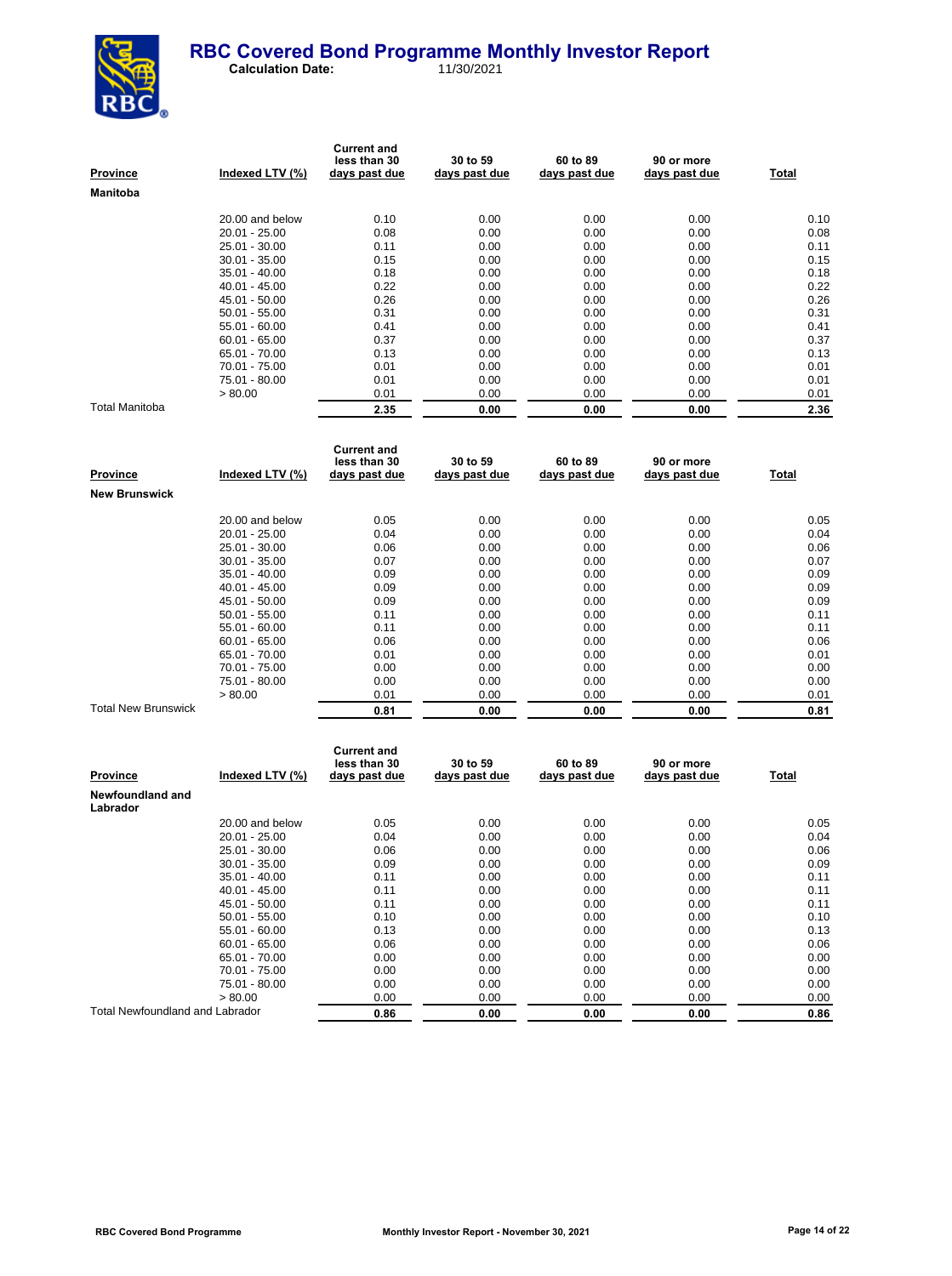

| <b>Province</b>                    | Indexed LTV (%) | <b>Current and</b><br>less than 30<br>days past due | 30 to 59<br>days past due | 60 to 89<br>days past due | 90 or more<br>days past due | Total |
|------------------------------------|-----------------|-----------------------------------------------------|---------------------------|---------------------------|-----------------------------|-------|
| <b>Northwest Territories</b>       |                 |                                                     |                           |                           |                             |       |
|                                    | 20.00 and below | 0.00                                                | 0.00                      | 0.00                      | 0.00                        | 0.00  |
|                                    | $20.01 - 25.00$ | 0.00                                                | 0.00                      | 0.00                      | 0.00                        | 0.00  |
|                                    | $25.01 - 30.00$ | 0.00                                                | 0.00                      | 0.00                      | 0.00                        | 0.00  |
|                                    | $30.01 - 35.00$ | 0.00                                                | 0.00                      | 0.00                      | 0.00                        | 0.00  |
|                                    | $35.01 - 40.00$ | 0.00                                                | 0.00                      | 0.00                      | 0.00                        | 0.00  |
|                                    | $40.01 - 45.00$ | 0.00                                                | 0.00                      | 0.00                      | 0.00                        | 0.00  |
|                                    | 45.01 - 50.00   | 0.00                                                | 0.00                      | 0.00                      | 0.00                        | 0.00  |
|                                    | $50.01 - 55.00$ | 0.00                                                | 0.00                      | 0.00                      | 0.00                        | 0.00  |
|                                    | $55.01 - 60.00$ | 0.00                                                | 0.00                      | 0.00                      | 0.00                        | 0.00  |
|                                    | $60.01 - 65.00$ | 0.00                                                | 0.00                      | 0.00                      | 0.00                        | 0.00  |
|                                    | 65.01 - 70.00   | 0.00                                                | 0.00                      | 0.00                      | 0.00                        | 0.00  |
|                                    | 70.01 - 75.00   | 0.00                                                | 0.00                      | 0.00                      | 0.00                        | 0.00  |
|                                    | 75.01 - 80.00   | 0.00                                                | 0.00                      | 0.00                      | 0.00                        | 0.00  |
|                                    | > 80.00         | 0.00                                                | 0.00                      | 0.00                      | 0.00                        | 0.00  |
| <b>Total Northwest Territories</b> |                 | 0.00                                                | 0.00                      | 0.00                      | 0.00                        | 0.00  |

| Province                 | Indexed LTV (%) | <b>Current and</b><br>less than 30<br>days past due | 30 to 59<br>days past due | 60 to 89<br>days past due | 90 or more<br>days past due | Total |
|--------------------------|-----------------|-----------------------------------------------------|---------------------------|---------------------------|-----------------------------|-------|
| <b>Nova Scotia</b>       |                 |                                                     |                           |                           |                             |       |
|                          | 20.00 and below | 0.10                                                | 0.00                      | 0.00                      | 0.00                        | 0.10  |
|                          | $20.01 - 25.00$ | 0.07                                                | 0.00                      | 0.00                      | 0.00                        | 0.07  |
|                          | $25.01 - 30.00$ | 0.12                                                | 0.00                      | 0.00                      | 0.00                        | 0.12  |
|                          | $30.01 - 35.00$ | 0.16                                                | 0.00                      | 0.00                      | 0.00                        | 0.16  |
|                          | $35.01 - 40.00$ | 0.21                                                | 0.00                      | 0.00                      | 0.00                        | 0.21  |
|                          | $40.01 - 45.00$ | 0.26                                                | 0.00                      | 0.00                      | 0.00                        | 0.26  |
|                          | 45.01 - 50.00   | 0.24                                                | 0.00                      | 0.00                      | 0.00                        | 0.24  |
|                          | $50.01 - 55.00$ | 0.14                                                | 0.00                      | 0.00                      | 0.00                        | 0.14  |
|                          | 55.01 - 60.00   | 0.10                                                | 0.00                      | 0.00                      | 0.00                        | 0.10  |
|                          | $60.01 - 65.00$ | 0.05                                                | 0.00                      | 0.00                      | 0.00                        | 0.05  |
|                          | 65.01 - 70.00   | 0.01                                                | 0.00                      | 0.00                      | 0.00                        | 0.01  |
|                          | 70.01 - 75.00   | 0.00                                                | 0.00                      | 0.00                      | 0.00                        | 0.00  |
|                          | 75.01 - 80.00   | 0.00                                                | 0.00                      | 0.00                      | 0.00                        | 0.00  |
|                          | > 80.00         | 0.00                                                | 0.00                      | 0.00                      | 0.00                        | 0.00  |
| <b>Total Nova Scotia</b> |                 | 1.48                                                | 0.00                      | 0.00                      | 0.00                        | 1.48  |

| <b>Province</b>      | Indexed LTV (%) | <b>Current and</b><br>less than 30<br>days past due | 30 to 59<br>days past due | 60 to 89<br>days past due | 90 or more<br>days past due | <u>Total</u> |
|----------------------|-----------------|-----------------------------------------------------|---------------------------|---------------------------|-----------------------------|--------------|
| <b>Nunavut</b>       |                 |                                                     |                           |                           |                             |              |
|                      | 20.00 and below | 0.00                                                | 0.00                      | 0.00                      | 0.00                        | 0.00         |
|                      | $20.01 - 25.00$ | 0.00                                                | 0.00                      | 0.00                      | 0.00                        | 0.00         |
|                      | 25.01 - 30.00   | 0.00                                                | 0.00                      | 0.00                      | 0.00                        | 0.00         |
|                      | $30.01 - 35.00$ | 0.00                                                | 0.00                      | 0.00                      | 0.00                        | 0.00         |
|                      | $35.01 - 40.00$ | 0.00                                                | 0.00                      | 0.00                      | 0.00                        | 0.00         |
|                      | $40.01 - 45.00$ | 0.00                                                | 0.00                      | 0.00                      | 0.00                        | 0.00         |
|                      | 45.01 - 50.00   | 0.00                                                | 0.00                      | 0.00                      | 0.00                        | 0.00         |
|                      | $50.01 - 55.00$ | 0.00                                                | 0.00                      | 0.00                      | 0.00                        | 0.00         |
|                      | $55.01 - 60.00$ | 0.00                                                | 0.00                      | 0.00                      | 0.00                        | 0.00         |
|                      | $60.01 - 65.00$ | 0.00                                                | 0.00                      | 0.00                      | 0.00                        | 0.00         |
|                      | 65.01 - 70.00   | 0.00                                                | 0.00                      | 0.00                      | 0.00                        | 0.00         |
|                      | 70.01 - 75.00   | 0.00                                                | 0.00                      | 0.00                      | 0.00                        | 0.00         |
|                      | 75.01 - 80.00   | 0.00                                                | 0.00                      | 0.00                      | 0.00                        | 0.00         |
|                      | > 80.00         | 0.00                                                | 0.00                      | 0.00                      | 0.00                        | 0.00         |
| <b>Total Nunavut</b> |                 | 0.00                                                | 0.00                      | 0.00                      | 0.00                        | 0.00         |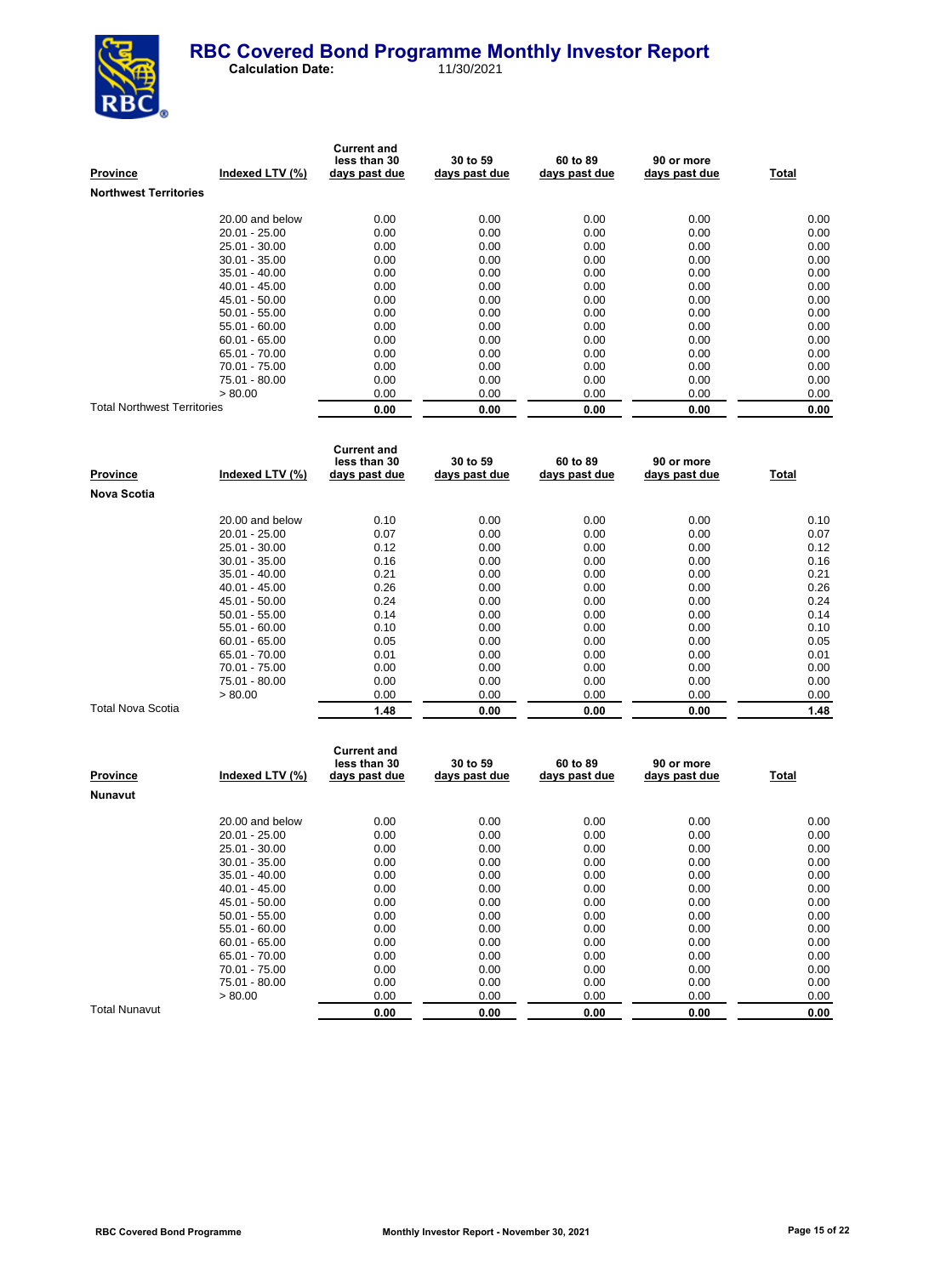

| Province             | Indexed LTV (%) | <b>Current and</b><br>less than 30<br>days past due | 30 to 59<br>days past due | 60 to 89<br>days past due | 90 or more<br>days past due | Total |
|----------------------|-----------------|-----------------------------------------------------|---------------------------|---------------------------|-----------------------------|-------|
| Ontario              |                 |                                                     |                           |                           |                             |       |
|                      | 20.00 and below | 4.22                                                | 0.00                      | 0.00                      | 0.00                        | 4.22  |
|                      | $20.01 - 25.00$ | 3.15                                                | 0.00                      | 0.00                      | 0.00                        | 3.16  |
|                      | 25.01 - 30.00   | 4.22                                                | 0.00                      | 0.00                      | 0.00                        | 4.23  |
|                      | $30.01 - 35.00$ | 5.05                                                | 0.00                      | 0.00                      | 0.00                        | 5.05  |
|                      | $35.01 - 40.00$ | 5.40                                                | 0.00                      | 0.00                      | 0.00                        | 5.41  |
|                      | $40.01 - 45.00$ | 6.04                                                | 0.00                      | 0.00                      | 0.00                        | 6.05  |
|                      | 45.01 - 50.00   | 6.43                                                | 0.01                      | 0.00                      | 0.00                        | 6.44  |
|                      | $50.01 - 55.00$ | 5.94                                                | 0.00                      | 0.00                      | 0.00                        | 5.94  |
|                      | $55.01 - 60.00$ | 6.75                                                | 0.00                      | 0.00                      | 0.00                        | 6.76  |
|                      | $60.01 - 65.00$ | 2.74                                                | 0.00                      | 0.00                      | 0.00                        | 2.75  |
|                      | 65.01 - 70.00   | 0.22                                                | 0.00                      | 0.00                      | 0.00                        | 0.22  |
|                      | 70.01 - 75.00   | 0.09                                                | 0.00                      | 0.00                      | 0.00                        | 0.09  |
|                      | 75.01 - 80.00   | 0.05                                                | 0.00                      | 0.00                      | 0.00                        | 0.05  |
|                      | > 80.00         | 0.02                                                | 0.00                      | 0.00                      | 0.00                        | 0.02  |
| <b>Total Ontario</b> |                 | 50.32                                               | 0.03                      | 0.01                      | 0.02                        | 50.38 |

| Province                    | Indexed LTV (%) | <b>Current and</b><br>less than 30<br>days past due | 30 to 59<br>days past due | 60 to 89<br>days past due | 90 or more<br>days past due | Total |
|-----------------------------|-----------------|-----------------------------------------------------|---------------------------|---------------------------|-----------------------------|-------|
| <b>Prince Edward Island</b> |                 |                                                     |                           |                           |                             |       |
|                             | 20.00 and below | 0.01                                                | 0.00                      | 0.00                      | 0.00                        | 0.01  |
|                             | $20.01 - 25.00$ | 0.01                                                | 0.00                      | 0.00                      | 0.00                        | 0.01  |
|                             | 25.01 - 30.00   | 0.01                                                | 0.00                      | 0.00                      | 0.00                        | 0.01  |
|                             | $30.01 - 35.00$ | 0.02                                                | 0.00                      | 0.00                      | 0.00                        | 0.02  |
|                             | $35.01 - 40.00$ | 0.02                                                | 0.00                      | 0.00                      | 0.00                        | 0.02  |
|                             | $40.01 - 45.00$ | 0.03                                                | 0.00                      | 0.00                      | 0.00                        | 0.03  |
|                             | 45.01 - 50.00   | 0.03                                                | 0.00                      | 0.00                      | 0.00                        | 0.03  |
|                             | $50.01 - 55.00$ | 0.02                                                | 0.00                      | 0.00                      | 0.00                        | 0.02  |
|                             | $55.01 - 60.00$ | 0.03                                                | 0.00                      | 0.00                      | 0.00                        | 0.03  |
|                             | $60.01 - 65.00$ | 0.02                                                | 0.00                      | 0.00                      | 0.00                        | 0.02  |
|                             | 65.01 - 70.00   | 0.00                                                | 0.00                      | 0.00                      | 0.00                        | 0.00  |
|                             | 70.01 - 75.00   | 0.00                                                | 0.00                      | 0.00                      | 0.00                        | 0.00  |
|                             | 75.01 - 80.00   | 0.00                                                | 0.00                      | 0.00                      | 0.00                        | 0.00  |
|                             | > 80.00         | 0.00                                                | 0.00                      | 0.00                      | 0.00                        | 0.00  |
| Total Prince Edward Island  |                 | 0.19                                                | 0.00                      | 0.00                      | 0.00                        | 0.19  |

| <b>Province</b>     | Indexed LTV (%) | <b>Current and</b><br>less than 30<br>days past due | 30 to 59<br>days past due | 60 to 89<br>days past due | 90 or more<br>days past due | <b>Total</b> |
|---------------------|-----------------|-----------------------------------------------------|---------------------------|---------------------------|-----------------------------|--------------|
| Quebec              |                 |                                                     |                           |                           |                             |              |
|                     | 20.00 and below | 0.61                                                | 0.00                      | 0.00                      | 0.00                        | 0.61         |
|                     | $20.01 - 25.00$ | 0.44                                                | 0.00                      | 0.00                      | 0.00                        | 0.44         |
|                     | 25.01 - 30.00   | 0.64                                                | 0.00                      | 0.00                      | 0.00                        | 0.64         |
|                     | $30.01 - 35.00$ | 0.88                                                | 0.00                      | 0.00                      | 0.00                        | 0.88         |
|                     | $35.01 - 40.00$ | 1.20                                                | 0.00                      | 0.00                      | 0.00                        | 1.21         |
|                     | $40.01 - 45.00$ | 1.50                                                | 0.00                      | 0.00                      | 0.00                        | 1.51         |
|                     | 45.01 - 50.00   | 1.66                                                | 0.00                      | 0.00                      | 0.00                        | 1.66         |
|                     | $50.01 - 55.00$ | 1.26                                                | 0.00                      | 0.00                      | 0.00                        | 1.27         |
|                     | 55.01 - 60.00   | 0.86                                                | 0.00                      | 0.00                      | 0.00                        | 0.86         |
|                     | $60.01 - 65.00$ | 0.32                                                | 0.00                      | 0.00                      | 0.00                        | 0.33         |
|                     | 65.01 - 70.00   | 0.10                                                | 0.00                      | 0.00                      | 0.00                        | 0.10         |
|                     | 70.01 - 75.00   | 0.00                                                | 0.00                      | 0.00                      | 0.00                        | 0.00         |
|                     | 75.01 - 80.00   | 0.00                                                | 0.00                      | 0.00                      | 0.00                        | 0.00         |
|                     | > 80.00         | 0.01                                                | 0.00                      | 0.00                      | 0.00                        | 0.01         |
| <b>Total Quebec</b> |                 | 9.51                                                | 0.00                      | 0.00                      | 0.00                        | 9.52         |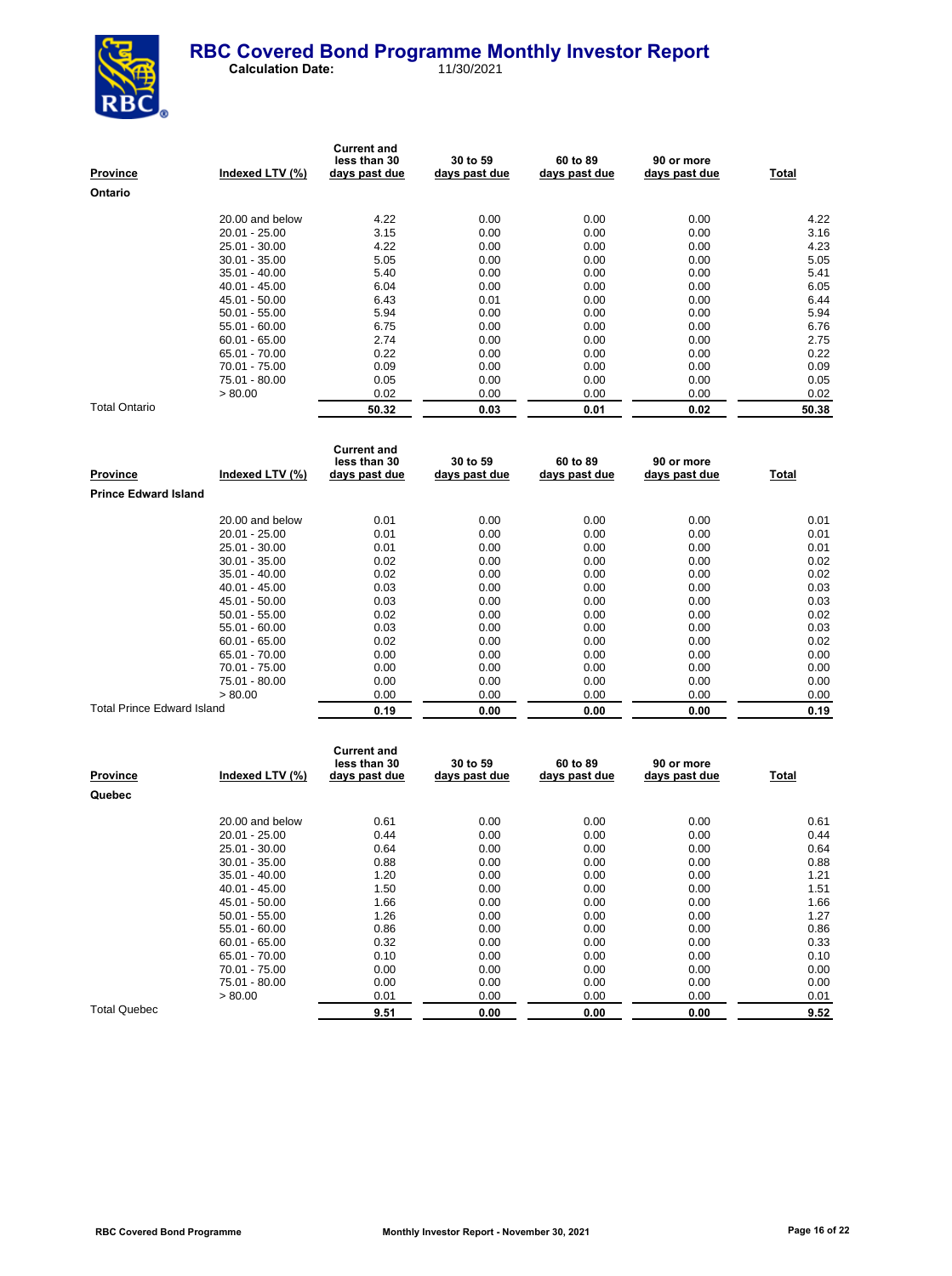

| Prov <u>ince</u>   | Indexed LTV (%) | <b>Current and</b><br>less than 30<br>days past due | 30 to 59<br>days past due | 60 to 89<br>days past due | 90 or more<br>days past due | Total |
|--------------------|-----------------|-----------------------------------------------------|---------------------------|---------------------------|-----------------------------|-------|
| Saskatchewan       |                 |                                                     |                           |                           |                             |       |
|                    | 20.00 and below | 0.14                                                | 0.00                      | 0.00                      | 0.00                        | 0.14  |
|                    | $20.01 - 25.00$ | 0.12                                                | 0.00                      | 0.00                      | 0.00                        | 0.12  |
|                    | 25.01 - 30.00   | 0.17                                                | 0.00                      | 0.00                      | 0.00                        | 0.17  |
|                    | $30.01 - 35.00$ | 0.25                                                | 0.00                      | 0.00                      | 0.00                        | 0.25  |
|                    | $35.01 - 40.00$ | 0.29                                                | 0.00                      | 0.00                      | 0.00                        | 0.30  |
|                    | $40.01 - 45.00$ | 0.27                                                | 0.00                      | 0.00                      | 0.00                        | 0.28  |
|                    | 45.01 - 50.00   | 0.23                                                | 0.00                      | 0.00                      | 0.00                        | 0.23  |
|                    | $50.01 - 55.00$ | 0.20                                                | 0.00                      | 0.00                      | 0.00                        | 0.20  |
|                    | $55.01 - 60.00$ | 0.24                                                | 0.00                      | 0.00                      | 0.00                        | 0.24  |
|                    | $60.01 - 65.00$ | 0.12                                                | 0.00                      | 0.00                      | 0.00                        | 0.12  |
|                    | 65.01 - 70.00   | 0.00                                                | 0.00                      | 0.00                      | 0.00                        | 0.00  |
|                    | 70.01 - 75.00   | 0.00                                                | 0.00                      | 0.00                      | 0.00                        | 0.00  |
|                    | 75.01 - 80.00   | 0.00                                                | 0.00                      | 0.00                      | 0.00                        | 0.00  |
|                    | > 80.00         | 0.00                                                | 0.00                      | 0.00                      | 0.00                        | 0.00  |
| Total Saskatchewan |                 | 2.06                                                | 0.00                      | 0.00                      | 0.00                        | 2.06  |

| <b>Province</b>    | Indexed LTV (%) | <b>Current and</b><br>less than 30<br>days past due | 30 to 59<br>days past due | 60 to 89<br>days past due | 90 or more<br>days past due | Total  |
|--------------------|-----------------|-----------------------------------------------------|---------------------------|---------------------------|-----------------------------|--------|
| Yukon              |                 |                                                     |                           |                           |                             |        |
|                    | 20.00 and below | 0.00                                                | 0.00                      | 0.00                      | 0.00                        | 0.00   |
|                    | $20.01 - 25.00$ | 0.00                                                | 0.00                      | 0.00                      | 0.00                        | 0.00   |
|                    | 25.01 - 30.00   | 0.00                                                | 0.00                      | 0.00                      | 0.00                        | 0.00   |
|                    | $30.01 - 35.00$ | 0.00                                                | 0.00                      | 0.00                      | 0.00                        | 0.00   |
|                    | $35.01 - 40.00$ | 0.00                                                | 0.00                      | 0.00                      | 0.00                        | 0.00   |
|                    | $40.01 - 45.00$ | 0.00                                                | 0.00                      | 0.00                      | 0.00                        | 0.00   |
|                    | 45.01 - 50.00   | 0.00                                                | 0.00                      | 0.00                      | 0.00                        | 0.00   |
|                    | $50.01 - 55.00$ | 0.00                                                | 0.00                      | 0.00                      | 0.00                        | 0.00   |
|                    | $55.01 - 60.00$ | 0.00                                                | 0.00                      | 0.00                      | 0.00                        | 0.00   |
|                    | $60.01 - 65.00$ | 0.00                                                | 0.00                      | 0.00                      | 0.00                        | 0.00   |
|                    | 65.01 - 70.00   | 0.00                                                | 0.00                      | 0.00                      | 0.00                        | 0.00   |
|                    | 70.01 - 75.00   | 0.00                                                | 0.00                      | 0.00                      | 0.00                        | 0.00   |
|                    | 75.01 - 80.00   | 0.00                                                | 0.00                      | 0.00                      | 0.00                        | 0.00   |
|                    | > 80.00         | 0.00                                                | 0.00                      | 0.00                      | 0.00                        | 0.00   |
| Total Yukon        |                 | 0.01                                                | 0.00                      | 0.00                      | 0.00                        | 0.01   |
| <b>Grand Total</b> |                 | 99.84                                               | 0.05                      | 0.03                      | 0.08                        | 100.00 |

| <b>Cover Pool Indexed LTV - Drawn by Credit Bureau Score (continued)</b> |  |  |
|--------------------------------------------------------------------------|--|--|
|                                                                          |  |  |

| <b>Credit Bureau Score</b> | <b>Principal Balance</b> | Percentage |
|----------------------------|--------------------------|------------|
|                            |                          |            |
| Score Unavailable          | \$31,432,117             | 0.04       |
| 499 and below              | \$1,939,994              | 0.00       |
| $500 - 539$                | \$6,423,407              | 0.01       |
| 540 - 559                  | \$5,794,843              | 0.01       |
| 560 - 579                  | \$5,133,312              | 0.01       |
| 580 - 599                  | \$8,630,722              | 0.01       |
| $600 - 619$                | \$14,721,049             | 0.02       |
| $620 - 639$                | \$23,766,319             | 0.03       |
| 640 - 659                  | \$37,045,630             | 0.05       |
| 660 - 679                  | \$64,381,733             | 0.08       |
| 680 - 699                  | \$100,015,160            | 0.13       |
| 700 - 719                  | \$148,004,782            | 0.19       |
| 720 - 739                  | \$191,145,326            | 0.24       |
| 740 - 759                  | \$221,473,973            | 0.28       |
| 760 - 779                  | \$269,684,143            | 0.34       |
| 780 - 799                  | \$374,767,330            | 0.48       |
| 800 and above              | \$4,752,746,955          | 6.06       |
|                            | \$6,257,106,793          | 7.98       |
| <b>Credit Bureau Score</b> | <b>Principal Balance</b> | Percentage |
|                            |                          |            |
| Score Unavailable          | \$19,679,782             | 0.03       |
| 499 and below              | \$2,900,882              | 0.00       |
| $500 - 539$                | \$4,502,580              | 0.01       |
| 540 - 559                  | \$6,645,801              | 0.01       |
| 560 - 579                  | \$9,311,630              | 0.01       |
| 580 - 599                  | \$9,871,423              | 0.01       |
| $600 - 619$                | \$13,626,400             | 0.02       |
| $620 - 639$                | \$24,822,467             | 0.03       |
| 640 - 659                  | \$45,882,157             | 0.06       |
|                            |                          |            |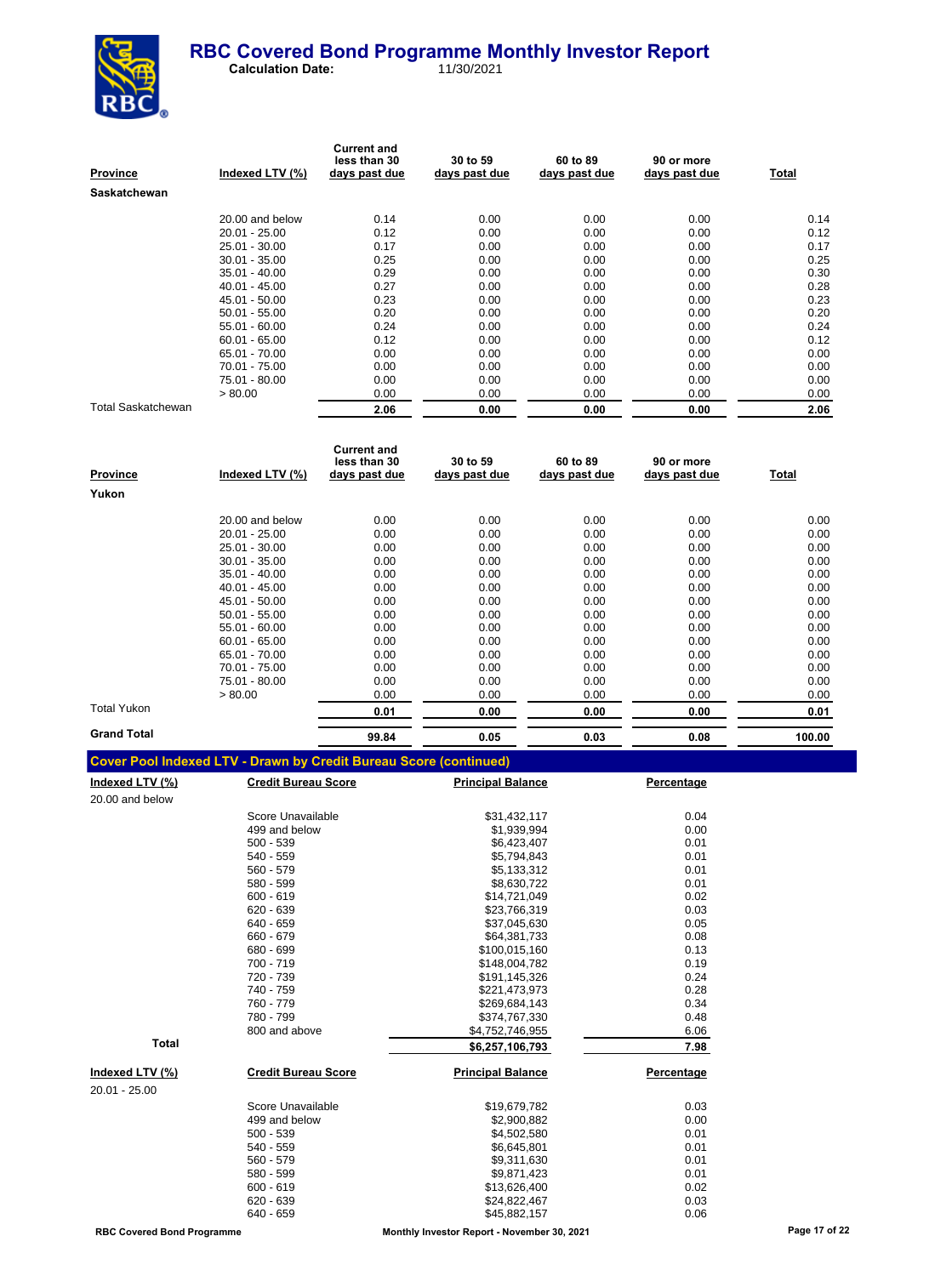

 **Calculation Date:** 11/30/2021

| <b>KDL</b>             |                                    |                                |                   |
|------------------------|------------------------------------|--------------------------------|-------------------|
|                        | 660 - 679                          | \$61,506,149                   | 0.08              |
|                        | 680 - 699                          | \$96,851,376                   | 0.12              |
|                        | 700 - 719                          | \$151,865,251                  | 0.19              |
|                        | 720 - 739                          | \$170,879,966                  | 0.22              |
|                        | 740 - 759<br>760 - 779             | \$214,181,640<br>\$239,139,813 | 0.27<br>0.31      |
|                        | 780 - 799                          | \$340,407,405                  | 0.43              |
|                        | 800 and above                      | \$3,181,427,533                | 4.06              |
| <b>Total</b>           |                                    | \$4,593,502,255                | 5.86              |
| Indexed LTV (%)        | <b>Credit Bureau Score</b>         | <b>Principal Balance</b>       | <b>Percentage</b> |
| 25.01 - 30.00          |                                    |                                |                   |
|                        | Score Unavailable                  | \$19,731,165                   | 0.03              |
|                        | 499 and below                      | \$4,746,617                    | 0.01              |
|                        | $500 - 539$                        | \$10,084,517                   | 0.01              |
|                        | 540 - 559                          | \$7,968,127                    | 0.01              |
|                        | 560 - 579                          | \$10,705,928                   | 0.01              |
|                        | 580 - 599<br>$600 - 619$           | \$14,402,692<br>\$24,498,078   | 0.02<br>0.03      |
|                        | 620 - 639                          | \$46,338,328                   | 0.06              |
|                        | 640 - 659                          | \$65,920,550                   | 0.08              |
|                        | 660 - 679                          | \$105,296,105                  | 0.13              |
|                        | 680 - 699                          | \$157,348,852                  | 0.20              |
|                        | 700 - 719                          | \$229,758,594                  | 0.29              |
|                        | 720 - 739                          | \$274,922,636                  | 0.35              |
|                        | 740 - 759                          | \$323,947,855                  | 0.41              |
|                        | 760 - 779<br>780 - 799             | \$377,211,174<br>\$466,337,983 | 0.48<br>0.59      |
|                        | 800 and above                      | \$4,085,068,172                | 5.21              |
| <b>Total</b>           |                                    | \$6,224,287,371                | 7.94              |
| <u>Indexed LTV (%)</u> | <b>Credit Bureau Score</b>         | <b>Principal Balance</b>       | Percentage        |
|                        |                                    |                                |                   |
| $30.01 - 35.00$        |                                    |                                |                   |
|                        | Score Unavailable<br>499 and below | \$16,143,733<br>\$6,375,404    | 0.02<br>0.01      |
|                        | 500 - 539                          | \$14,879,192                   | 0.02              |
|                        | 540 - 559                          | \$10,793,299                   | 0.01              |
|                        | 560 - 579                          | \$15,521,778                   | 0.02              |
|                        | 580 - 599                          | \$23,440,653                   | 0.03              |
|                        | $600 - 619$                        | \$35,864,561                   | 0.05              |
|                        | 620 - 639                          | \$62,805,690                   | 0.08              |
|                        | 640 - 659                          | \$101,572,918                  | 0.13              |
|                        | 660 - 679<br>680 - 699             | \$161,015,968<br>\$222,510,684 | 0.21<br>0.28      |
|                        | 700 - 719                          | \$301,890,400                  | 0.39              |
|                        | 720 - 739                          | \$381,240,052                  | 0.49              |
|                        | 740 - 759                          | \$400,026,895                  | 0.51              |
|                        | 760 - 779                          | \$515,022,179                  | 0.66              |
|                        | 780 - 799                          | \$585,820,903                  | 0.75              |
|                        | 800 and above                      | \$4,677,922,441                | 5.97              |
| <b>Total</b>           |                                    | \$7,532,846,751                | 9.61              |
| Indexed LTV (%)        | <b>Credit Bureau Score</b>         | <b>Principal Balance</b>       | <b>Percentage</b> |
| 35.01 - 40.00          |                                    |                                |                   |
|                        | Score Unavailable                  | \$14,635,714                   | 0.02              |
|                        | 499 and below                      | \$7,047,219                    | 0.01              |
|                        | 500 - 539<br>540 - 559             | \$16,863,913<br>\$11,980,612   | 0.02<br>0.02      |
|                        | 560 - 579                          | \$20,734,585                   | 0.03              |
|                        | 580 - 599                          | \$30,999,926                   | 0.04              |
|                        | 600 - 619                          | \$48,715,505                   | 0.06              |
|                        | 620 - 639                          | \$76,127,494                   | 0.10              |
|                        | 640 - 659                          | \$125,703,920                  | 0.16              |
|                        | 660 - 679                          | \$176,212,819                  | 0.22              |
|                        | 680 - 699                          | \$285,085,022                  | 0.36              |
|                        | 700 - 719                          | \$351,914,090                  | 0.45              |
|                        | 720 - 739                          | \$420,373,195                  | 0.54              |
|                        | 740 - 759<br>760 - 779             | \$518,030,663<br>\$610,721,402 | 0.66              |
|                        | 780 - 799                          | \$684,799,721                  | 0.78<br>0.87      |
|                        | 800 and above                      | \$4,714,423,678                | 6.01              |
| <b>Total</b>           |                                    | \$8,114,369,476                | 10.35             |

**Indexed LTV**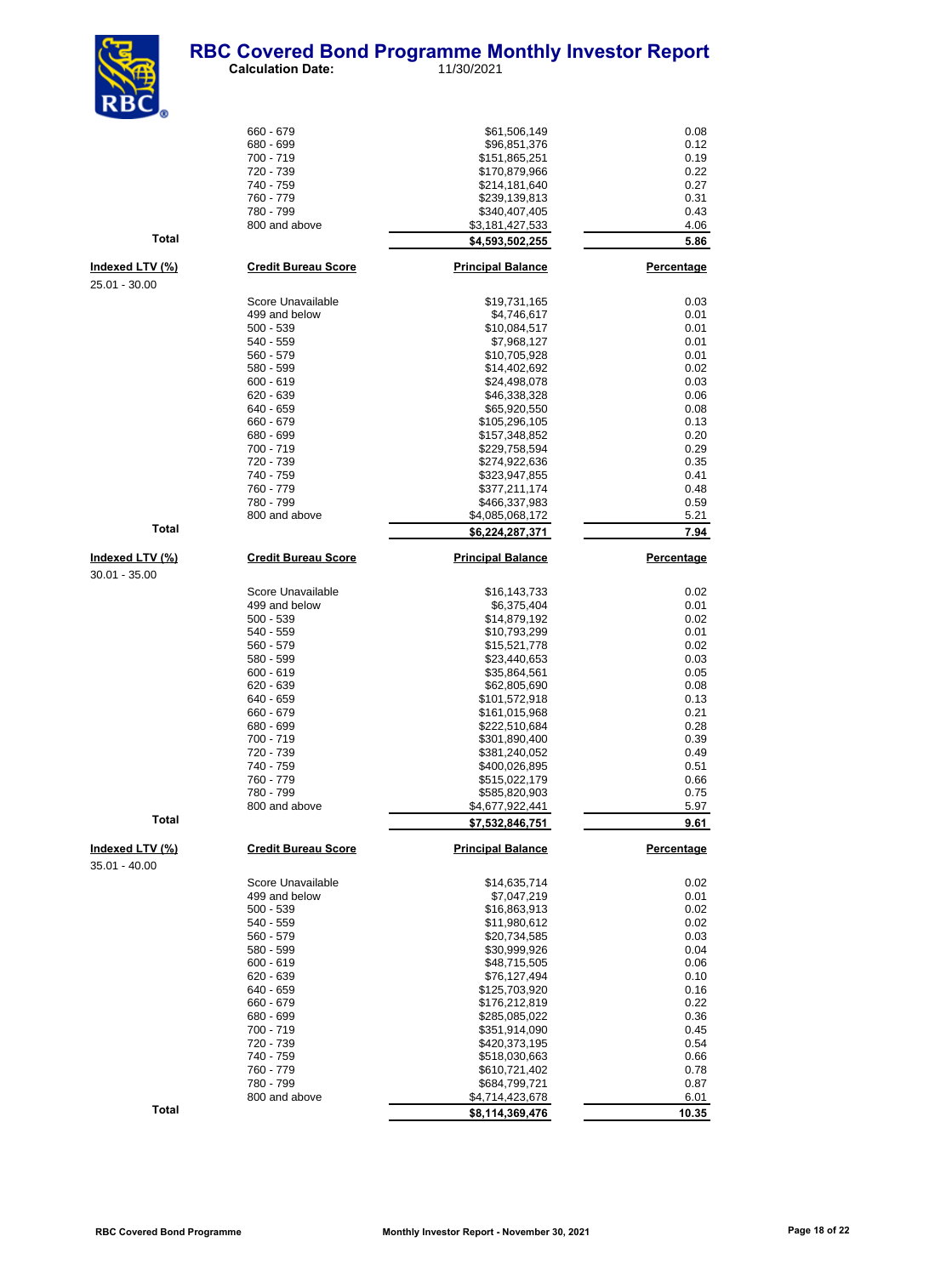### **RBC Covered Bond Programme Monthly Investor Report**<br>
Calculation Date: 11/30/2021 **Calculation Date:**



| Indexed LTV (%) | <b>Credit Bureau Score</b> | <b>Principal Balance</b> | Percentage |
|-----------------|----------------------------|--------------------------|------------|
| $40.01 - 45.00$ |                            |                          |            |
|                 | Score Unavailable          | \$12,388,797             | 0.02       |
|                 | 499 and below              | \$5,462,118              | 0.01       |
|                 | $500 - 539$                | \$19,303,882             | 0.02       |
|                 | $540 - 559$                | \$18,907,295             | 0.02       |
|                 | $560 - 579$                | \$15,171,400             | 0.02       |
|                 | 580 - 599                  | \$33,458,329             | 0.04       |
|                 | $600 - 619$                | \$45,989,222             | 0.06       |
|                 | 620 - 639                  | \$85,370,588             | 0.11       |
|                 | 640 - 659                  | \$144,012,655            | 0.18       |
|                 | 660 - 679                  | \$209,576,358            | 0.27       |
|                 | 680 - 699                  | \$345,777,133            | 0.44       |
|                 | 700 - 719                  | \$428,149,235            | 0.55       |
|                 | 720 - 739                  | \$511,967,596            | 0.65       |
|                 | 740 - 759                  | \$624,713,337            | 0.80       |
|                 | 760 - 779                  | \$682,601,821            | 0.87       |
|                 | 780 - 799                  | \$863,986,402            | 1.10       |
|                 | 800 and above              | \$4,943,757,149          | 6.31       |
| <b>Total</b>    |                            | \$8,990,593,318          | 11.47      |
| Indexed LTV (%) | <b>Credit Bureau Score</b> | <b>Principal Balance</b> | Percentage |
| 45.01 - 50.00   |                            |                          |            |
|                 | Score Unavailable          | \$12,604,362             | 0.02       |
|                 | 499 and below              | \$8,260,935              | 0.01       |
|                 | 500 - 539                  | \$16,300,605             | 0.02       |
|                 | $540 - 559$                | \$12,691,294             | 0.02       |
|                 | 560 - 579                  | \$27,603,077             | 0.04       |
|                 | 580 - 599                  | \$23,287,244             | 0.03       |
|                 | $600 - 619$                | \$55,329,515             | 0.07       |
|                 | $620 - 639$                | \$91,631,828             | 0.12       |
|                 | 640 - 659                  | \$154,546,434            | 0.20       |
|                 | 660 - 679                  | \$215,791,316            | 0.28       |
|                 | 680 - 699                  | \$382,010,049            | 0.49       |
|                 | 700 - 719                  | \$496,282,747            | 0.63       |
|                 | 720 - 739                  | \$590,738,055            | 0.75       |
|                 | 740 - 759                  | \$664,601,850            | 0.85       |
|                 | 760 - 779                  | \$749,367,788            | 0.96       |
|                 | 780 - 799                  | \$869,521,984            | 1.11       |
|                 | 800 and above              | \$5,038,424,288          | 6.43       |
| <b>Total</b>    |                            | \$9,408,993,371          | 12.00      |
|                 |                            |                          |            |

|                 | 720 - 739                  | \$511,967,596            | 0.65       |
|-----------------|----------------------------|--------------------------|------------|
|                 | 740 - 759                  | \$624,713,337            | 0.80       |
|                 | 760 - 779                  | \$682,601,821            | 0.87       |
|                 | 780 - 799                  | \$863,986,402            | 1.10       |
|                 | 800 and above              | \$4,943,757,149          | 6.31       |
| <b>Total</b>    |                            | \$8,990,593,318          | 11.47      |
| Indexed LTV (%) | <b>Credit Bureau Score</b> | <b>Principal Balance</b> | Percentage |
| 45.01 - 50.00   |                            |                          |            |
|                 | Score Unavailable          | \$12,604,362             | 0.02       |
|                 | 499 and below              | \$8,260,935              | 0.01       |
|                 | $500 - 539$                | \$16,300,605             | 0.02       |
|                 | 540 - 559                  | \$12,691,294             | 0.02       |
|                 | 560 - 579                  | \$27,603,077             | 0.04       |
|                 | 580 - 599                  | \$23,287,244             | 0.03       |
|                 | $600 - 619$                | \$55,329,515             | 0.07       |
|                 | 620 - 639                  | \$91,631,828             | 0.12       |
|                 | 640 - 659                  | \$154,546,434            | 0.20       |
|                 | 660 - 679                  |                          | 0.28       |
|                 | 680 - 699                  | \$215,791,316            | 0.49       |
|                 | 700 - 719                  | \$382,010,049            | 0.63       |
|                 | 720 - 739                  | \$496,282,747            | 0.75       |
|                 |                            | \$590,738,055            |            |
|                 | 740 - 759<br>760 - 779     | \$664,601,850            | 0.85       |
|                 |                            | \$749,367,788            | 0.96       |
|                 | 780 - 799                  | \$869,521,984            | 1.11       |
|                 | 800 and above              | \$5,038,424,288          | 6.43       |
| <b>Total</b>    |                            | \$9,408,993,371          | 12.00      |
| Indexed LTV (%) | <b>Credit Bureau Score</b> | <b>Principal Balance</b> | Percentage |
| $50.01 - 55.00$ |                            |                          |            |
|                 | Score Unavailable          | \$10,384,320             | 0.01       |
|                 | 499 and below              | \$6,263,102              | 0.01       |
|                 | 500 - 539                  | \$16,080,559             | 0.02       |
|                 | 540 - 559                  | \$13,853,674             | 0.02       |
|                 | 560 - 579                  | \$16,713,548             | 0.02       |
|                 | 580 - 599                  | \$37,562,485             | 0.05       |
|                 | 600 - 619                  | \$42,690,175             | 0.05       |
|                 | 620 - 639                  | \$97,907,081             | 0.12       |
|                 | 640 - 659                  | \$160,497,900            | 0.20       |
|                 | 660 - 679                  | \$243,352,333            | 0.31       |
|                 | 680 - 699                  | \$338,079,468            | 0.43       |
|                 | 700 - 719                  | \$465,686,492            | 0.59       |
|                 | 720 - 739                  | \$557,724,438            | 0.71       |
|                 | 740 - 759                  | \$606,339,461            | 0.77       |
|                 | 760 - 779                  | \$705,034,987            | 0.90       |
|                 | 780 - 799                  | \$850,471,388            | 1.09       |
|                 | 800 and above              | \$4,826,117,097          | 6.16       |
| <b>Total</b>    |                            | \$8,994,758,507          | 11.48      |
|                 |                            |                          |            |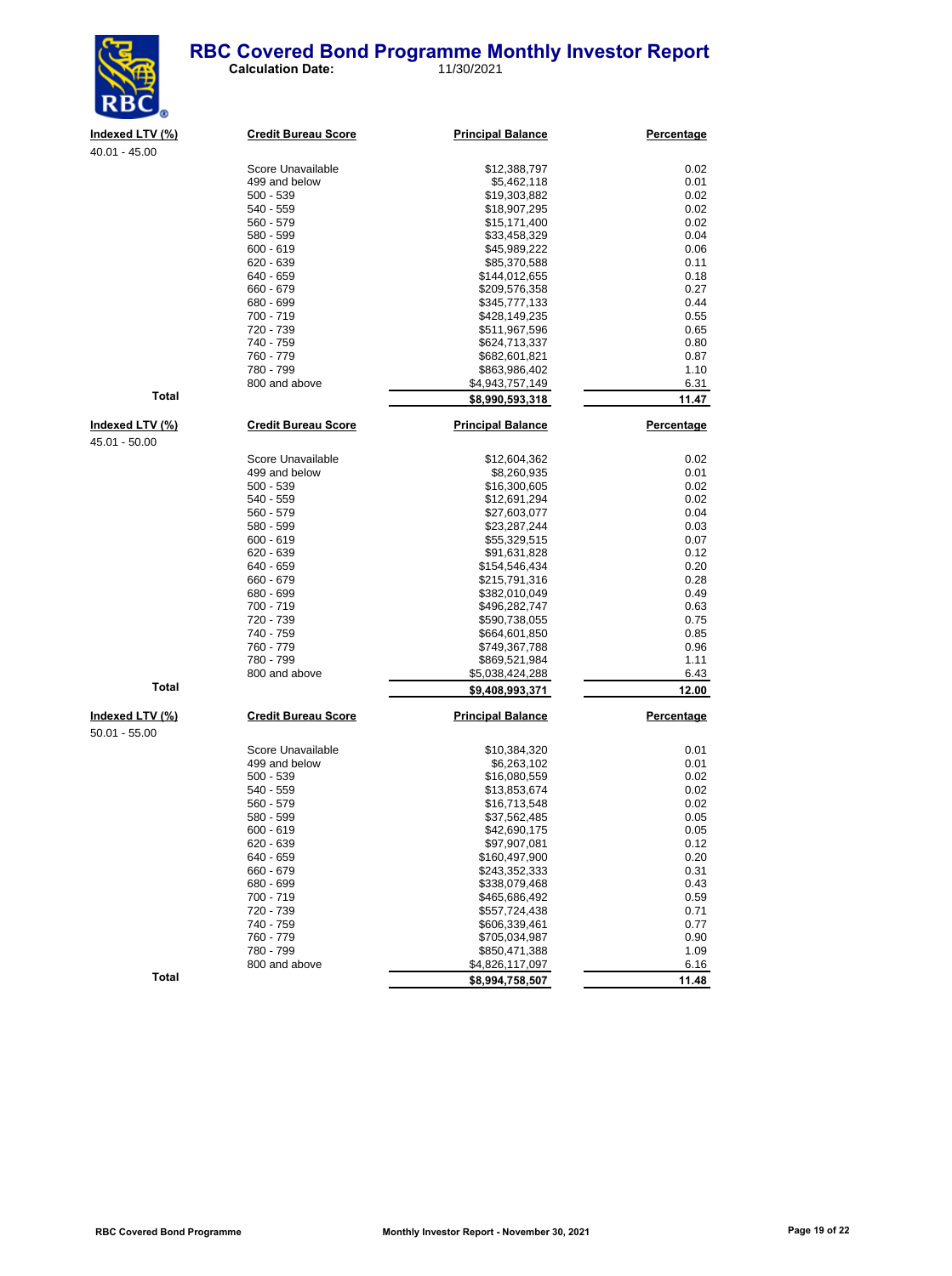

 **Calculation Date:** 11/30/2021

| Indexed LTV (%) | Credi   |
|-----------------|---------|
| $55.01 - 60.00$ |         |
|                 | Score   |
|                 | 499 a   |
|                 | $500 -$ |
|                 | 540     |
|                 |         |

| <u>Indexed LTV (%)</u>           | <b>Credit Bureau Score</b> | <b>Principal Balance</b>         | <u>Percentage</u> |
|----------------------------------|----------------------------|----------------------------------|-------------------|
| 55.01 - 60.00                    | Score Unavailable          | \$10,720,220                     | 0.01              |
|                                  | 499 and below              | \$9,066,578                      | 0.01              |
|                                  | 500 - 539                  | \$19,250,379                     | 0.02              |
|                                  | 540 - 559                  | \$17,768,356                     | 0.02              |
|                                  | 560 - 579                  | \$24,124,650                     | 0.03              |
|                                  | 580 - 599                  | \$37,053,651                     | 0.05              |
|                                  | 600 - 619                  | \$70,992,206                     | 0.09              |
|                                  | 620 - 639                  | \$117,843,325                    | 0.15              |
|                                  | 640 - 659                  | \$200,720,366                    | 0.26              |
|                                  | 660 - 679                  | \$290,368,806                    | 0.37              |
|                                  | 680 - 699                  | \$388,730,025                    | 0.50              |
|                                  | 700 - 719<br>720 - 739     | \$530,021,923<br>\$581,327,787   | 0.68<br>0.74      |
|                                  | 740 - 759                  | \$650,755,255                    | 0.83              |
|                                  | 760 - 779                  | \$770,704,377                    | 0.98              |
|                                  | 780 - 799                  | \$891,796,163                    | 1.14              |
|                                  | 800 and above              | \$4,700,946,737                  | 6.00              |
| <b>Total</b>                     |                            | \$9,312,190,801                  | 11.88             |
| <u>Indexed LTV (%)</u>           | <b>Credit Bureau Score</b> | <b>Principal Balance</b>         | <b>Percentage</b> |
| 60.01 - 65.00                    |                            |                                  |                   |
|                                  | Score Unavailable          | \$2,753,982                      | 0.00              |
|                                  | 499 and below              | \$3,909,675                      | 0.00              |
|                                  | 500 - 539                  | \$8,495,414                      | 0.01              |
|                                  | 540 - 559                  | \$12,776,813                     | 0.02              |
|                                  | 560 - 579                  | \$16,471,659                     | 0.02              |
|                                  | 580 - 599                  | \$20,472,063                     | 0.03              |
|                                  | 600 - 619                  | \$48,021,977                     | 0.06              |
|                                  | 620 - 639<br>640 - 659     | \$93,991,520<br>\$126,128,076    | 0.12<br>0.16      |
|                                  | 660 - 679                  | \$199,950,183                    | 0.26              |
|                                  | 680 - 699                  | \$266,927,137                    | 0.34              |
|                                  | 700 - 719                  | \$350,543,465                    | 0.45              |
|                                  | 720 - 739                  | \$420,974,042                    | 0.54              |
|                                  | 740 - 759                  | \$409,016,957                    | 0.52              |
|                                  | 760 - 779                  | \$492,398,320                    | 0.63              |
|                                  | 780 - 799                  | \$528,156,739                    | 0.67              |
|                                  | 800 and above              | \$2,465,028,251                  | 3.14              |
| Total                            |                            | \$5,466,016,275                  | 6.97              |
| <u>Indexed LTV (%)</u>           | <b>Credit Bureau Score</b> | <b>Principal Balance</b>         | <b>Percentage</b> |
| 65.01 - 70.00                    |                            |                                  |                   |
|                                  | Score Unavailable          | \$2,524,198                      | 0.00              |
|                                  | 499 and below              | \$1,991,335                      | 0.00              |
|                                  | 500 - 539                  | \$5,748,289                      | 0.01              |
|                                  | 540 - 559                  | \$1,890,640                      | 0.00              |
|                                  | 560 - 579<br>580 - 599     | \$5,423,767<br>\$10,095,670      | 0.01<br>0.01      |
|                                  | 600 - 619                  | \$10,617,269                     | 0.01              |
|                                  | 620 - 639                  | \$25,466,858                     | 0.03              |
|                                  | 640 - 659                  | \$41,276,161                     | 0.05              |
|                                  | 660 - 679                  | \$68,535,172                     | 0.09              |
|                                  | 680 - 699                  | \$97,186,843                     | 0.12              |
|                                  | 700 - 719                  | \$108,424,262                    | 0.14              |
|                                  | 720 - 739                  | \$134,705,121                    | 0.17              |
|                                  | 740 - 759                  | \$144,739,896                    | 0.18              |
|                                  | 760 - 779                  | \$149,091,921                    | 0.19              |
|                                  | 780 - 799                  | \$166,074,377                    | 0.21              |
| Total                            | 800 and above              | \$941,690,081<br>\$1,915,481,859 | 1.20<br>2.44      |
|                                  |                            |                                  |                   |
| Indexed LTV (%)<br>70.01 - 75.00 | <b>Credit Bureau Score</b> | <b>Principal Balance</b>         | Percentage        |
|                                  | Score Unavailable          | \$0                              | 0.00              |
|                                  | 499 and below              | \$969,950                        | 0.00              |
|                                  | 500 - 539                  | \$2,445,897                      | 0.00              |
|                                  | 540 - 559                  | \$3,552,709                      | 0.00              |
|                                  | 560 - 579                  | \$5,088,726                      | 0.01              |
|                                  | 580 - 599                  | \$4,672,222                      | 0.01              |
|                                  | 600 - 619                  | \$9,758,018                      | 0.01              |
|                                  | 620 - 639                  | \$14,189,128                     | 0.02              |
|                                  | 640 - 659<br>660 - 679     | \$25,270,457<br>\$43,555,911     | 0.03<br>0.06      |
|                                  | 680 - 699                  | \$61,020,569                     | 0.08              |
|                                  | 700 - 719                  | \$85,191,614                     | 0.11              |
|                                  | 720 - 739                  | \$94.850.551                     | 0.12              |

60.01 - 65.00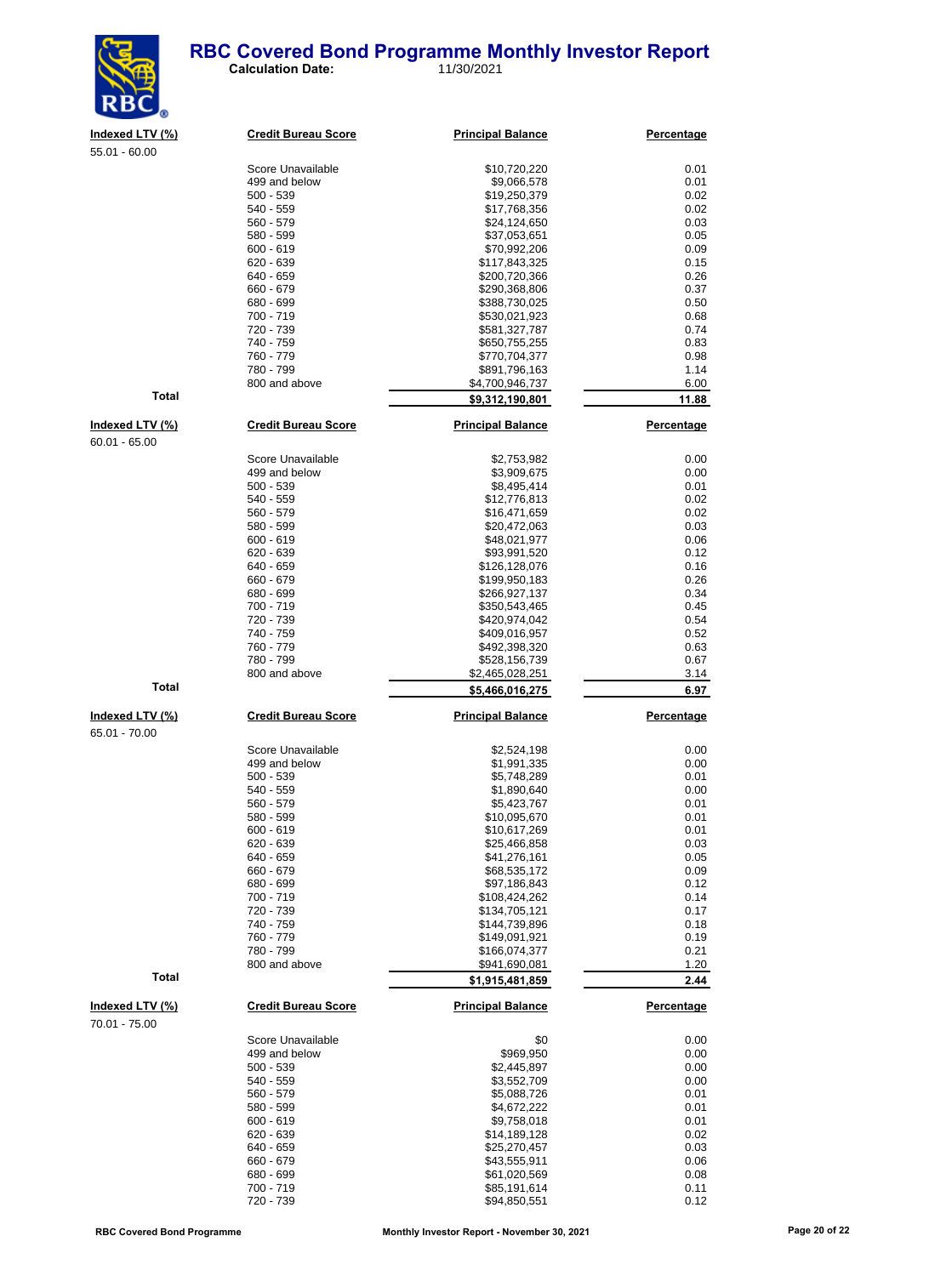

|                    | 740 - 759                  | \$100,837,831            | 0.13       |
|--------------------|----------------------------|--------------------------|------------|
|                    | 760 - 779                  | \$92,544,479             | 0.12       |
|                    | 780 - 799                  | \$103,285,004            | 0.13       |
|                    | 800 and above              | \$459,107,142            | 0.59       |
| <b>Total</b>       |                            | \$1,106,340,206          | 1.41       |
| Indexed LTV (%)    | <b>Credit Bureau Score</b> | <b>Principal Balance</b> | Percentage |
| 75.01 - 80.00      |                            |                          |            |
|                    | Score Unavailable          | \$846,969                | 0.00       |
|                    | 499 and below              | \$268,974                | 0.00       |
|                    | $500 - 539$                | \$450,278                | 0.00       |
|                    | 540 - 559                  | \$1,296,286              | 0.00       |
|                    | 560 - 579                  | \$2,545,328              | 0.00       |
|                    | 580 - 599                  | \$1,414,931              | 0.00       |
|                    | $600 - 619$                | \$5,776,842              | 0.01       |
|                    | $620 - 639$                | \$7,393,623              | 0.01       |
|                    | 640 - 659                  | \$12,276,077             | 0.02       |
|                    | 660 - 679                  | \$24,121,610             | 0.03       |
|                    | 680 - 699                  | \$30,667,645             | 0.04       |
|                    | 700 - 719                  | \$37,579,690             | 0.05       |
|                    | 720 - 739                  | \$41,352,486             | 0.05       |
|                    | 740 - 759                  | \$40,551,840             | 0.05       |
|                    | 760 - 779                  | \$37,133,958             | 0.05       |
|                    | 780 - 799                  | \$31,792,144             | 0.04       |
|                    | 800 and above              | \$122,190,806            | 0.16       |
| Total              |                            | \$397,659,487            | 0.51       |
| Indexed LTV (%)    | <b>Credit Bureau Score</b> | <b>Principal Balance</b> | Percentage |
| > 80.00            |                            |                          |            |
|                    | Score Unavailable          | \$0                      | 0.00       |
|                    | 499 and below              | \$0                      | 0.00       |
|                    | $500 - 539$                | \$69,846                 | 0.00       |
|                    | 540 - 559                  | \$58,689                 | 0.00       |
|                    | $560 - 579$                | \$0                      | 0.00       |
|                    | 580 - 599                  | \$86,210                 | 0.00       |
|                    | $600 - 619$                | \$0                      | 0.00       |
|                    | $620 - 639$                | \$591,273                | 0.00       |
|                    | 640 - 659                  | \$211,638                | 0.00       |
|                    | 660 - 679                  | \$1,844,260              | 0.00       |
|                    | 680 - 699                  | \$1,772,628              | 0.00       |
|                    | 700 - 719                  | \$2,490,771              | 0.00       |
|                    | 720 - 739                  | \$4,375,179              | 0.01       |
|                    | 740 - 759                  | \$6,577,828              | 0.01       |
|                    | 760 - 779                  | \$4,088,869              | 0.01       |
|                    | 780 - 799                  | \$3,713,195              | 0.00       |
|                    | 800 and above              | \$40,231,181             | 0.05       |
| Total              |                            | \$66,111,565             | 0.08       |
| <b>Grand Total</b> |                            | \$78,380,258,033         | 100.00     |
|                    |                            |                          |            |